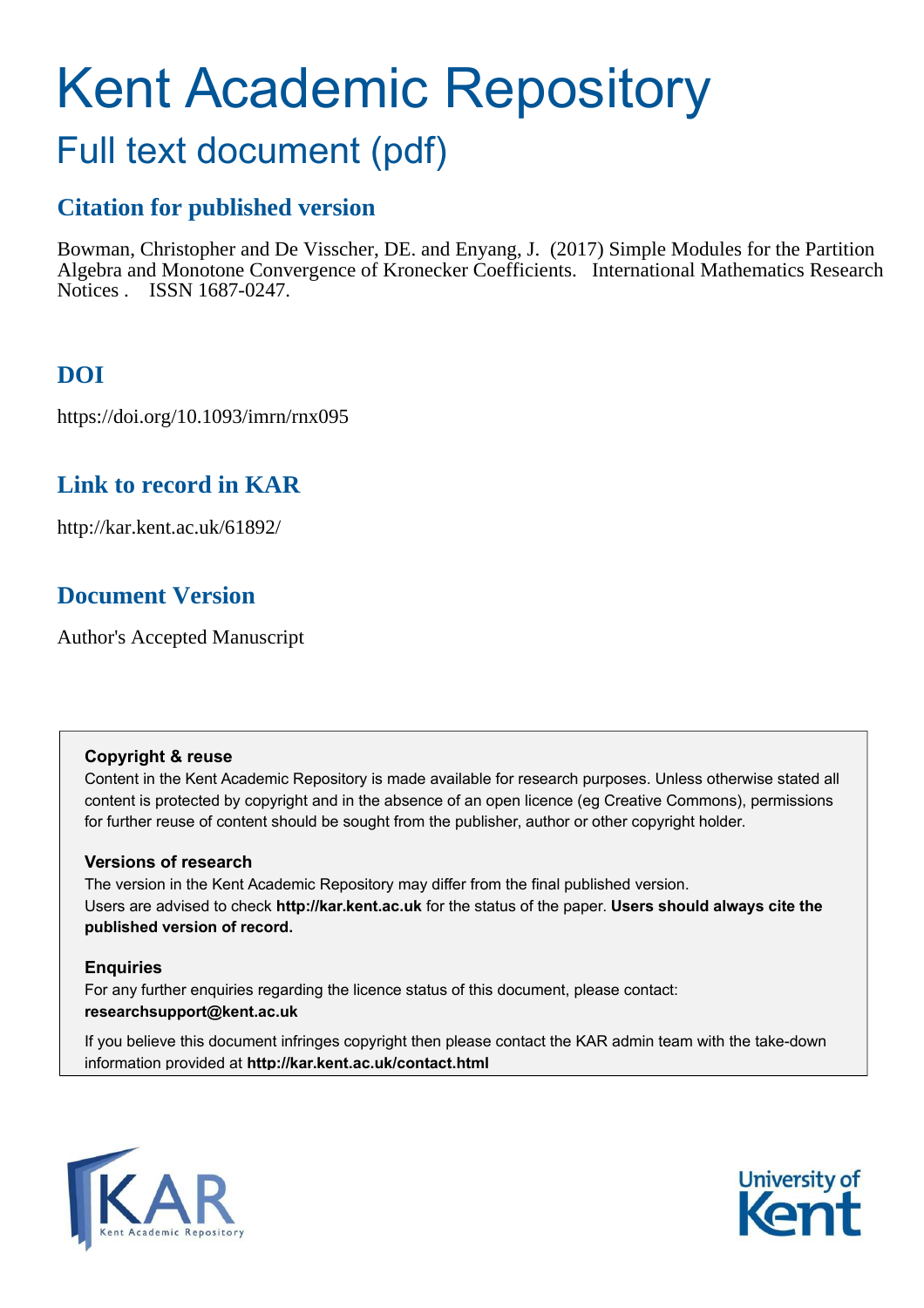#### SIMPLE MODULES FOR THE PARTITION ALGEBRA AND MONOTONE CONVERGENCE OF KRONECKER COEFFICIENTS

C. BOWMAN, M. DE VISSCHER, AND J. ENYANG

Abstract. We construct bases of the simple modules for partition algebras which are indexed by paths in an alcove geometry. This allows us to give a concrete interpretation (and new proof) of the monotone convergence property for Kronecker coefficients using stratifications of the cell modules of the partition algebra.

#### **INTRODUCTION**

A fundamental problem in the representation theory of the symmetric group is to describe the coefficients in the decomposition of the tensor product of two Specht modules. In [\[BDO15\]](#page-23-0), the first two authors and Orellana proposed a new approach to this problem by using the Schur– Weyl duality between the symmetric group  $\mathfrak{S}_n$  and the partition algebra  $P^{\mathbb{Q}}_{2k}$  $\sum_{2k}^{\infty}$ (*n*). The Kronecker coefficients are interpreted as the decomposition multiplicities which arise in restricting a simple  $P_{2k}^{\mathbb{Q}}$  $\frac{2k}{2k}(n)$ -module to a Young subalgebra.

The purpose of this article is to construct bases of the simple modules of partition algebras and begin exploring the applications of these bases to the study of the Kronecker coefficients. We proceed by embedding the branching graph of the partition algebra into a parabolic alcove geometry of type  $A_{r-1} \subseteq A_r$  and defining *n*-permissible paths in this graph via a certain geometric condition. We construct a cellular basis indexed by paths in this graph with the following remarkable property: The paths which are n-permissible form a basis for the simple module and those that are n-impermissible form a basis for the radical of the cell module (see Theorem [6.6](#page-19-0) and Corollary [6.7\)](#page-20-0). In the case that the algebra is semisimple, the resulting bases are equal to those constructed in [\[Eny13b\]](#page-24-0). That this geometry governs the representation theory of the partition algebras is perhaps surprising, but could be explainable through interactions with the associated parabolic category  $\mathcal{O}$ , via Deligne's tensor category (see [\[Aiz\]](#page-23-1) and [\[CO11\]](#page-23-2)).

We further show that these bases precisely encode the decomposition of the restriction of a simple module (along the tower of the partition algebras) into indecomposable direct summands (see Theorem [5.6\)](#page-16-0). As a corollary, we determine the branching rule of the partition algebra in terms of the geometry.

Similar bases for a certain subset of the simple modules for the Brauer algebra (namely those appearing in Schur–Weyl duality with the symplectic and orthogonal groups) were constructed in terms of an alcove geometry of type  $A_r \subseteq D_r$  in [\[DM17\]](#page-23-3). Graded bases (of a completely different flavour) for all simple modules for the walled Brauer algebra were constructed in terms of an alcove geometry of type  $A_r \times A_s \subseteq A_{r+s}$  in [\[BS12\]](#page-23-4). For semisimple partition and (walled) Brauer algebras these questions were first answered in [\[EG12\]](#page-24-1), where the authors construct cellular bases which are compatible with induction and restriction.

We turn now to the Kronecker coefficients. One attempt to understand these coefficients is via their limiting behaviour and stability properties. Murnaghan observed that as we increase the length of the first row of the indexing partitions, the sequence of Kronecker coefficients obtained stabilises. The limits of these sequences are known as the *stable Kronecker coefficients*. This stability has been proven using invariant theory [\[Lit58\]](#page-24-2), geometric methods [\[Bri93,](#page-23-5) Section 3.4], and by means of vertex operators [\[Thi91,](#page-24-3) Section 3]. In [\[BDO15\]](#page-23-0) we observed that increasing the length of the first row of the indexing partitions corresponds to increasing the parameter  $n$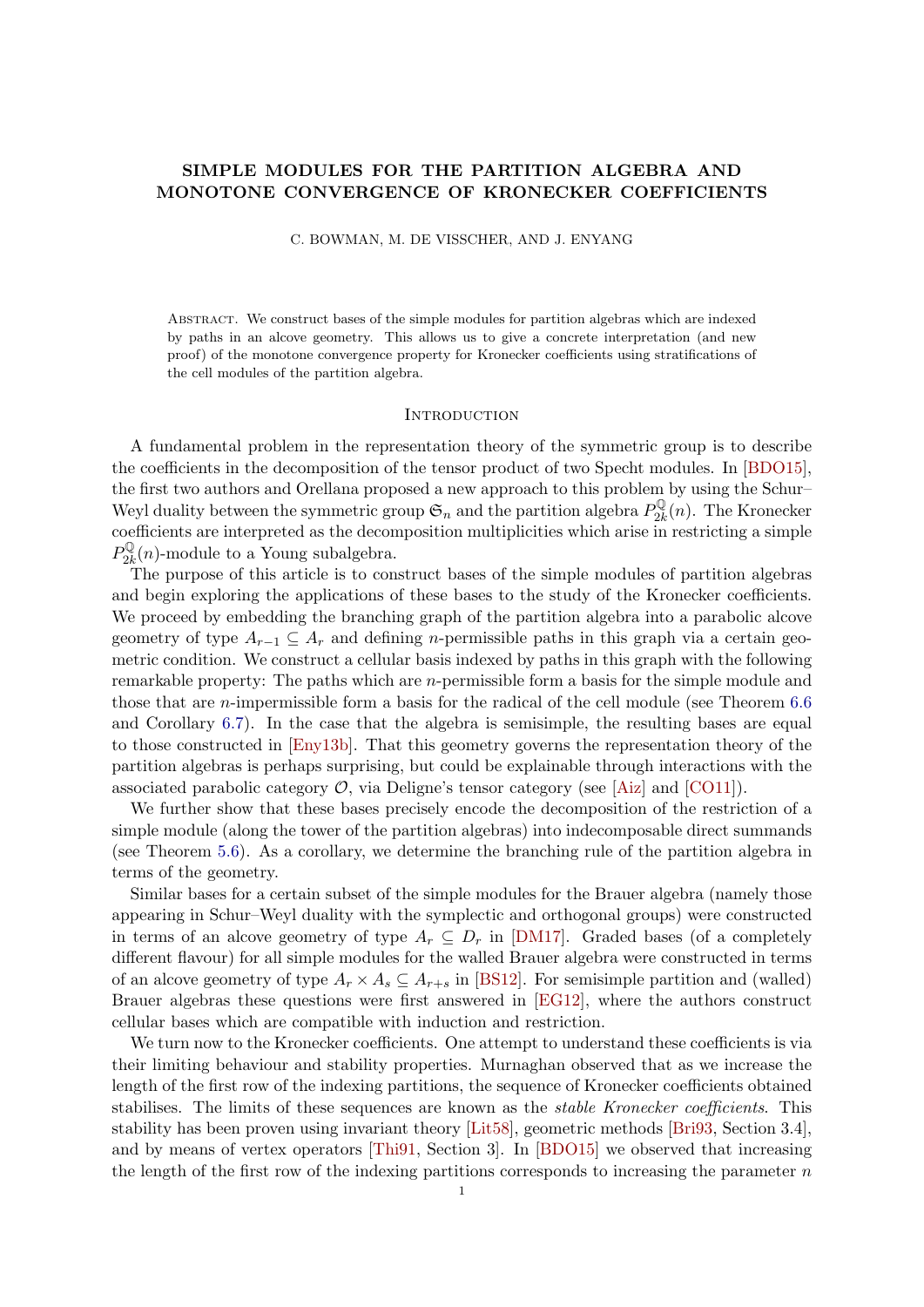for the partition algebra. The stability is then naturally explained by the fact that the partition algebra is semisimple for large values of  $n$ . Moreover, the stable Kronecker coefficients are given a concrete representation theoretic interpretation as the decomposition multiplicities of the restriction of a cell module for the partition algebra to a Young subalgebra.

The bases constructed in this paper allow us, for the first time, to study simple modules for partition algebras directly. Correspondingly, many formulas [\[BDO15,](#page-23-0) [BO05,](#page-23-6) [BOR09b,](#page-23-7) [Ro01,](#page-24-4) [RW94\]](#page-24-5) for computing Kronecker products proceed indirectly by (implicitly) expressing the Kronecker coefficient as a signed sum of stable Kronecker coefficients. Our main result gives explicit bases for the simple modules; the action of the generators of the partition algebra on these bases have been described in [\[Eny13b\]](#page-24-0). This gives a direct approach to studying the non-stable Kronecker coefficients (which we will explore in further work) and for studying Murnaghan's stability phenomena (see below).

In [\[Bri93\]](#page-23-5) Brion showed that, as we increase the length of the first row of the indexing partitions, the sequence of Kronecker coefficients obtained is weakly increasing (in addition to having a stable limit). This monotone convergence property has been proved using geometric methods [\[Bri93\]](#page-23-5) and by analysing integer points in polyhedra [\[Ste\]](#page-24-6). In this paper, we provide a new proof of this monotone convergence property which follows from the simple fact that any *n*-permissible path is also  $(n + 1)$ -permissible. This answers a question posed to us by Briand.

<span id="page-2-0"></span>Notation: The focus of this paper is the representation theory of the partition algebra over the field  $\mathbb Q$  and with integer parameter n. However, we wish to use results from Enyang [\[Eny13b\]](#page-24-0) on the seminormal representations of the partition algebra with parameter z over the field  $\mathbb{Q}(z)$ . We will relate these in the usual manner. Let z be a variable and define  $R := \mathbb{Z}[z]$  with field of fraction  $\mathbb{F} := \mathbb{Q}(z)$ . Given  $n \in \mathbb{Z}_{\geqslant 0}$ , we define  $\mathcal{O}_n$  to be the localisation of R at the prime ideal  $\mathfrak{p} = (z - n)$ . Then we have natural embeddings  $R \hookrightarrow \mathcal{O}_n \hookrightarrow \mathbb{F}$  and projection map  $\pi_n : \mathcal{O}_n \to \mathbb{Q}$ given by specialising to  $z = n$ , giving both F and Q the structure of  $\mathcal{O}_n$ -bimodules. Throughout the paper, all modules for the partition algebras (over R, F,  $\mathcal{O}_n$  and Q) will be right modules.

The first three sections are not new but recall all the necessary background. In Section 1, we define the partition algebra over  $R$  and recall its cellular structure. In particular, we recall the properties of the Murphy-type basis constructed inductively on the branching graph by Goodman and Enyang in [\[EG12\]](#page-24-1). In Section 2, we consider the representations of the partition algebra over F. In particular, we recall some of the properties of the seminormal bases for cell modules constructed by Enyang [\[Eny13b\]](#page-24-0). In Section 3–7 we work over the field Q. In Section 3, we apply the general framework developed by Mathas to generalise the seminormal bases to the partition algebra over  $\mathbb Q$  with integer parameter. In Section 4 we introduce a reflection geometry (for a fixed parameter  $n$ ) on the branching graph for the partition algebra and reinterpret results due to Martin on the representation theory of the partition algebra over Q in this geometrical setting. We also develop properties of this geometry which will be needed in the following sections. In Section 5 we study the restriction of cell and simple modules. This will be used in Section 6 to describe a basis for the radical of cell modules, and hence also for simple modules. The main results are Theorem 6.5 and Corollary 6.6. These are then used in Section 7 to give a new proof of the monotone convergence of Kronecker coefficients.

Acknowledgements. The authors are grateful for the financial support received from the Royal Commission for the Exhibition of 1851 and EPSRC grant EP/L01078X/1. The authors would also like to thank Emmanuel Briand for some useful discussions.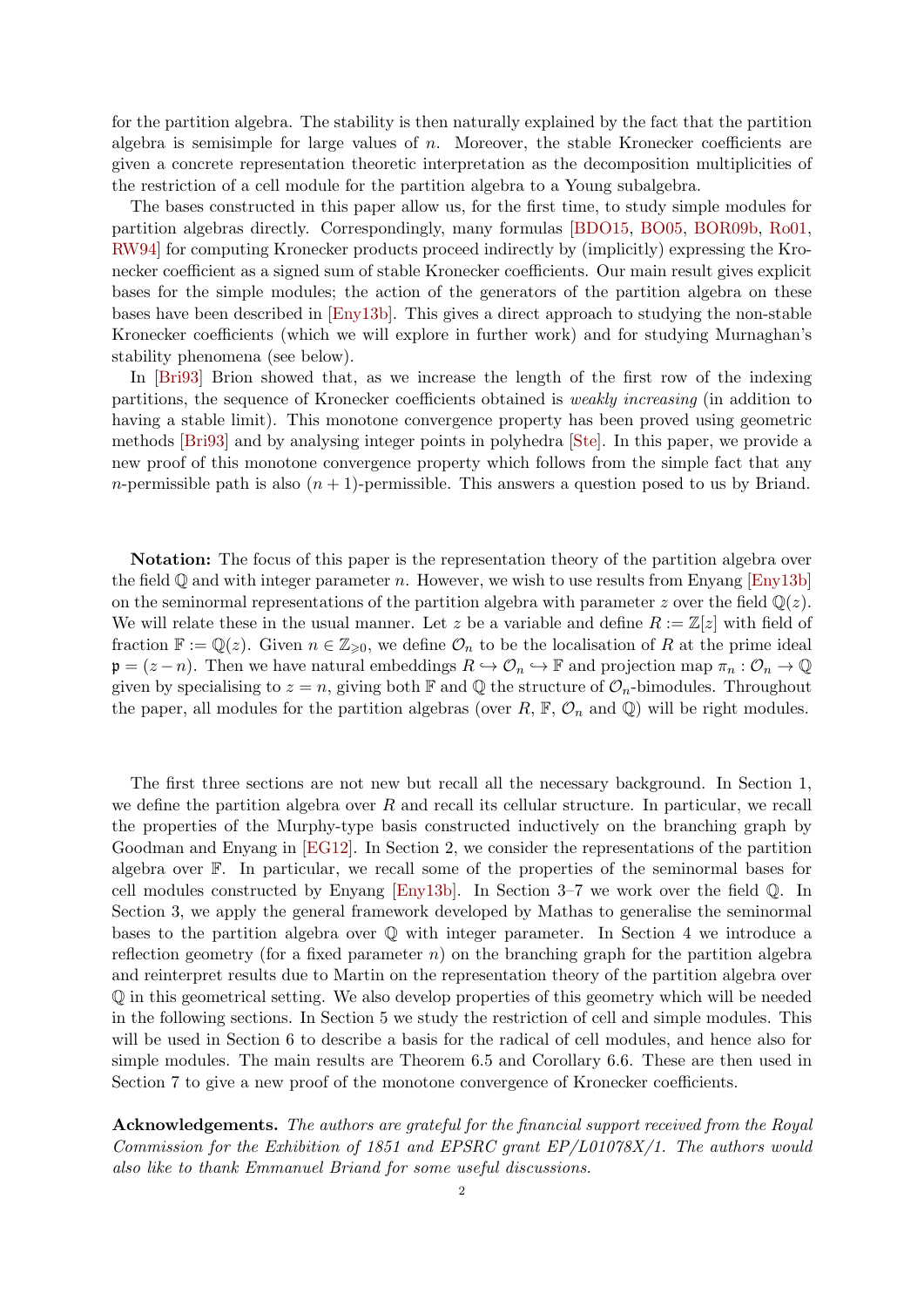#### 1. The Partition algebra: Branching graph and Cellularity

For a fixed  $k \in \mathbb{Z}_{\geqslant 0}$ , a set-partition of  $S = \{1, 2, \ldots, k, \overline{1}, \overline{2}, \ldots, \overline{k}\}$  is a collection of disjoint subsets of  $S$  whose union is  $S$ . We call each subset of a set-partition a block. For example,

$$
d = \{\{\overline{1}, \overline{2}, \overline{4}, 2, 5\}, \{\overline{3}\}, \{\overline{5}, \overline{6}, \overline{7}, 3, 4, 6, 7\}, \{\overline{8}, 8\}, \{1\}\}\
$$

is a set-partition (for  $k = 8$ ) with 5 blocks.

A set-partition of S can be represented by a partition diagram consisting of a frame with  $k$  distinguished points on the northern and southern boundaries, which we call vertices. We number the southern vertices from left to right by  $1, 2, \ldots, k$  and the northern vertices similarly by  $\overline{1}, \overline{2}, \ldots, \overline{k}$  and connect two vertices by a path if they belong to the same block. Note that such a diagram is not uniquely defined, two diagrams representing the set-partition d above are given in [Figure 1.](#page-2-0)



FIGURE 1. Two representatives of the set-partition  $d$ .

Let z be a variable and set  $R = \mathbb{Z}[z]$ . We define the partition algebra  $P_{2k}^R(z)$  to be the set of R-linear combinations of set-partitions equipped with a product defined as follows. Given two partition diagrams x and y, consider the concatenation of x above y, where we identify the southern vertices of  $x$  with the northern vertices of  $y$ . If there are  $t$  connected components consisting only of middle vertices, then the product  $xy$  is set equal to  $z<sup>t</sup>$  times the diagram with the middle components removed. Extending this by linearity defines the multiplication on  $P_{2k}^R(z)$ .

We let  $P_{2k-1}^R(z)$  denote the subspace of  $P_{2k}^R(z)$  with basis given by all set-partitions such that k and  $\bar{k}$  belong to the same block. The subspace  $P_{2k-1}^R(z)$  is closed under the multiplication and therefore is a subalgebra of  $P_{2k}^{R}(z)$ . We also view  $P_{2k}^{R}(z)$  as a subalgebra of  $P_{2k+1}^{R}(z)$  by adding to each diagram an additional block consisting of  $\{2k+1, 2k+1\}$ . So we obtain a tower of algebras

<span id="page-3-0"></span>
$$
P_0^R(z) \subset P_1^R(z) \subset \ldots \subset P_{k-1}^R(z) \subset P_k^R(z) \subset \ldots
$$

and we can define restriction functors  $res_{k-1}^k$  from the category of  $P_k^R(z)$ -modules to the category of  $P_{k-1}^R(z)$ -modules.

There is an anti-isomorphism  $*$  on  $P_k^R(z)$  given by flipping a partition diagram through its horizontal axis.

The representation theory of the partition algebra can be described in terms of a directed graph, called the branching graph, with vertices given by partitions (to be distinguished from the set-partitions considered earlier).

<span id="page-3-1"></span>Let l denote a non-negative integer. A partition of l, denoted  $\lambda \vdash l$ , is a weakly decreasing sequence  $\lambda = (\lambda_1, \lambda_2, \dots)$  of non-negative integers such that  $\sum_{i \geq 1} \lambda_i = l$ . We denote by  $\varnothing$  the unique partition of 0. If  $\lambda$  is a partition, we will also write  $|\lambda| = \sum_{i \geq 1} \lambda_i$ . With a partition,  $\lambda$ , is associated its Young diagram, which is the set of nodes

$$
[\lambda] = \left\{ (i, j) \in \mathbb{Z}_{>0}^2 \mid j \leq \lambda_i \right\}.
$$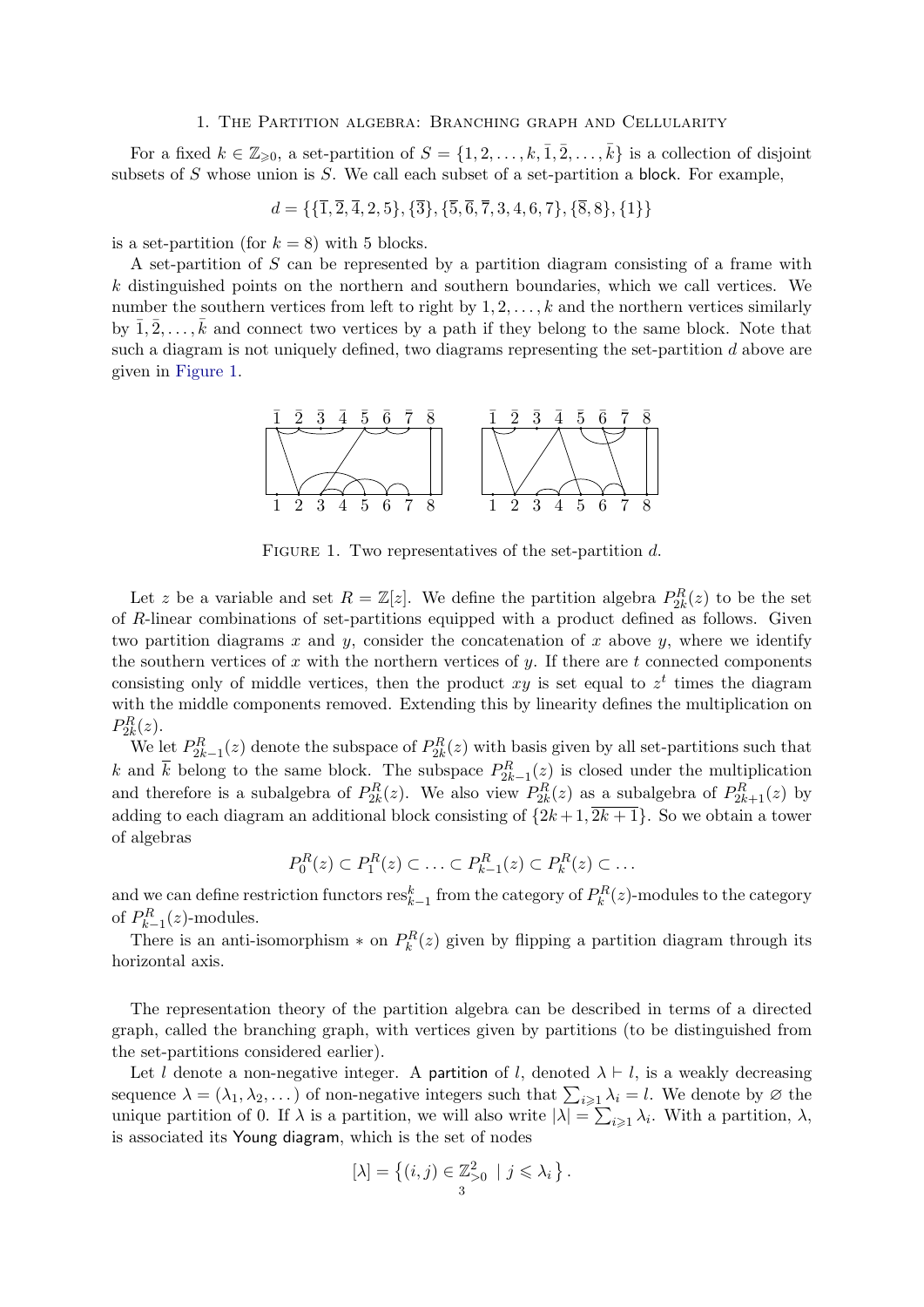Given a node  $\alpha = (i, j) \in [\lambda]$  specified by  $i, j \geq 1$ , we say the node has content  $j - i$  and write  $c(\alpha) = j - i$ . The diagram [ $\lambda$ ] is frequently represented as an array of boxes with  $\lambda_i$  boxes on the *i*-th row. For example, if  $\lambda = (3, 2)$ , then

$$
[\lambda]=\boxed{\phantom{a}}\ .
$$

We will identify the partition  $\lambda$  with its Young diagram and write  $\lambda$  in place of  $[\lambda]$ . We write  $\lambda \subseteq \mu$  when  $[\lambda] \subseteq [\mu]$ . Let  $\lambda$  be a partition. A node  $(i, j)$  is an addable node of  $\lambda$  if  $(i, j) \notin \lambda$ and  $\mu = \lambda \cup \{(i, j)\}\$ is a partition. We also refer to  $(i, j)$  as a removable node of  $\mu$ . We let  $A(\lambda)$ and  $R(\lambda)$  respectively denote the set of addable nodes and removable nodes of  $\lambda$ .

The branching graph,  $\mathcal{Y}$ , for the partition algebra is defined as follows. We take the vertex set  $\cup_{k\geq 0} \mathcal{Y}_k$  where

$$
\mathcal{Y}_k = \{ (\lambda, k) \mid \lambda \vdash l \leqslant \lfloor k/2 \rfloor \}.
$$

We call  $\mathcal{Y}_k$  the set of vertices on level k.

For  $(\mu, k-1) \in \mathcal{Y}_{k-1}$  and  $(\lambda, k) \in \mathcal{Y}_k$  we have an edge  $(\mu, k-1) \to (\lambda, k)$  if and only if either  $\lambda = \mu$ , or k is even and  $\lambda = \mu \cup {\alpha}$  for some  $\alpha \in A(\mu)$ , or k is odd and  $\lambda = \mu \setminus {\alpha}$  for some  $\alpha \in R(\mu)$ .

The first few levels of  $\mathcal Y$  are given in [Figure 2](#page-3-0) where, to simplify the picture, we have displayed the levels on the left hand side and the corresponding partitions on each level.

<span id="page-4-0"></span>

<span id="page-4-1"></span>FIGURE 2. The branching graph of the partition algebra up to level 4.

**Definition 1.1.** For  $k \in \mathbb{Z}_{\geq 0}$ , we denote by  $\text{Std}_k$  the set of all paths on the branching graph  $\mathcal{Y}$ starting at  $(\emptyset,0)$  and ending at a vertex on level k. For  $(\lambda, k) \in \mathcal{Y}_k$  we denote by  $\mathrm{Std}_k(\lambda)$  the subset of  $\text{Std}_k$  consisting of all paths ending at  $(\lambda, k)$ . If  $t \in \text{Std}_k(\lambda)$  we write it as a sequence of vertices

$$
\mathsf{t} = (\mathsf{t}(0), \mathsf{t}(1), \mathsf{t}(2), \dots, \mathsf{t}(k-1), \mathsf{t}(k))
$$

where  $t(0) = (\emptyset, 0)$  and  $t(k) = (\lambda, k)$ . To simplify notation we will sometimes identify  $t(k) =$  $(\lambda, k)$  with  $\lambda$ .

For  $0 \leq r \leq k$  and  $t \in \text{Std}_k$  we define  $t\downarrow_r \in \text{Std}_r$ , the truncation of t to level r, given by

$$
\mathsf{t}\downarrow_r = (\mathsf{t}(0), \mathsf{t}(1), \ldots, \mathsf{t}(r)).
$$

**Definition 1.2.** If  $\lambda$  and  $\mu$  are partitions, we write  $\lambda \geq \mu$  if either  $|\lambda| < |\mu|$ , or  $|\lambda| = |\mu|$  and

$$
\sum_{i=1}^{r} \lambda_i \geqslant \sum_{i=1}^{r} \mu_i \quad \text{for all } r \geqslant 1.
$$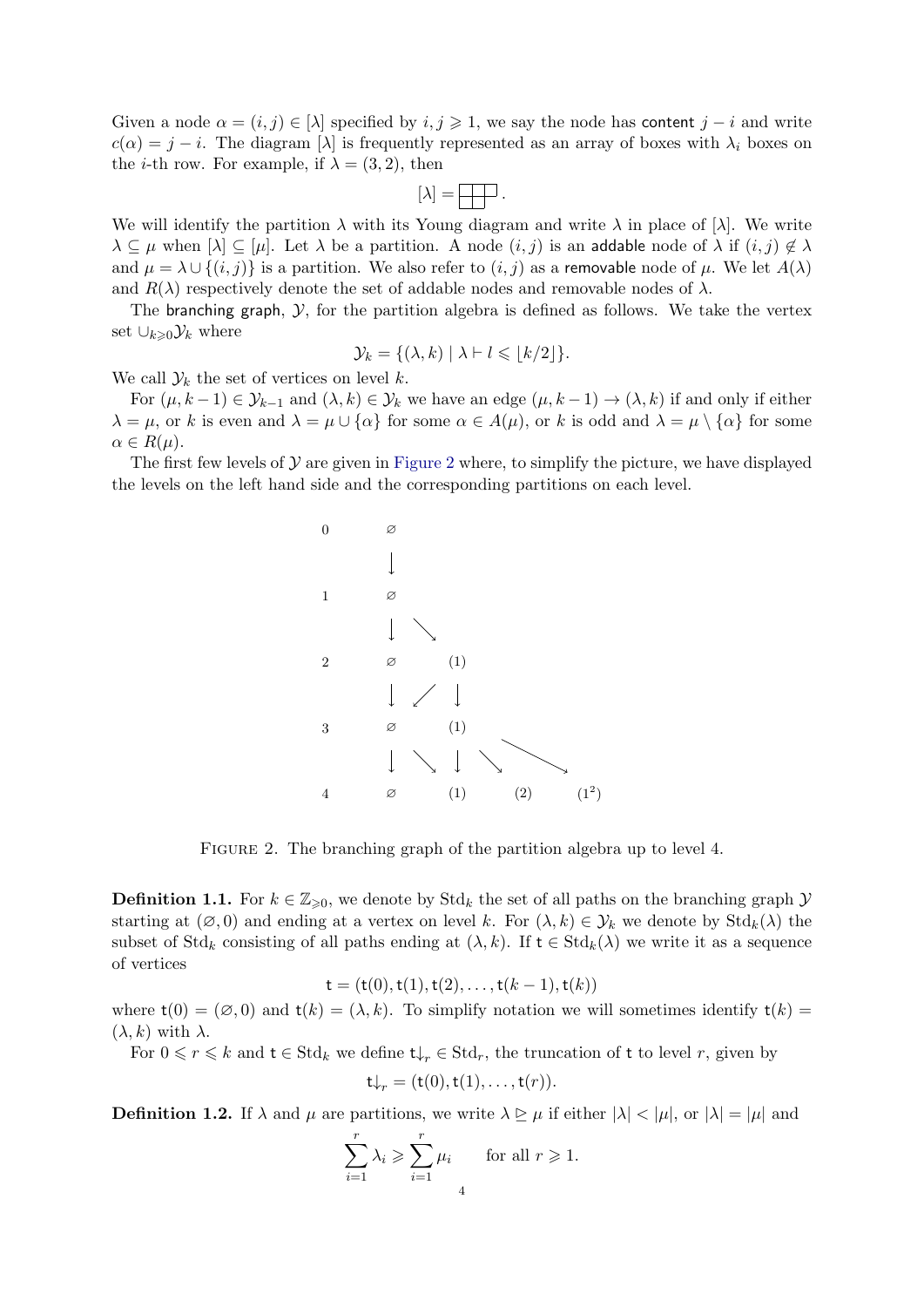We write  $\lambda \triangleright \mu$  if  $\lambda \trianglerighteq \mu$  and  $\lambda \neq \mu$ . For  $(\lambda, k), (\mu, k) \in \mathcal{Y}_k$ , we write  $(\lambda, k) \trianglerighteq (\mu, k)$  whenever  $\lambda \triangleright \mu$ .

We extend this to a reverse lexicographic ordering on the paths in  $Std_k(\lambda)$  as follows. Given  $s, t \in \text{Std}_{k}(\lambda)$ , we write  $s \succ t$  if there exists  $0 \leq r < k$  such that  $s(i) = t(i)$  for all  $r \leq i \leq k$  and  $\mathsf{s}(r) \triangleright \mathsf{t}(r)$ . We write  $\mathsf{s} \succcurlyeq \mathsf{t}$  if we have either  $\mathsf{s} \succ \mathsf{t}$  or  $\mathsf{s} = \mathsf{t}$ .

Working inductively along the edges of the branching graph, Goodman and Enyang con-structed in [\[EG12,](#page-24-1) Section 6] an element  $m_{st} \in P_k^R(z)$  associated to any pair of paths  $s, t \in$  $\text{Std}_k(\lambda)$ . They showed that the set of all such elements form a cellular basis for  $P_k^R(z)$ . More precisely we have the following result.

**Theorem 1.3.** [\[EG12,](#page-24-1) Proposition 6.26 and Theorem 6.30] The algebra  $P_k^R(z)$  is free as an R-module with basis

 ${m_{\text{st}} | \text{s}, \text{t} \in \text{Std}_k(\lambda), (\lambda, k) \in \mathcal{Y}_k}.$ 

Moreover, if  $s, t \in \text{Std}_k(\lambda)$ , for some  $(\lambda, k) \in \mathcal{Y}_k$ , and  $a \in P_k^R(z)$  then there exist scalars  $r_{tu}(a) \in R$ , which do not depend on s, such that

$$
m_{\mathsf{st}}a = \sum_{\mathsf{u}\in \text{Std}_k(\lambda)} r_{\mathsf{tu}}(a) m_{\mathsf{su}} \pmod{P^R_{\triangleright(\lambda,k)}(z)},\tag{1}
$$

where  $P_{\triangleright(\lambda,k)}^R(z)$  is the R-submodule of  $P_k^R(z)$  spanned by

 ${m_{\text{qr}} \mid \mu \triangleright \lambda \text{ and } \mathsf{q}, \mathsf{r} \in \text{Std}_k(\mu) }$ .

Finally, we have that  $(m_{st})^* = m_{ts}$ , for all  $(\lambda, k) \in \mathcal{Y}_k$  and all  $s, t \in Std_k(\lambda)$ . Therefore the algebra  $P_k^R(z)$  is cellular, in the sense of [\[GL96\]](#page-24-7).

<span id="page-5-0"></span>**Definition 1.4.** Given  $(\lambda, k) \in \mathcal{Y}_k$ , the cell module  $\Delta^z_{k,R}(\lambda)$  is the right  $P_k^R(z)$ -module with linear basis  $\{m_t | t \in \text{Std}_k(\lambda)\}\$ and right  $P_k^R(z)$ -action

$$
m_{\mathsf{t}} a = \sum_{\mathsf{u} \in \text{Std}_k(\lambda)} r_{\mathsf{tu}}(a) m_{\mathsf{u}}, \quad \text{for } a \in P_k^R(z),
$$

where the sum is over all  $u \in \text{Std}_k(\lambda)$  and the  $r_{tu}(a) \in R$  are determined by equation [\(1\)](#page-4-0).

These cellular basis are compatible with the restriction from  $P_k^R(z)$  to  $P_{k-1}^R(z)$ . More precisely we have the following result.

**Proposition 1.5** ([\[EG12,](#page-24-1) Lemma 3.12]). Let  $(\lambda, k) \in \mathcal{Y}_k$  and assume that  $(\rho, k - 1) \to (\lambda, k)$ is an edge in  $\mathcal{Y}$ . Define  $N^{\triangleright\rho} \subseteq N^{\triangleright\rho} \subseteq \Delta^z_{k,R}(\lambda)$  by

$$
N^{\geqslant \rho} = R - \operatorname{span}\{m_{\mathbf{t}} \in \Delta_{k,R}^z(\lambda) \mid \mathbf{t}(k-1) \geqslant (\rho, k-1)\} \quad \text{and}
$$
  

$$
N^{\geqslant \rho} = R - \operatorname{span}\{m_{\mathbf{t}} \in \Delta_{k,R}^z(\lambda) \mid \mathbf{t}(k-1) \supset (\rho, k-1)\}.
$$

Then  $N^{\triangleright\rho}$  and  $N^{\triangleright\rho}$  are  $P_{k-1}^R(z)$ -submodules of  $\operatorname{res}_{k-1}^k \Delta_{k,R}^z(\lambda)$  and the linear map  $N^{\triangleright\rho}/N^{\triangleright\rho} \rightarrow \Delta^z_{k-1,R}(\rho)$  given by

$$
m_{\mathsf{t}} + N^{\rhd\rho} \mapsto m_{\mathsf{t}\downarrow_{k-1}}, \quad \textit{for $\mathsf{t}\in \text{Std}_k(\lambda)$ with $\mathsf{t}(k-1)=(\rho,k-1)$}
$$

is an isomorphism of  $P_{k-1}^R(z)$ -modules.

The cellular structure on  $P_k^R(z)$  gives a bilinear form on the cell modules defined as follows. **Definition 1.6.** Let  $(\lambda, k) \in \mathcal{Y}_k$  and  $s, t \in \text{Std}_k(\lambda)$ .

We define a map  $\langle , \rangle : \Delta^z_{k,R}(\lambda) \times \Delta^z_{k,R}(\lambda) \to R$  by

 $m_{\mathsf{su}} m_{\mathsf{vt}} = \langle m_{\mathsf{u}}, m_{\mathsf{v}} \rangle m_{\mathsf{st}} \mod P_{\triangleright(\lambda,k)}^R(z), \quad \text{for } \mathsf{u}, \mathsf{v} \in \text{Std}_k(\lambda).$ 

<span id="page-5-1"></span>Then  $\langle , \rangle$  is a symmetric bilinear form on  $\Delta^z_{k,R}(\lambda)$  which is independent of the choice of s,t ∈  $\mathrm{Std}_k(\lambda)$ .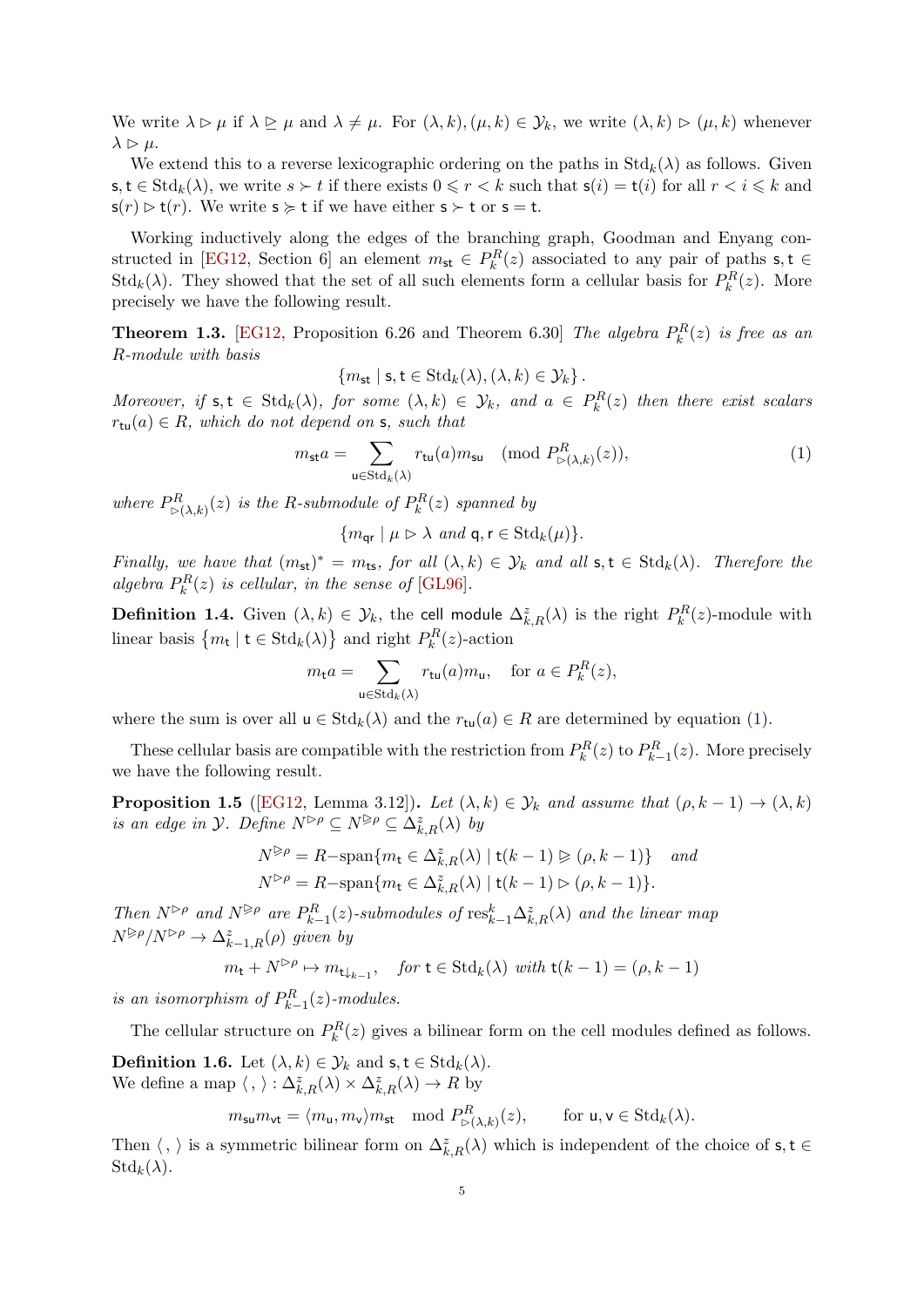#### 2. Jucys–Murphy elements and seminormal basis

In [\[HR05,](#page-24-8) Section 3] a family of so-called Jucys-Murphy elements  $L_1, \ldots, L_k$  for  $P_k^R(z)$  is defined diagrammatically. A recursion for these Jucys–Murphy elements, analogous to the recursion for the Jucys–Murphy elements in the group algebra of the symmetric group, is given in [\[Eny13a,](#page-24-9) Section 3] or [\[Eny13b,](#page-24-0) Proposition 2.6]. We will not need the explicit definition of these elements here but will recall their properties.

<span id="page-6-1"></span>**Proposition 2.1** (See [\[Eny13b,](#page-24-0) Proposition 3.15]). Assume that  $(\lambda, k) \in \mathcal{Y}_k$ . If  $t \in \text{Std}_k(\lambda)$ and  $1 \leq i \leq k$ , then

$$
m_{\mathbf{t}}L_i = \mathbf{c}_{\mathbf{t}}(i)m_{\mathbf{t}} + \sum_{\mathbf{s}\succ\mathbf{t}} r_{\mathbf{s}}m_{\mathbf{s}}
$$

for scalars  $r_s, c_t(i) \in R$ . Moreover, if we write  $t = (t(0), t(1), t(2), \ldots, t(k))$ , the coefficients  $\mathbf{c}_t(i) \in R$  are given as follows. If i is even, we have

$$
\mathbf{c}_{\mathsf{t}}(i) = \begin{cases} z - |\mathsf{t}(i)|, & \text{if } \mathsf{t}(i) = \mathsf{t}(i-1), \\ c(\alpha), & \text{if } \mathsf{t}(i) = \mathsf{t}(i-1) \cup \{\alpha\}, \end{cases}
$$

and, if i is odd, we have

$$
\mathbf{c}_{\mathsf{t}}(i) = \begin{cases} |\mathsf{t}(i)|, & \text{if } \mathsf{t}(i) = \mathsf{t}(i-1), \\ z - c(\alpha), & \text{if } \mathsf{t}(i) = \mathsf{t}(i-1) \setminus \{\alpha\}. \end{cases}
$$

Therefore the elements  $L_1, \ldots, L_k$  form a family of Jucys–Murphy elements as in [\[Mat08\]](#page-24-10).

<span id="page-6-2"></span>**Definition 2.2.** Given  $t \in \text{Std}_k(\lambda)$ , we let  $c(t)$  denote the content vector  $(c_t(1), c_t(2), \ldots, c_t(k))$ .

**Example 2.3.** For  $k = 6$ , we let  $t \in \text{Std}_6(\emptyset)$  and  $s \in \text{Std}_6((3))$  denote the paths

$$
(\varnothing, \varnothing, (1), (1), (1), \varnothing, \varnothing) \quad (\varnothing, \varnothing, (1), (1), (2), (2), (3))
$$

respectively. These paths have content vectors  $c(t)$  and  $c(s)$  given by

$$
(0,0,1,z-1,z,z) \quad (0,0,1,1,2,2)
$$

respectively.

A straightforward induction on  $k$  shows that this family of Jucys–Murphy elements satisfies the separation condition (over  $R$ ) given in [\[Mat08,](#page-24-10) Definition 2.8], which in essence says that the content vectors distinguish between the elements of  $Std_k$ . This allows us to develop further the representation theory of the partition algebra over the field of fractions  $\mathbb{F} = \mathbb{Q}(z)$ .

We write

$$
P_k^{\mathbb{F}}(z) = P_k^R(z) \otimes_R \mathbb{F}.
$$

<span id="page-6-0"></span>To simplify notation, we will freely write  $L_i, m_t$ , and so on, in place of  $L_i \otimes 1_F$ ,  $m_t \otimes 1_F$ , and so on. If  $(\lambda, k) \in \mathcal{Y}_k$ , we define

$$
\Delta_{k,\mathbb{F}}^z(\lambda) = \Delta_{k,R}^z(\lambda) \otimes_R \mathbb{F}.
$$

The algebra  $P_k^{\mathbb{F}}(z)$  is semisimple and the set  $\{\Delta_{k,\mathbb{F}}^z(\lambda) : (\lambda,k) \in \mathcal{Y}_k\}$  form a complete set of isomorphism classes of simple  $P_k^{\mathbb{F}}(z)$ -modules.

Following [\[Mat08\]](#page-24-10), Enyang constructed in [\[Eny13b\]](#page-24-0) seminormal bases for the partition algebra over the field F which diagonalise the action of the Jucys–Murphy elements and are orthogonal with respect to the bilinear form  $\langle , \rangle$ . We recall the construction of these bases and some of their properties.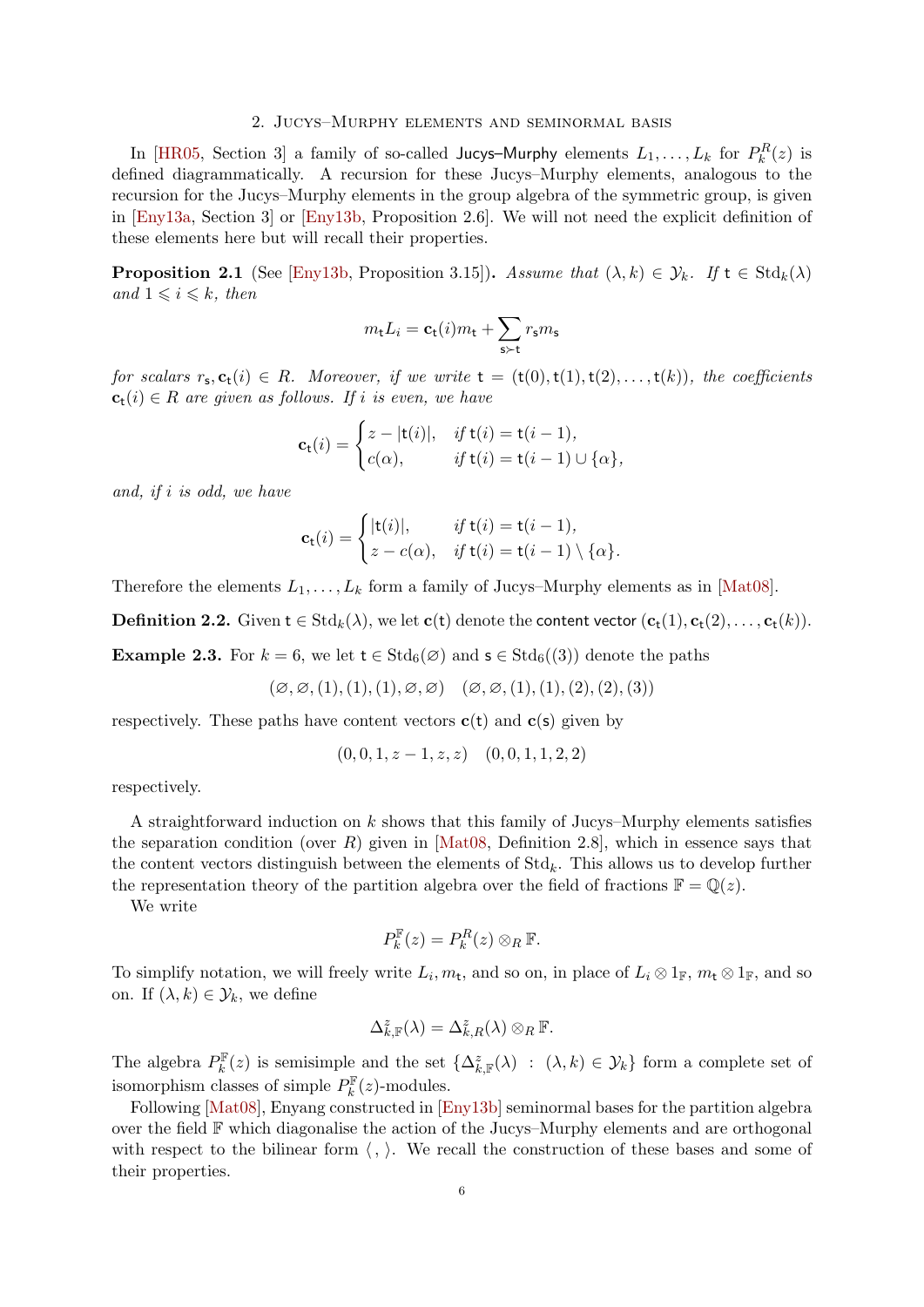**Definition 2.4.** Let  $(\lambda, k) \in \mathcal{Y}_k$  and  $t \in \text{Std}_k(\lambda)$ . Define

$$
F_{\mathsf{t}} = \prod_{1 \leqslant i \leqslant k} \prod_{\substack{\mathsf{u} \in \mathrm{Std}_k(\rho) \\ \mathbf{c}_{\mathsf{u}}(i) \neq \mathbf{c}_{\mathsf{t}}(i)}} \frac{L_i - \mathbf{c}_{\mathsf{u}}(i)}{\mathbf{c}_{\mathsf{t}}(i) - \mathbf{c}_{\mathsf{u}}(i)},
$$

where the product is taken over all  $(\rho, k) \in \mathcal{Y}_k$ . We also define

$$
f_{\mathsf{t}} = m_{\mathsf{t}} F_{\mathsf{t}}.
$$

**Proposition 2.5** (See [\[Eny13b,](#page-24-0) Proposition 4.2]). Let  $k \in \mathbb{Z}_{\geqslant 0}$  and  $(\lambda, k) \in \mathcal{Y}_k$ . (1) If  $t \in \text{Std}_k(\lambda)$ , then we have that

$$
f_{\mathbf{t}} = m_{\mathbf{t}} + \sum_{\substack{\mathbf{s} \in \mathrm{Std}_k(\lambda) \\ \mathbf{s} \succ \mathbf{t}}} r_{\mathbf{s}} m_{\mathbf{s}},
$$

for scalars  $r_s \in \mathbb{F}$ .

- (2) The set  $\{f_t \mid t \in \text{Std}_k(\lambda)\}\$ is an F-basis for  $\Delta^z_{k,\mathbb{F}}(\lambda)$ .
- (3) We have  $f_t L_i = \mathbf{c}_t(i) f_t$  for all  $t \in \text{Std}_k(\lambda)$  and  $i = 1, ..., k$ .
- (4) We have  $F_{\mathbf{s}}F_{\mathbf{t}} = \delta_{\mathbf{s}\mathbf{t}}F_{\mathbf{s}}$  and  $f_{\mathbf{s}}F_{\mathbf{t}} = \delta_{\mathbf{s}\mathbf{t}}f_{\mathbf{s}}$  for all  $\mathbf{s}, \mathbf{t} \in \text{Std}_k$ .
- (5) We have  $\langle f_s, f_t \rangle = \delta_{st} \langle f_s, f_s \rangle$  for all  $s, t \in \text{Std}_k(\lambda)$ .

Enyang described explicitly the action of the generators of the partition algebra on the seminormal basis  $\{f_t \mid t \in \text{Std}_k(\lambda)\}\$  for  $\Delta^z_{k,\mathbb{F}}(\lambda)$ . Enyang also gave an explicit inductive formula for the value of the bilinear form on the seminormal basis elements. Here we only recall what we will need later in the paper.

**Proposition 2.6** (See [\[Eny13b,](#page-24-0) Proposition 4.12]). Let  $(\lambda, k) \in \mathcal{Y}_k$  and  $t \in \text{Std}_k(\lambda)$  with  $t(k - k)$ 1) =  $\eta$ . Write  $\mathsf{s} = \mathsf{t} \downarrow_{k-1}$ . Then we have

$$
\langle f_{\mathsf{t}}, f_{\mathsf{t}} \rangle = \gamma_{(\eta, k-1) \to (\lambda, k)} \langle f_{\mathsf{s}}, f_{\mathsf{s}} \rangle
$$

where  $\gamma_{(\eta,k-1)\to(\lambda,k)}$  satisfies the following:

- (1) If k is odd and  $\lambda = \eta$ , or k is even and  $\lambda = \eta \cup {\alpha}$  then  $\gamma_{(\eta,k-1)\to(\lambda,k)} \in \mathbb{Q}$ .
- (2) If k is odd and  $\lambda = \eta \setminus {\alpha}$  then

$$
\gamma_{(\eta,k-1)\to(\lambda,k)} = \frac{(z - c(\alpha) - |\lambda| - 1)}{(z - c(\alpha) - |\lambda|)} r
$$

for some  $r \in \mathbb{Q}$ .

(3) If k is even and  $\lambda = \eta$  then

$$
\gamma_{(\eta,k-1)\to(\lambda,k)} = \frac{\prod_{\beta \in A(\lambda)} (z - c(\beta) - |\lambda|)}{\prod_{\beta \in R(\lambda)} (z - c(\beta) - |\lambda|)} r'
$$

<span id="page-7-0"></span>for some  $r' \in \mathbb{Q}$ .

We will also make use of the following result

**Proposition 2.7** (See [\[Mat08,](#page-24-10) Theorem 3.16]). For each  $(\lambda, k) \in \mathcal{Y}_k$  define

$$
F_{(\lambda,k)} = \sum_{\mathsf{t} \in \text{Std}_k(\lambda)} F_{\mathsf{t}}.
$$

Then the set  $\{F_{(\lambda,k)} \mid (\lambda,k) \in \mathcal{Y}_k\}$  forms a complete set of pairwise orthogonal primitive central idempotents in  $P_k^{\mathbb{F}}(z)$  and we have

$$
\Delta_{k,\mathbb{F}}^{z}(\mu)F_{(\lambda,k)}=\delta_{\lambda\mu}\Delta_{k,\mathbb{F}}^{z}(\mu)
$$

for all  $(u, k) \in \mathcal{Y}_k$ .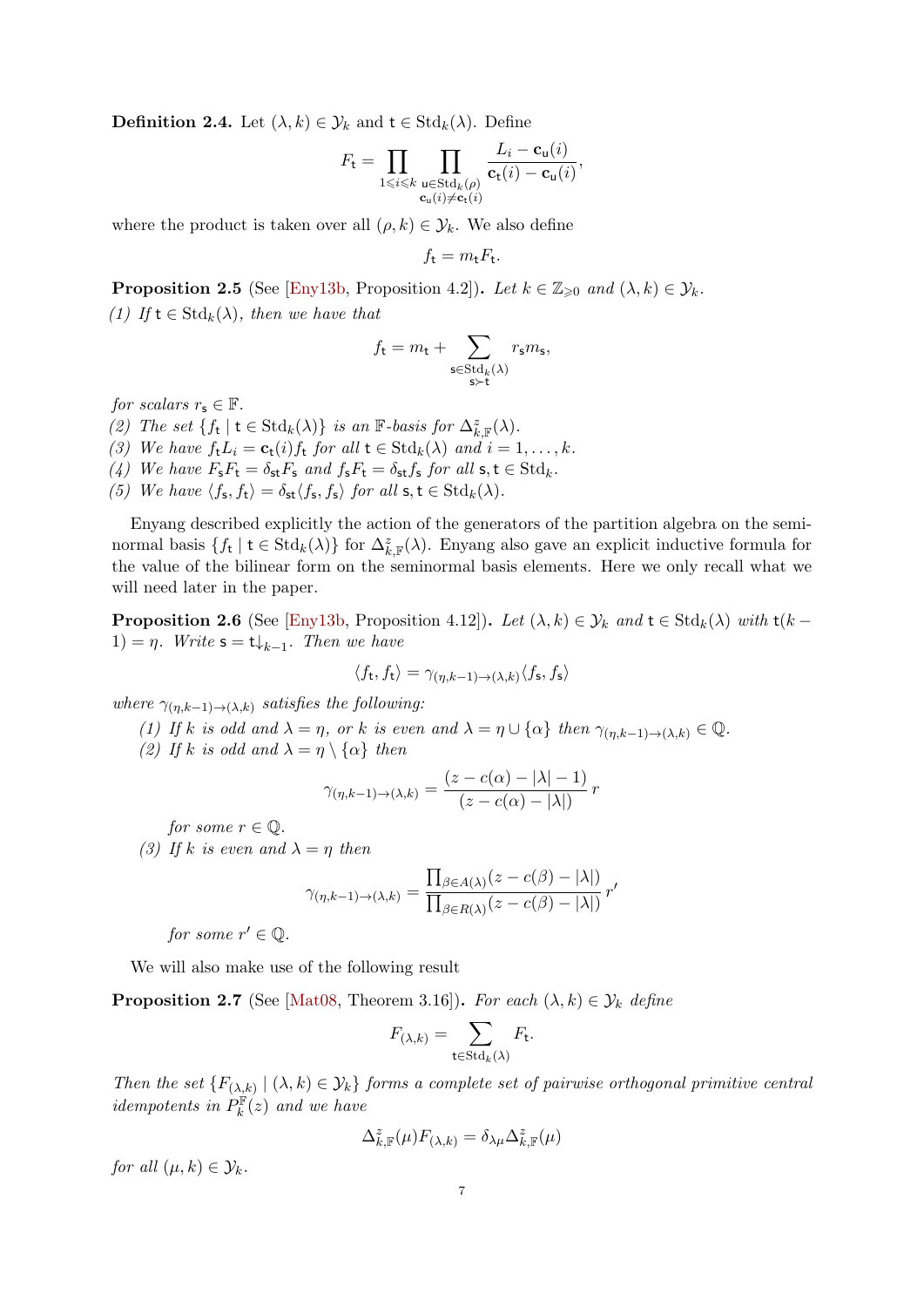#### 3. Generalising seminormal basis to the non-separated case

Throughout this section we fix  $n \in \mathbb{Z}_{\geqslant 0}$ .

We wish to study the representations of the partition algebra over the field  $\mathbb Q$  and with parameter n. We will relate these to the representations over R and  $\mathbb F$  in the usual manner. Given  $n \in \mathbb{Z}_{\geqslant 0}$ , we define  $\mathcal{O}_n$  to be the localisation of R at the prime ideal  $\mathfrak{p} = (z - n)$ . Then we have a natural embedding  $R \hookrightarrow \mathcal{O}_n \hookrightarrow \mathbb{F}$  and projection map  $\pi_n : \mathcal{O}_n \to \mathbb{Q}$  given by specialising to  $z = n$ . We can consider the  $\mathcal{O}_{n}$ - and Q-algebras

$$
P_k^{\mathcal{O}_n}(z) = P_k^R(z) \otimes_R \mathcal{O}_n \quad \text{and} \quad P_k^{\mathbb{Q}}(n) = P_k^{\mathcal{O}_n}(z) \otimes_{\mathcal{O}_n} \mathbb{Q},
$$

and their cell modules

$$
\Delta_{k,\mathcal{O}_n}^z(\lambda) = \Delta_{k,R}^z(\lambda) \otimes_R \mathcal{O}_n \quad \text{and} \quad \Delta_{k,\mathbb{Q}}^n(\lambda) = \Delta_{k,\mathcal{O}_n}^z(\lambda) \otimes_{\mathcal{O}_n} \mathbb{Q}
$$

for  $(\lambda, k) \in \mathcal{Y}_k$ . To simplify notation, we will freely write  $L_i$  and  $m_t$  instead of  $L_i \otimes 1_{\mathbb{Q}}$  and  $m_{\mathsf{t}} \otimes 1_{\mathbb{Q}}$ .

Over the field Q the family of Jucys-Murphy elements  $L_i$ ,  $1 \leq i \leq k$  no longer satisfies the separation property, and so the algebra  $P_k^{\mathbb{Q}}$  $\int_k^{\infty}(n)$  is not semisimple in general.

The radical, rad  $\Delta_{k,\mathbb{Q}}^n(\lambda)$ , of the form  $\langle , \rangle$  on the cell modules  $\Delta_{k,\mathbb{Q}}^n(\lambda)$  is non-trivial in general. We can define

<span id="page-8-0"></span>
$$
L_{k,\mathbb{Q}}^n(\lambda) = \Delta_{k,\mathbb{Q}}^n(\lambda) / \operatorname{rad} \Delta_{k,\mathbb{Q}}^n(\lambda).
$$

<span id="page-8-4"></span>Then, by the general theory of cellular algebra developed by Graham and Lehrer in [\[GL96\]](#page-24-7) we have that

<span id="page-8-2"></span>
$$
\{L_{k,\mathbb{Q}}^n(\lambda)\neq 0\mid (\lambda,k)\in\mathcal{Y}_k\}
$$

form a complete set of pairwise non-isomorphic simple  $P_k^{\mathbb{Q}}$  $\int_k^{\infty}(n)$ -modules (see [\[GL96,](#page-24-7) Theorem 3.4]). Moreover, we have that if  $L_{k,\mathbb{Q}}^n(\mu)$  is a composition factor of  $\Delta_{k,\mathbb{Q}}^n(\lambda)$  then  $\mu \leq \lambda$  (see [\[GL96,](#page-24-7) Proposition 3.6]). Given a non-zero  $L_{k,\mathbb{Q}}^n(\lambda)$ , we fix a projective cover  $P_{k,\mathbb{Q}}^n(\lambda)$ .

Any algebra A decomposes into a direct sum of indecomposable two-sided ideals, called the blocks of the algebra A. It is a general fact that every simple A-module is a composition factor of a unique block of A. Moreover, if A is a cellular algebra, then it is known that all composition factors of a cell module belong to the same block of  $A$  (see [\[GL96,](#page-24-7) 3.9.8]).

<span id="page-8-5"></span>The partition algebra  $P_k^{\mathbb{F}}(z)$  studied in Section 2 is semisimple and so its block decomposition is simply given by the two-sided ideals generated by the primitive central idempotents given in Proposition [2.7.](#page-6-0)

<span id="page-8-3"></span>Mathas developed a general framework in [\[Mat08,](#page-24-10) Section 4] which (partially) generalises the theory of seminormal bases and associated central idempotents to the non-separated case. We now recall his results in the case of the partition algebra  $P_k^{\mathbb{Q}}$  $\ell_k^{\mathcal{P}}(n)$ .

Definition 3.1 (See [\[Mat08,](#page-24-10) Definition 4.1]).

- (1) For  $t \in Std_k$ , we define  $r_{n,t}(i) = \pi_n(c_t(i))$  and the *n*-residue vector,  $r_n(t)$ , to be the vector  $(r_{n,t}(1), r_{n,t}(2), \ldots, r_{n,t}(k))$ , that is, the specialisation of the content vector  $\mathbf{c}(t)$ at  $z = n$ .
- (2) For s, t  $\in$  Std<sub>k</sub> we say that t and s are in the same *n*-residue class and write t  $\approx_n$  s if  $r_n(t) = r_n(s)$ .
- (3) For  $(\lambda, k) \in \mathcal{Y}_k$  and  $t \in \text{Std}_k(\lambda)$  we write

$$
[\mathsf{t}]_n = \{ \mathsf{s} \in \text{Std}_k \mid \mathsf{s} \approx_n \mathsf{t} \} \quad \text{and} \quad [\mathsf{t}]_n^{(\lambda,k)} = \{ \mathsf{s} \in \text{Std}_k(\lambda) \mid \mathsf{s} \approx_n \mathsf{t} \}.
$$

<span id="page-8-1"></span>(4) Let  $(\lambda, k), (\mu, k) \in \mathcal{Y}_k$ . We write  $(\lambda, k) \sim_n (\mu, k)$  if there exists  $t_0, t_1, \ldots, t_r \in \text{Std}_k$  with  $t_0 \in \text{Std}_k(\lambda)$  and  $t_r \in \text{Std}_k(\mu)$  such that  $t_i \approx_n t_{i+1}$  for all  $j = 0, 1, ..., r-1$ . In this case we say that  $(\lambda, k)$  and  $(\mu, k)$  are in the same *n*-linkage class.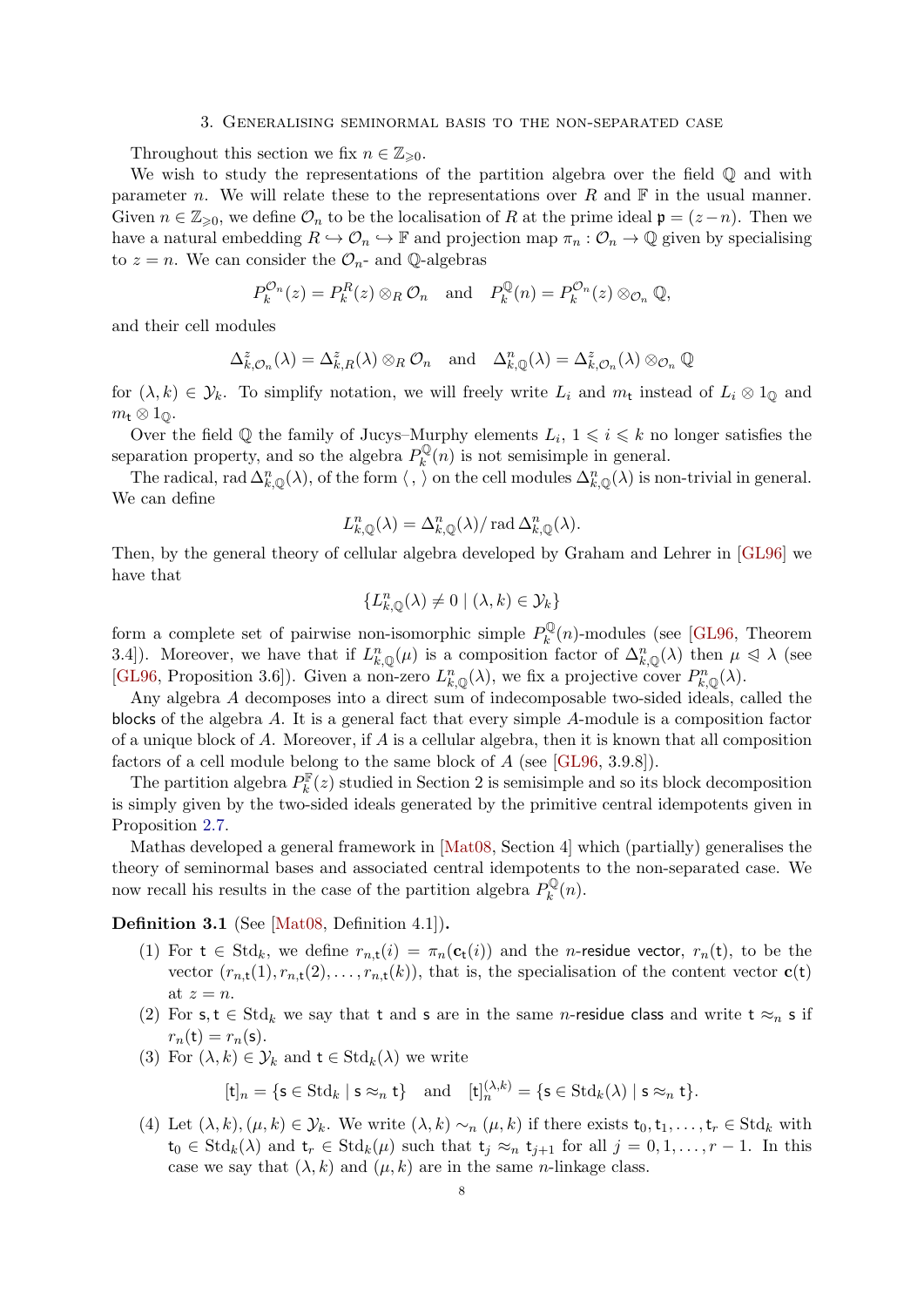**Example 3.2.** Let  $n = 2$  and  $k = 6$ . We have two paths

$$
\mathsf{t} = (\varnothing, \varnothing, (1), (1), (1), \varnothing, \varnothing) \quad \mathsf{s} = (\varnothing, \varnothing, (1), (1), (2), (2), (3))
$$

whose content vectors are given in Example [2.3.](#page-5-0) Specialising to  $z = 2$  we have that  $r_2(t) =$  $r_2(s) = (0, 0, 1, 1, 2, 2)$  and so t ≈2 s and  $(\emptyset, 6) \sim_2 ((3), 6)$ .

**Definition 3.3.** Let  $(\lambda, k) \in \mathcal{Y}_k$  and  $t \in \text{Std}_k(\lambda)$ . We define

$$
F_{[\mathsf{t}]_n} = \sum_{\mathsf{s}\in[\mathsf{t}]_n} F_{\mathsf{s}} \in P_k^{\mathbb{F}}(z) \quad \text{and} \quad \tilde{f}_{\mathsf{t},n} = m_{\mathsf{t}} F_{[\mathsf{t}]_n} \in \Delta_{k,\mathbb{F}}^z(\lambda).
$$

Now, we note that inverting the equations given in Proposition [2.5\(](#page-6-1)1) we have

$$
m_{t} = f_{t} + \sum_{\substack{\mathbf{w} \in \text{Std}_{k}(\lambda) \\ \mathbf{w} \succ \mathbf{t}}} a_{\mathbf{w}} f_{\mathbf{w}} = m_{t} F_{t} + \sum_{\substack{\mathbf{w} \in \text{Std}_{k}(\lambda) \\ \mathbf{w} \succ \mathbf{t}}} a_{\mathbf{w}} m_{\mathbf{w}} F_{\mathbf{w}}
$$
(2)

Note that all terms on the righthand-side of the final equality are labelled by paths in  $Std_k(\lambda)$ . Therefore, multiplying equation [\(2\)](#page-8-0) on the right by  $F_{\mathsf{s}}$ , for some  $\mathsf{s} \in \text{Std}_k$ , and applying Proposition  $2.5(4)$  $2.5(4)$ , we deduce that

$$
m_{\mathbf{t}} F_{\mathbf{s}} = 0 \qquad \text{for } \mathbf{s} \notin \text{Std}_k(\lambda). \tag{3}
$$

Multiplying equation [\(2\)](#page-8-0) on the right by  $F_{[t]_n}$  we deduce that

$$
\tilde{f}_{\mathsf{t},n} = m_{\mathsf{t}} F_{[\mathsf{t}]_n} = (m_{\mathsf{t}} F_{\mathsf{t}} + \sum_{\substack{\mathsf{w} \in \text{Std}_k(\lambda) \\ \mathsf{w} \succ \mathsf{t}}} a_{\mathsf{w}} m_{\mathsf{w}} F_{\mathsf{w}}) F_{[\mathsf{t}]_n} = f_{\mathsf{t}} + \sum_{\substack{\mathsf{w} \in \text{Std}_k(\lambda) \\ \mathsf{w} \succ \mathsf{t}}} a_{\mathsf{w}} f_{\mathsf{w}} \in \Delta^z_{k,\mathbb{F}}(\lambda). \tag{4}
$$

The next lemma shows that in fact these elements are defined over the ring  $\mathcal{O}_n$ .

**Lemma 3.4** (See [\[Mat08,](#page-24-10) Lemma 4.2]). Let  $(\lambda, k) \in \mathcal{Y}_k$  and  $t \in \text{Std}_k(\lambda)$ . Then we have

 $F_{[\mathsf{t}]_n} \in P_k^{\mathcal{O}_n}(z)$  and  $\tilde{f}_{\mathsf{t},n} \in \Delta^z_{k,\mathcal{O}_n}(\lambda)$ .

We can therefore make the following definition.

**Definition 3.5.** For each  $(\lambda, k) \in \mathcal{Y}_k$  and  $t \in \text{Std}_k(\lambda)$  we define

<span id="page-9-1"></span>
$$
g_{\mathsf{t}} = \tilde{f}_{\mathsf{t},n} \otimes 1_{\mathbb{Q}} \in \Delta_{k,\mathbb{Q}}^n(\lambda).
$$

<span id="page-9-2"></span>**Proposition 3.6** (See [\[Mat08,](#page-24-10) Proposition 4.9]). Let  $(\lambda, k) \in \mathcal{Y}_k$ . The set  $\{g_t : t \in \text{Std}_k(\lambda)\}\$ form a basis for  $\Delta_{k,\mathbb{Q}}^n(\lambda)$ . Moreover, for  $\mathsf{s},\mathsf{t} \in \text{Std}_k(\lambda)$  we have

$$
\langle g_{\mathsf{s}}, g_{\mathsf{t}} \rangle = \begin{cases} \langle m_{\mathsf{s}}, g_{\mathsf{t}} \rangle & \text{if } \mathsf{s} \approx_n \mathsf{t} \\ 0 & \text{otherwise} \end{cases}
$$

**Definition 3.7.** For each  $(\lambda, k) \in \mathcal{Y}_k$ , define  $[(\lambda, k)]_n = \{s \in \text{Std}_k \mid s \approx_n t \text{ for some } t \in \text{Std}_k(\lambda)\}\$ and set

$$
F_{[(\lambda,k)]_n} = \sum_{\mathsf{s}\in[(\lambda,k)]_n} F_{\mathsf{s}}.
$$

<span id="page-9-0"></span>Then  $F_{[(\lambda,k)]_n} \in P_k^{\mathcal{O}_n}(z)$  and so we can define

$$
G_{(\lambda,k)} = F_{[(\lambda,k)]_n} \otimes 1_{\mathbb{Q}} \in P_k^{\mathbb{Q}}(n).
$$

Note that if  $(\mu, k) \sim_n (\lambda, k)$  then  $G_{(\lambda, k)} = G_{(\mu, k)}$ . Let  $\mathcal{Y}_k/\sim_n$  be a set of representatives for the *n*-linkage classes on  $\mathcal{Y}_k$ .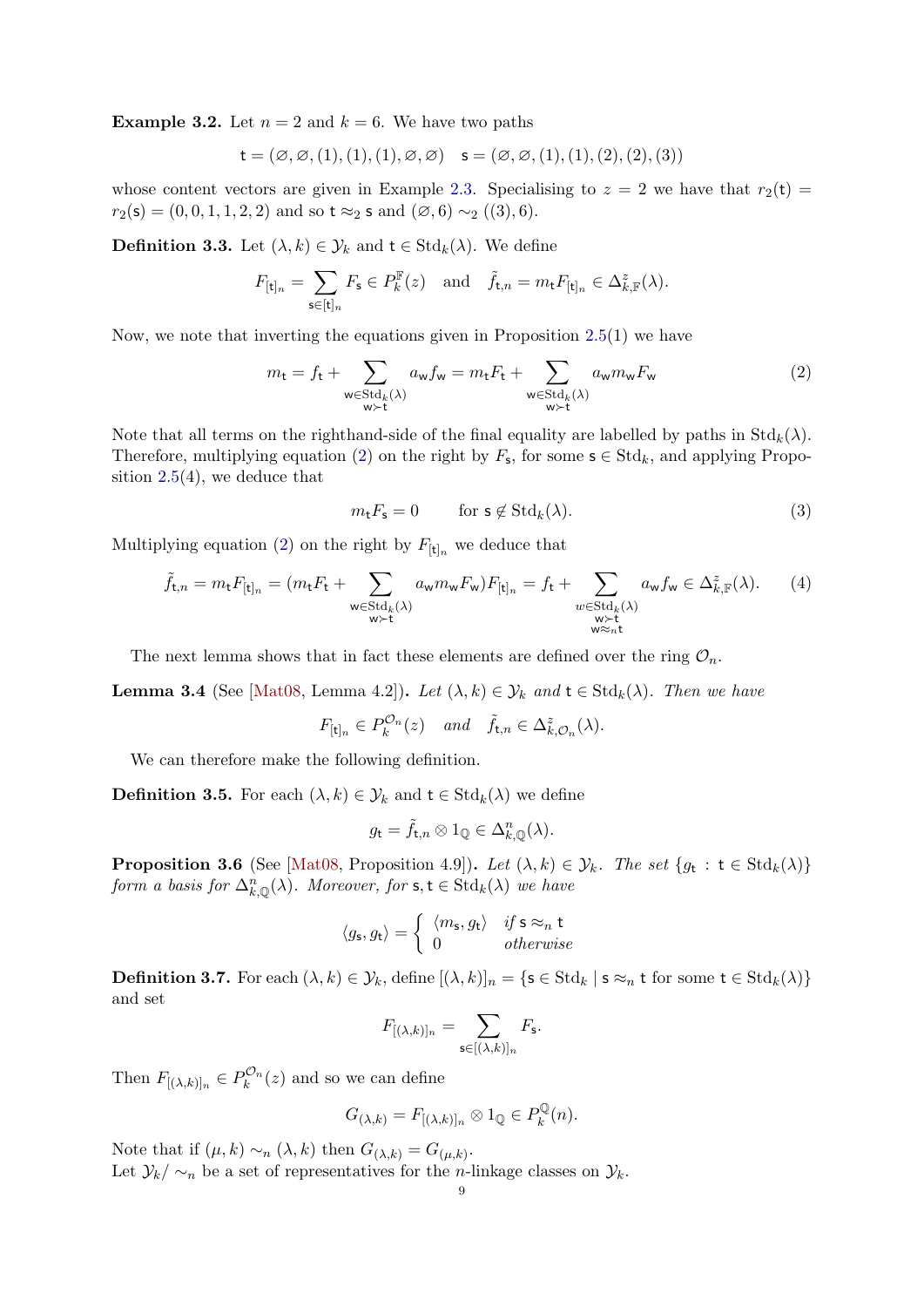**Proposition 3.8** (See [\[Mat08,](#page-24-10) Corollary 4.6 and 4.7]). The set  $\{G_{(\lambda,k)} | (\lambda,k) \in \mathcal{Y}_k/\sim_n\}$  form a complete set of pairwise orthogonal central idempotents in  $P_k^{\mathbb{Q}}$  $\partial_k^{\mathcal{Q}}(n)$  and we have

$$
\Delta_{k,\mathbb{Q}}^n(\mu)G_{(\lambda,k)} = \begin{cases} \Delta_{k,\mathbb{Q}}^n(\mu) & \text{if } (\mu,k) \sim_n (\lambda,k) \\ 0 & \text{otherwise} \end{cases}
$$

In particular, if  $\Delta_{k,\mathbb{Q}}^n(\lambda)$  and  $\Delta_{k,\mathbb{Q}}^n(\mu)$  are in the same block then  $(\lambda, k) \sim_n (\mu, k)$ .

<span id="page-10-0"></span>We will see in the next section that in fact the  $G_{(\lambda,k)}$ 's are primitive central idempotents; equivalently, that  $\Delta_{k,\mathbb{Q}}^n(\lambda)$  and  $\Delta_{k,\mathbb{Q}}^n(\mu)$  are in the same block if and only if  $(\lambda, k) \sim_n (\mu, k)$ .

#### 4. Residue classes, Reflection geometry and blocks

In this section we give a geometrical interpretation of the *n*-linkage classes on  $\mathcal{Y}_k$  and the n-residue classes on  $Std_k$ . The main idea was already introduced in [\[BDK15\]](#page-23-8) but here we take it further by looking at the geometry on the whole branching graph  $\mathcal Y$  (rather than just on one level  $\mathcal{Y}_k$ ).

Let  $\{\varepsilon_0, \varepsilon_1, \varepsilon_2, \dots\}$  be a set of formal symbols and set

$$
\mathbb{Z}^\infty=\prod_{i\geqslant 0}\mathbb{Z}\varepsilon_i
$$

We will write each  $x = \sum_{i\geqslant 0} x_i \varepsilon_i \in \mathbb{Z}^\infty$  as a vector  $x = (x_0, x_1, x_2, \ldots)$ . We take the infinite symmetric group  $\mathfrak{S}_{\infty}$  to be the group generated by the transpositions  $s_{i,j}$  (for  $i, j \geq 0$  and  $i \neq j$ ) where each  $s_{i,j}$  acts on  $\mathbb{Z}^{\infty}$  by permuting the *i*-th and *j*-th coordinates of the vectors.

Define the graph Z with vertex set given by the disjoint union  $\sqcup_{k\geq 0}\mathcal{Z}_k$  where  $\mathcal{Z}_k = \mathbb{Z}^\infty$  for all  $k \geqslant 0$  and

- (1) if k is even and  $x \in \mathcal{Z}_k$ , an edge  $x \to y$  if  $y \in \mathcal{Z}_{k+1}$  with  $y = x \varepsilon_i$  for some  $i \geq 0$ ,
- (2) if k is odd and  $x \in \mathcal{Z}_k$ , an edge  $x \to y$  if  $y \in \mathcal{Z}_{k+1}$  with  $y = x + \varepsilon_i$  for some  $i \geq 0$ .

For any partition  $\lambda = (\lambda_1, \lambda_2, \lambda_3, \ldots)$  define

$$
\lambda_{[n]} = (n - |\lambda|, \lambda_1, \lambda_2, \lambda_3, \ldots) \in \mathbb{Z}^{\infty}
$$

(adding infinitely many zeros after the last part of  $\lambda$ ). Define also  $\rho \in \mathbb{Z}^{\infty}$  by

$$
\rho = (0, -1, -2, -3, \ldots).
$$

We now define an embedding  $\varphi_n$  of the graph  $\mathcal Y$  into  $\mathcal Z$ . For each  $k \geq 0$  and each  $(\lambda, k) \in \mathcal Y_k$ we define  $\varphi_{[n]}(\lambda, k) \in \mathcal{Z}_k$  as follows,

$$
\varphi_n(\lambda, k) = \begin{cases} \lambda_{[n]} + \rho & \text{if } k \text{ is even,} \\ \lambda_{[n-1]} + \rho & \text{if } k \text{ is odd.} \end{cases}
$$
 (5)

<span id="page-10-1"></span>Note that  $\varphi_n(\mathcal{Y})$  is then the full subgraph of Z on the vertex set  $\varphi_n(\sqcup_{k\geq 0}\mathcal{Y}_k)$ .

**Example 4.1.** Let  $n = 2$  and  $\lambda \in \mathcal{Y}_6$ . The coordinates  $\varphi_2(\lambda, 2k) \in \mathbb{Z}_{2k}$  for  $k \geq 0$  are as follows,

$$
\varphi_2(\emptyset) = (2, -1, -2, -3, \dots) \qquad \varphi_2((1)) = (1, 0, -2, -3, \dots) \qquad \varphi_2((2)) = (0, 1, -2, -3, \dots) \n\varphi_2((1^2)) = (0, 0, -1, -3, \dots) \qquad \varphi_2((3)) = (-1, 2, -2, -3, \dots) \qquad \varphi_2((2, 1)) = (-1, 1, -1, -3, \dots) \n\varphi_2((1^3)) = (-1, 0, -1, -2, \dots).
$$

and  $\varphi_2(\lambda, 2k+1) \in \mathbb{Z}_{2k+1}$  for  $k \geq 0$  is as follows,

<span id="page-10-2"></span> $\varphi_2(\varnothing)=(1,-1,-2,-3,\dots) \qquad \varphi_2((1))=(0,0,-2,-3,\dots) \qquad \varphi_2((2))=(-1,1,-2,-3,\dots)$  $\varphi_2((1^2)) = (-1, 0, -1, -3, \dots) \quad \varphi_2((3)) = (-2, 2, -2, -3, \dots) \quad \varphi_2((2, 1)) = (-2, 1, -1, -3, \dots)$  $\varphi_2((1^3)) = (-2, 0, -1, -2, \dots).$ 

**Remark 4.2.** Note that if  $x = (x_0, x_1, x_2, x_3, ...)$  is a vertex in  $\varphi_n(y)$  then we have

$$
x_1 > x_2 > x_3 > \dots
$$

Moreover we either have  $x_0 > x_1$ , or  $x_0 = x_j$  for some  $j \ge 1$ , or  $x_{j-1} > x_0 > x_j$  for some  $j > 1$ .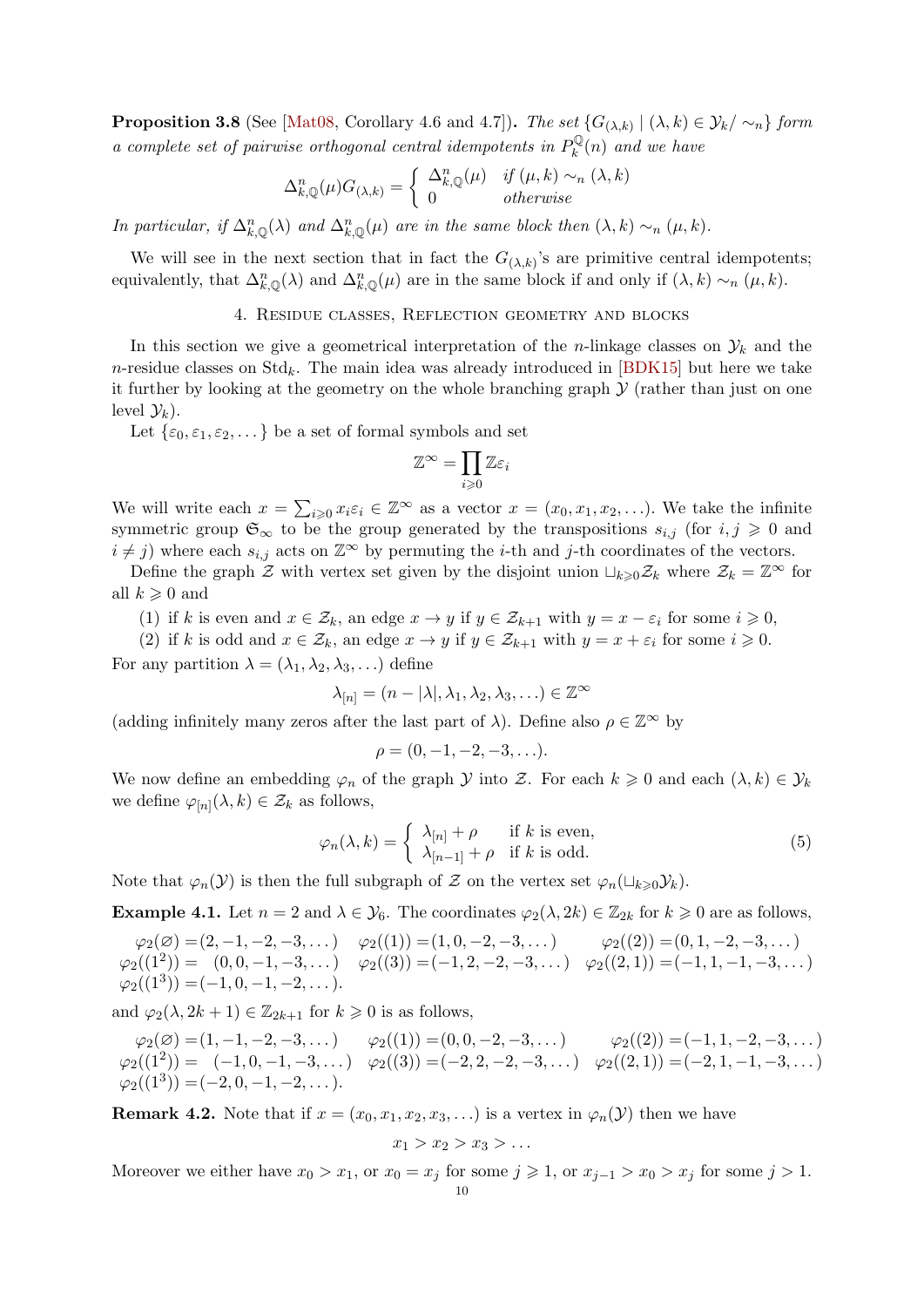The composition factors of the cell modules  $\Delta_{k,\mathbb{Q}}^n(\lambda)$  for all  $(\lambda, k) \in \mathcal{Y}_k$  were originally described (for k even and  $n \neq 0$ ) by Martin in [\[Mar96\]](#page-24-11) in terms of n-pairs of partitions. This result was then extended to include the case  $n = 0$  by Doran and Wales in [\[DW00\]](#page-24-12). We now reformulate it in terms of reflections on the graph  $Z$ . This reformulation had already been observed in [\[BDK15\]](#page-23-8) in a slightly different form.

**Definition 4.3.** Let  $\lambda, \mu$  be partitions. We say that  $(\lambda, \mu)$  from an *n*-pair if  $\lambda \subset \mu$  and  $\mu$  differs from  $\lambda$  by a single row of boxes the last of which having content  $n - |\lambda|$ .

**Lemma 4.4.** Let  $(\lambda, k), (\mu, k) \in \mathcal{Y}_k$  with  $|\lambda| < |\mu|$ . Then we have  $\varphi_n(\mu, k) = s_{0,j}(\varphi_n(\lambda, k))$  for some  $j \geq 1$  if and only if either k is even and  $(\lambda, \mu)$  form an n-pair, or k is odd and  $(\lambda, \mu)$  form an  $(n-1)$ -pair.

*Proof.* (See also [\[BDK15,](#page-23-8) proof of Theorem 6.4]). We prove the result for k even. The case k odd is identical. Suppose that  $(\lambda, \mu)$  form an n-pair. Then by definition, there exists some  $j \geqslant 1$  such that

$$
\mu=(\lambda_1,\lambda_2,\ldots,\lambda_{j-1},\mu_j,\lambda_{j+1},\ldots)
$$

with  $\mu_i - j = n - |\lambda|$ . So we have

$$
\varphi_n(\mu, k) = (n - |\mu|, \lambda_1 - 1, \ldots, \lambda_{j-1} - (j-1), n - |\lambda|, \lambda_{j+1} - (j+1), \ldots).
$$

Now, as  $|\mu| = |\lambda| + (\mu_j - \lambda_j)$  and  $\mu_j = n - |\lambda| + j$  we have

$$
n - |\mu| = n - (|\lambda| + (\mu_j - \lambda_j))
$$
  
= 
$$
n - |\lambda| - (n - |\lambda| + j) + \lambda_j
$$
  
= 
$$
\lambda_j - j.
$$

Thus we have  $\varphi_n(\mu, k) = s_{0,i}(\varphi_n(\lambda, k))$  as required.

Conversely, suppose that  $\varphi_n(\mu, k) = s_{0,j}(\varphi_n(\lambda, k))$  for some  $j \geq 1$ . Then  $\lambda$  and  $\mu$  only differ in row j and the last box in row j of  $\mu$  has content  $\mu_j - j = n - |\lambda|$ . So  $(\lambda, \mu)$  form an n-pair.  $\Box$ 

Using Lemma [4.4,](#page-10-0) we can now reformulate Martin's (and Doran and Wales') result about the blocks and decomposition numbers for the partition algebra and extend it to include the case when  $k$  is odd. We recall that for an arbitrary cellular algebra, every cell module belongs to a unique block [\[GL96,](#page-24-7) (3.9.8)] and that every simple module appears as the head of some cell module [\[GL96,](#page-24-7) (3.4)]. Therefore to determine the  $P_k^{\mathbb{Q}}$  $\int_k^{\infty}(n)$ -blocks, it is enough to determine when two cell modules belong to the same  $P_k^{\mathbb{Q}}$  $\partial_k^{\mathbb{Q}}(n)$ -block.

**Theorem 4.5.** Two cell modules  $\Delta_{k,\mathbb{Q}}^n(\lambda^{(a)},k)$  and  $\Delta_{k,\mathbb{Q}}^n(\lambda^{(b)},k)$  belong to the same  $P_k^{\mathbb{Q}}$  $b_k^{\mathcal{Q}}(n)$ -block if and only if  $(\lambda^{(a)}, k)$  and  $(\lambda^{(b)}, k)$  belong to a sequence of the form

$$
(\lambda^{(1)},k),(\lambda^{(2)},k),\ldots,(\lambda^{(r)},k)
$$

 $for~some~1\leqslant a,b\leqslant r~satisfying~|\lambda^{(1)}|<|\lambda^{(2)}|<\ldots<|\lambda^{(r)}|~and~\varphi_n(\lambda^{(j+1)},k)=s_{0,j}(\varphi_n(\lambda^{(j)},k))$ for all  $j = 1, \ldots, r - 1$ .

<span id="page-11-0"></span>Moreover, the cell module  $\Delta_{k,\mathbb{Q}}^n(\lambda^{(j)})$  for  $j=1,\ldots,r-1$ , has two composition factors, namely  $L_{k,\mathbb{Q}}^n(\lambda^{(j)})$  as its head and  $L_{k,\mathbb{Q}}^n(\lambda^{(j+1)})$  as its socle, and  $\Delta_{k,\mathbb{Q}}^n(\lambda^{(r)}) = L_{k,\mathbb{Q}}^n(\lambda^{(r)})$  is simple, except for the case when k is even,  $n = 0$ , and  $\lambda = \varnothing$  where we have  $\Delta_{k,\mathbb{Q}}^0(\varnothing) \cong L_{k,\mathbb{Q}}^0((1)).$ 

**Remark 4.6.** Note that if  $\varphi_n(\lambda, k) = s_{0,i}(\varphi_n(\lambda, k))$  for some  $j \geq 1$ , then  $(\lambda, k)$  is alone in its block and  $\Delta_{k,\mathbb{Q}}^n(\lambda) = P_{k,\mathbb{Q}}^n(\lambda) = L_{k,\mathbb{Q}}^n(\lambda)$ .

*Proof.* For the case k is even, this is just a reformulation of  $[Mar96,$  Proposition 9 (and  $[DW00]$ ) for the case  $n = 0$ . The case k is odd and  $n > 1$  is obtained using the Morita equivalence between  $P^{\mathbb{Q}}_{2k+1}(n)$  and  $P^{\mathbb{Q}}_{2k}$  $2k/2$ <sub>2k</sub> $(n-1)$  given in [\[Mar00,](#page-24-13) Section 3] (see also [\[BDK15,](#page-23-8) Theorem 5.2] for a detailed proof). This equivalence is obtained using an idempotent  $\xi \in P^{\mathbb{Q}}_{2k+1}(n)$ . We have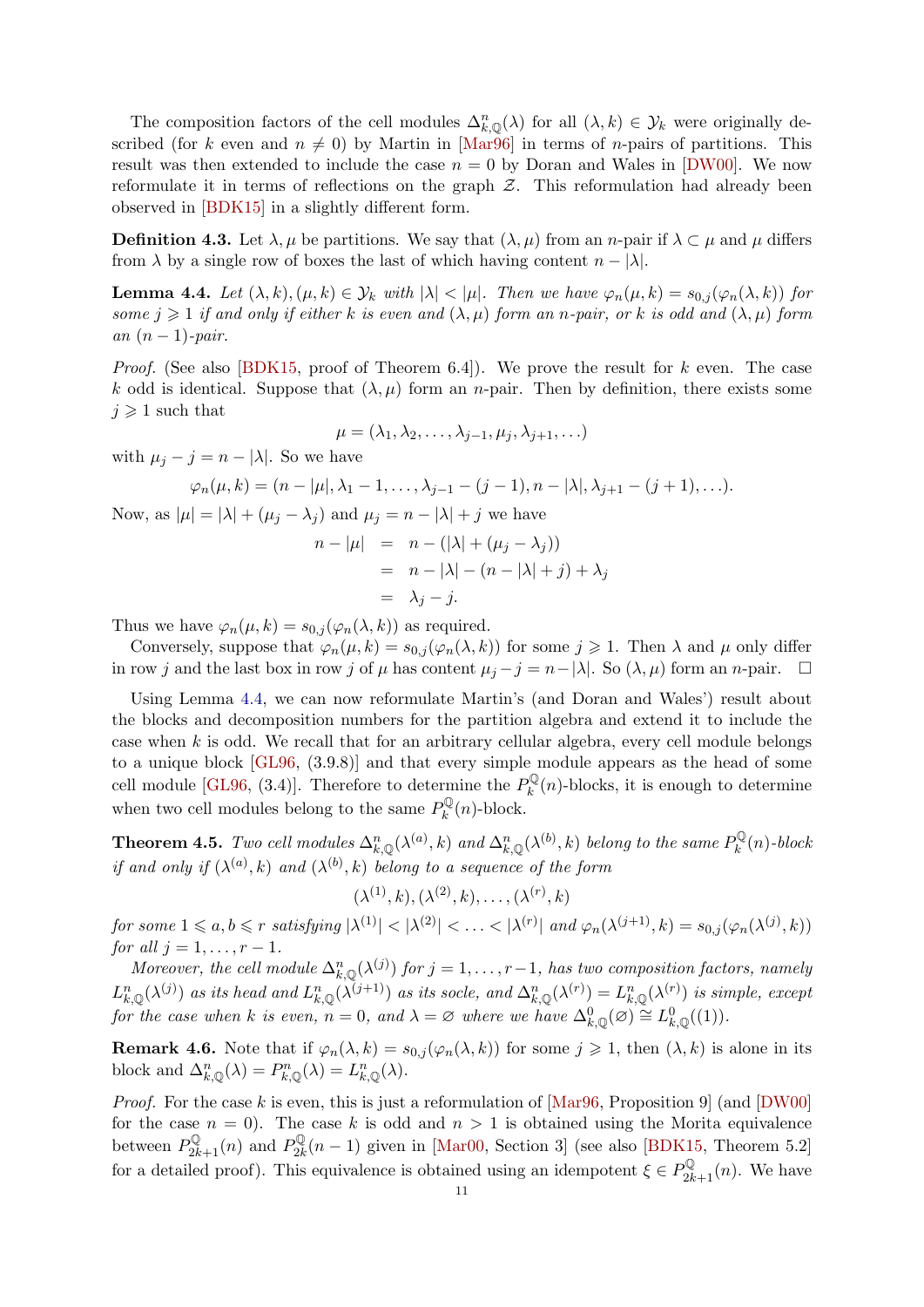<span id="page-12-3"></span> $\xi P^{\mathbb{Q}}_{2k+1}(n)\xi \cong P^{\mathbb{Q}}_{2k}$  $2_k^{\mathbb{Q}}(n-1)$  and under this isomorphism we have  $\xi \Delta_{2k+1,\mathbb{Q}}^n(\lambda) \cong \Delta_{2k,\mathbb{Q}}^{n-1}(\lambda)$  for all  $(\lambda, 2k+1) \in \mathcal{Y}_{2k+1}.$ 

Now when  $n = 1$ , we claim that  $\langle , \rangle$  on any  $\Delta^1_{2k+1,\mathbb{Q}}(\lambda)$  for  $\lambda \in \mathcal{Y}_{2k+1}$  is non-degenerate. Let  $\lambda \in \mathcal{Y}_{2k+1}$  and write  $\lambda = (\lambda_1, \lambda_2, \dots, \lambda_\ell)$  for  $\lambda_1 \geq \lambda_2 \geq \dots \geq \lambda_\ell > 0$ . Let t denote the path

<span id="page-12-4"></span>
$$
\mathsf{t} = (\underbrace{-\varepsilon_0, +\varepsilon_1, \ldots, -\varepsilon_0, +\varepsilon_1}_{2\lambda_1}, \ldots, \underbrace{-\varepsilon_0, +\varepsilon_\ell, \ldots, -\varepsilon_0, +\varepsilon_\ell}_{2\lambda_\ell}, -\varepsilon_0, \underbrace{+\varepsilon_{\ell+1}, -\varepsilon_{\ell+1}, \ldots, +\varepsilon_{\ell+1}, -\varepsilon_{\ell+1}}_{2(k-|\lambda|)}).
$$

One can verify (using the definitions in [\[EG12,](#page-24-1) Section 6.5]) that



and therefore  $\langle m_t, m_t \rangle = \lambda_1! \dots \lambda_\ell!$  which is non-zero in Q. In particular, the form  $\langle , \rangle$  on  $\Delta^1_{2k+1,\mathbb{Q}}(\varnothing)$  is non-degenerate and so  $L^1_{2k+1,\mathbb{Q}}(\varnothing) \neq 0$ . This shows that the above Morita equivalence cannot hold in this case (as the number of simple modules of these two algebras does not coincide). However, we still have an idempotent functor from the category of  $P^{\mathbb{Q}}_{2k+1}(1)$ -modules to the category of  $\xi P_{2k+1}^{\mathbb{Q}}(1)\xi \cong P_{2k}^{\mathbb{Q}}$  $2k(0)$ -modules taking cell modules to the corresponding cell modules (by an identical argument to that used in the proof of [\[BDK15,](#page-23-8) Theorem 5.2]). Given  $(\lambda, 2k+1) \in \mathcal{Y}_{2k+1}$  and  $(\mu, 2k+1) \in \mathcal{Y}_{2k+1} \setminus {\emptyset}$  we have that

<span id="page-12-0"></span>
$$
[\Delta_{2k+1,\mathbb{Q}}^1((\lambda, 2k+1)) : L_{2k+1,\mathbb{Q}}^1((\mu, 2k+1))] = [\xi \Delta_{2k+1,\mathbb{Q}}^1((\lambda, 2k+1)) : \xi L_{2k+1,\mathbb{Q}}^1((\mu, 2k+1))]
$$
  
=  $[\Delta_{2k,\mathbb{Q}}^0((\lambda, 2k)) : L_{2k,\mathbb{Q}}^0((\mu, 2k))]$ 

by [\[G07,](#page-24-14) (6.6b)Lemma]. Finally, we observe that  $(\emptyset, 2k+1)$  is maximal in the dominance order and so  $\Delta^1_{2k+1,\mathbb{Q}}(\varnothing)$  is the unique cell-module in which  $L^1_{2k+1,\mathbb{Q}}(\varnothing)$  appears as a composition factor (and it appears with multiplicity equal to 1 in this module, by cellularity). Therefore the decomposition numbers are as claimed. The structure of the cell modules follows immediately (because there are only two composition factors and each cell module has a simple head).  $\square$ 

<span id="page-12-1"></span>Motivated by Theorem [4.5](#page-10-1) and Remark [4.2,](#page-9-0) we make the following definition.

**Definition 4.7.** Let  $x = (x_0, x_1, x_2, ...)$  be a vertex in Z. We say that x is

- (1) on the j-th wall if  $x_0 = x_j$  for  $j \geq 1$ ;
- (2) in the first alcove if  $x_0 > x_1 > x_2 > x_3 > \ldots$
- (3) in the *j*-th alcove, for some  $j > 1$ , if  $x_1 > x_2 > ... > x_{j-1} > x_0 > x_j > x_{j+1} > ...$

The following lemma follows directly from [Remark 4.2.](#page-9-0)

**Lemma 4.8.** Let x be a vertex in  $\varphi_n(y)$ . Then there exists a unique  $j \geq 1$  such that either x is in the j-th alcove or x is on the j-th wall.

**Lemma 4.9.** Let  $(\lambda, k), (\mu, k) \in \mathcal{Y}_k$  with  $|\lambda| < |\mu|$ . If  $\varphi_n(\lambda, k) = s_{0,j}(\varphi_n(\mu, k))$  for some  $j \geq 1$ then  $\varphi_n(\lambda, k)$  is in the j-th alcove and  $\varphi_n(\mu, k)$  is in the  $(j + 1)$ -th alcove.

<span id="page-12-2"></span>*Proof.* Write  $x = \varphi_n(\lambda, k)$  and  $y = \varphi_n(\mu, k)$ . We have  $x = (x_0, x_1, x_2, \dots, x_{j-1}, x_j, x_{j+1}, \dots)$ and  $y = (x_j, x_1, x_2, \ldots, x_{j-1}, x_0, x_{j+1}, \ldots)$ . By assumption,  $|\lambda| < |\mu|$  and  $x_i = y_i$  for all  $i \geq 1$ except for  $i = j$ ; therefore we must have  $x_j < y_j$ . Thus we have

$$
x_{j-1} > x_0 = y_j > x_j
$$

and  $x$  is in the *j*-th alcove. And we also have

$$
y_j = x_0 > y_0 = x_j > y_{j+1} = x_{j+1}
$$

and y is in the  $(j + 1)$ -th alcove.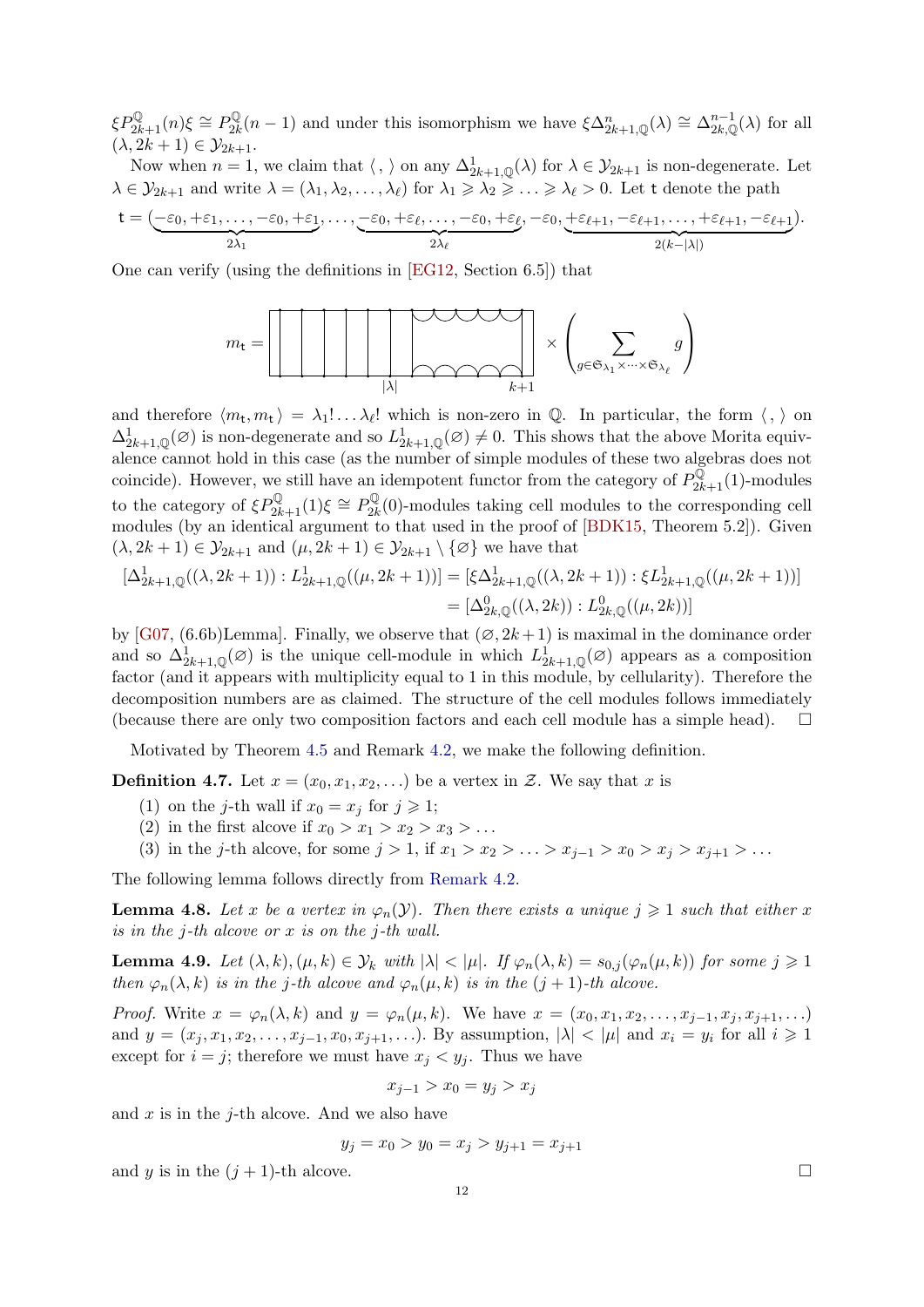**Remark 4.10.** Any non-semisimple  $P_k^{\mathbb{Q}}$  $\int_k^{\infty} (n)$ -block is given by a subset of  $\mathcal{Y}_k$  of the form

 $\{(\lambda^{(j)},k)\in\mathcal{Y}_k\mid (\varphi_n(\lambda^{(j)},k))=s_{0,j}\dots s_{0,2}s_{0,1}(\varphi_n(\lambda,k))$  for some  $\varphi_n(\lambda,k)$  in the first alcove}.

In particular, each  $(\lambda^{(j)}, k)$  belongs to the *j*th alcove for  $j \geq 1$ .

**Proposition 4.11.** Let x, y be vertices in  $\varphi_n(\mathcal{Y})$ . Assume that x is in the j-th alcove and that  $y \rightarrow x$  is an edge in the graph Z. Then we are in precisely one of the following cases:

- $(1)$  y is in the j-th alcove.
- (2) y is on the j-th wall and either  $y = x + \varepsilon_j$  or  $y = x \varepsilon_0$ .
- (3) y is on the  $(j 1)$ -th wall and either  $y = x + \varepsilon_0$  or  $y = x \varepsilon_{j-1}$ .

*Proof.* As  $y \to x$  is an edge in Z we have that  $y = x \pm \varepsilon_k$  for some  $k \geq 0$ . As x is in the j-th alcove we have

$$
x_1 > x_2 > \ldots > x_{j-1} > x_0 > x_j > x_{j+1} > \ldots
$$

and so  $y$  satisfies

$$
y_1 > y_2 > \ldots > y_{j-1} \geq y_0 \geq y_j > y_{j+1} > \ldots
$$

This implies that either y is in the j-th alcove, or  $y_{j-1} = y_0$  (that is, y is on the  $(j-1)$ -wall), or  $y_j = y_0$  (that is, y is on the j-th wall). Now we have  $y_{j-1} = y_0$  implies either  $y = x + \varepsilon_0$  or  $y = x - \varepsilon_{i-1}$ . Similarly we have  $y_j = y_0$  implies either  $y = x - \varepsilon_0$  or  $y = x + \varepsilon_i$ .

**Lemma 4.12.** Let  $t = (t(0), t(1), \ldots, t(k)) \in \text{Std}_k$  and let  $\varphi_n(t) = (x^{(0)}, x^{(1)}, \ldots, x^{(k)})$  be its image in Z. Then the n-residue vector  $r_n(t)$  is given by

$$
r_{n,\mathsf{t}}(i) = \begin{cases} x_j^{(i)} & \text{if } x^{(i)} = x^{(i-1)} + \varepsilon_j \text{ for some } j \geqslant 0, \\ n - 1 - x_j^{(i)} & \text{if } x^{(i)} = x^{(i-1)} - \varepsilon_j \text{ for some } j \geqslant 0. \end{cases}
$$

*Proof.* This follows directly from the definition of the embedding  $\varphi_n$  given in [\(5\)](#page-9-1) and Definition  $3.1(1).$  $3.1(1).$ 

**Example 4.13.** Let  $n = 2$ . For  $k = 6$ , we let  $t \in \text{Std}_6(\mathcal{O})$  and  $s \in \text{Std}_6((3))$  denote the paths

$$
(\varnothing, \varnothing, (1), (1), (1), \varnothing, \varnothing) \quad (\varnothing, \varnothing, (1), (1), (2), (2), (3))
$$

respectively from Example [2.3.](#page-5-0) We have that  $\varphi_2(s)$  is given by the following sequence of points

$$
(2,-1,-2) \quad (1,-1,-2) \quad (1,0,-2) \quad (0,0,-2) \quad (0,1,-2) \quad (-1,1,-2) \quad (-1,2,-2)
$$

and  $\varphi_2(t)$  is given by the following sequence of points

$$
(2,-1,-2) \quad (1,-1,-2) \quad (1,0,-2) \quad (0,0,-2) \quad (1,0,-2) \quad (1,-1,-2) \quad (2,-1,-2)
$$

(Here we have only depicted the first three coordinates  $(x_0, x_1, x_2)$  as the coordinates  $x_3, x_4, \ldots$ are fixed.) These paths both have the same 2-residue vector:  $r_2(s) = r_2(t) = (0, 0, 1, 1, 2, 2)$ . This can be calculated as in Lemma [4.12](#page-12-0) above or by setting  $z = 2$  in the two distinct content vectors given in Example [2.3.](#page-5-0)

**Proposition 4.14.** Let  $s, t \in Std_k$ . Then we have  $s \approx_n t$  if and only if s and t agree everywhere except possibly on some intervals  $[a, b]$  for  $0 < a < b \leq k$  and for each such interval  $[a, b]$  there exists some  $j \geqslant 1$  satisfying the following conditions.

(1) We have that  $t(a) = s(a)$  and  $\varphi_n(t(a))$  is on the j-th wall. Moreover, if  $b \neq k$  then we also have that  $t(b) = s(b)$  and  $\varphi_n(t(b))$  is on the j-th wall.

(2) Either all  $\varphi_n(\mathsf{t}(i))$  for  $a < i < b$  are in the j-th alcove and all  $\varphi_n(\mathsf{s}(i))$  for  $a < i < b$  are in the  $(j + 1)$ -th alcove, or vice versa.

(3)  $\varphi_n(\mathsf{t}(i)) = s_{0,j}(\varphi_n(\mathsf{s}(i)))$  for all  $a < i < b$ .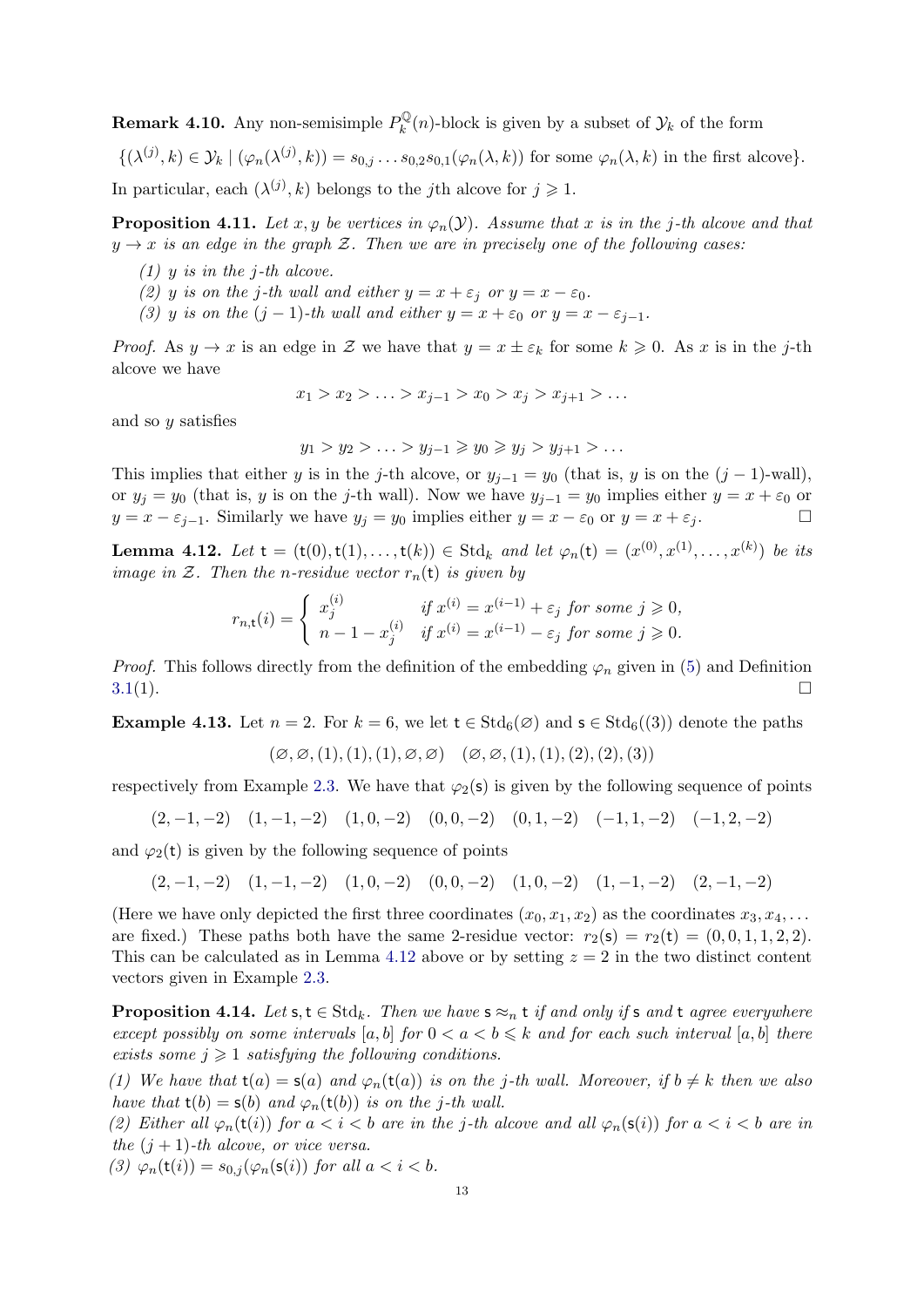Proof. We write

$$
\varphi_n(\mathbf{t}) = (x^{(0)}, x^{(1)}, x^{(2)}, \dots, x^{(k)}) \quad \varphi_n(\mathbf{s}) = (y^{(0)}, y^{(1)}, y^{(2)}, \dots, y^{(k)}).
$$

Note that (2) follows from (3) using Lemma [4.9.](#page-11-0) It is enough to show that

(I) if  $x^{(i)} = y^{(i)}$  and  $x^{(i+1)} \neq y^{(i+1)}$  then  $x^{(i)}$  is on the j-th wall for some  $j \geq 1$  and  $y^{(i+1)} =$  $s_{0,w}(x^{(i+1)});$ 

(II) if  $x^{(i)} \neq y^{(i)}$  and  $y^{(i)} = s_{0,j}(x^{(i)})$  then  $y^{(i+1)} = s_{0,j}(x^{(i+1)})$ .

First we fix some notation. For  $0 \leq i \leq k$ , we let  $u_i$  (respectively  $v_i$ ) denote the row in which the coordinates of  $\varphi_n(\mathsf{t}(i))$  and  $\varphi_n(\mathsf{t}(i-1))$  (respectively of  $\varphi_n(\mathsf{s}(i))$ ) and  $\varphi_n(\mathsf{s}(i-1))$ ) differ, in other words

$$
x^{(i)} = x^{(i-1)} \pm \varepsilon_{u_i} \quad y^{(i)} = y^{(i-1)} \pm \varepsilon_{v_i}.
$$

It follows from Lemma [4.12](#page-12-0) that  $t \approx_n s$  if and only if

$$
x_{u_i}^{(i)} = y_{v_i}^{(i)}
$$

for all  $1 \leq i \leq k$ . We start by proving (I). Assume that  $x^{(i)} = y^{(i)}$  and  $x^{(i+1)} \neq y^{(i+1)}$  and so  $u_i \neq v_i$ . As  $t \approx_n s$  we must have

<span id="page-14-0"></span>
$$
x_{u_i}^{(i+1)} = x_{u_i}^{(i)} \pm 1 = y_{v_i}^{(i+1)} = x_{v_i}^{(i)} \pm 1
$$

and so  $x_{u_i}^{(i)} = x_{v_i}^{(i)}$ . Thus we must have that one of  $u_i$  or  $v_i$  is equal to 0. Assume without loss of generality that  $v_i = 0$ . Then we have

$$
x_{u_i}^{(i)} = x_0^{(i)}
$$

and so  $x^{(i)}$  is on the  $u_i$ -th wall. To simplify the notation we set  $u = u_i$ . We have

$$
y_m^{(i+1)}=x_m^{(i+1)}\hspace{0.025cm}
$$

for all m except  $m = 0$  and  $m = u$  and we have

$$
y_0^{\left(i+1\right)}=x_u^{\left(i+1\right)}.
$$

We also have

$$
y_u^{(i+1)} = x_u^{(i)} = x_0^{(i)} = x_0^{(i+1)}.
$$

Thus we have

$$
y^{(i+1)} = s_{0,u}(x^{(i+1)})
$$

as required.

Now we turn to (II). Assume that  $x^{(i)} \neq y^{(i)}$  and  $y^{(i)} = s_{0,j}(x^{(i)})$ . As  $t \approx_n s$  we must have  $x_{u_i}^{(i+1)} = y_{v_i}^{(i+1)}$  and so  $x_{u_i}^{(i)} = y_{v_i}^{(i)}$ . As  $y^{(i)} = s_{0,j}(x^{(i)})$  we must have that one of  $u_i$  or  $v_i$  is equal to 0 and the other is equal to j. Without loss of generality we assume that  $u_i = 0$  and  $v_i = j$ . Then we have

$$
x^{(i+1)} = x^{(i)} \pm \varepsilon_0 \qquad y^{(i+1)} = y^{(i)} \pm \varepsilon_j.
$$

<span id="page-14-1"></span>Thus we have

$$
x^{(i+1)} = (x_0^{(i)} \pm 1, x_1^{(i)}, x_2^{(i)}, \dots, x_j^{(i)}, \dots) \qquad y^{(i+1)} = (x_j^{(i)}, x_1^{(i)}, x_2^{(i)}, \dots, x_0^{(i)} \pm 1, \dots).
$$

So we have  $y^{(i+1)} = s_{0,j}(x^{(i+1)})$  as required.

**Example 4.15.** Let  $k = 6$  and  $n = 2$ , the subgraph of the first 6 levels of  $\varphi_2(\mathcal{Y})$  intersected with  $\mathbb{Z}\{\varepsilon_0,\varepsilon_1,\varepsilon_2\}$  is depicted in [Figure 3.](#page-14-0) We have used partition notation in Figure 3. The coordinate notation obtained by applying  $\varphi_2$  is given in Example [4.1.](#page-9-2) The dashed lines on the diagram depict the 1-st and 2-nd walls; the vertices are drawn in such a manner that the points obtained by reflection through a wall matches the points one obtains by reflecting in the dashed lines of the diagram.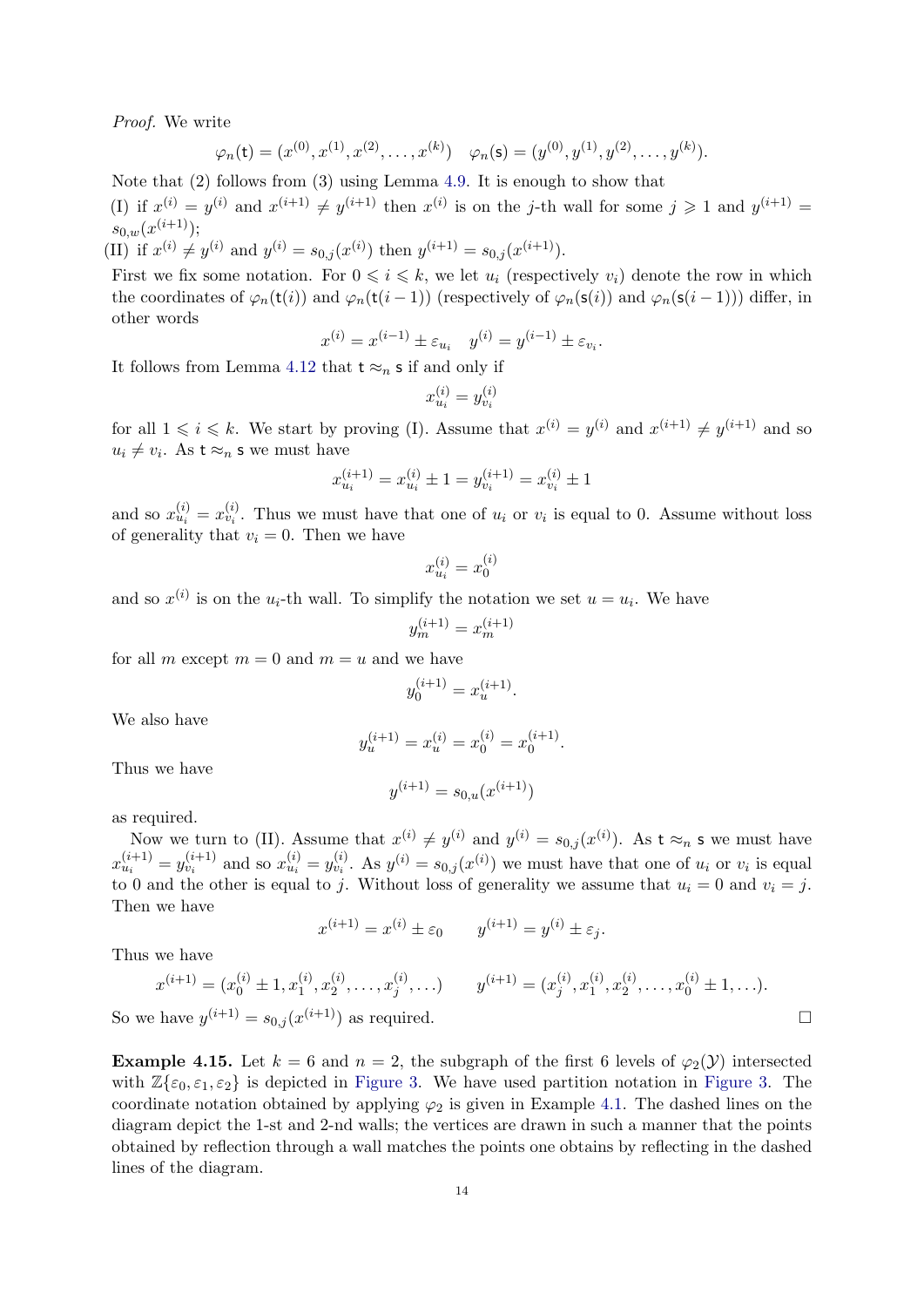<span id="page-15-3"></span><span id="page-15-0"></span>

<span id="page-15-1"></span>FIGURE 3. For  $k = 6$  and  $n = 2$ , the subgraph of the first 6 levels of  $\varphi_2(\mathcal{Y})$ intersected with  $\mathbb{Z}\{\varepsilon_0,\varepsilon_1,\varepsilon_2\}.$ 

<span id="page-15-4"></span>Example 4.16. Let s and t be as in Examples [2.3](#page-5-0) and [4.13.](#page-12-1) We saw in Example [4.13](#page-12-1) that  $s \approx_2 t$ . It is clear from [Figure 3](#page-14-0) that s and t are obtained from one another by a single reflection through the 1st wall.

It follows from Proposition [4.14](#page-12-2) that if  $(\lambda, k) \sim_n (\mu, k)$  with  $\lambda \neq \mu$  then  $\varphi_n(\lambda, k)$  and  $\varphi_n(\mu, k)$ belong to distinct alcoves (see Remark [4.10\)](#page-12-3). Suppose that  $\varphi_n(\lambda, k)$  is in the a-th alcove and  $\varphi_n(\mu, k)$  is in the b-th alcove for some  $a, b \geq 1$ . We can assume that  $b > a$ . Moreover we have

$$
\varphi_n(\mu,k) = s_{0,b-1} \dots s_{0,a+1} s_{0,a}(\varphi_n(\lambda,k)).
$$

<span id="page-15-5"></span>But then using Theorem [4.5](#page-10-1) we know that  $\Delta_{k,\mathbb{Q}}^n(\lambda)$  and  $\Delta_{k,\mathbb{Q}}^n(\mu)$  belong to the same block. Thus we can strengthen Proposition [3.8](#page-8-1) as follows.

**Theorem 4.17.** Let  $(\lambda, k), (\mu, k) \in \mathcal{Y}_k$ . Then we have that  $\Delta_{k,Q}^n(\lambda)$  and  $\Delta_{k,Q}^n(\mu)$  belong to the same block if and only if  $(\lambda, k) \sim_n (\mu, k)$ . In particular, we have that

<span id="page-15-2"></span>
$$
\{G_{(\lambda,k)}\,:\,(\lambda,k)\in\mathcal{Y}_k/\sim_n\}
$$

form a complete set of primitive pairwise orthogonal central idempotents in  $P_k^{\mathbb{Q}}$  $\ell_k^{\mathbb{Q}}(n)$ .

#### 5. Restricting cell and simple modules

We have seen in Proposition [1.5](#page-4-1) that the restriction of any cell module has a filtration by cell modules and that the factors appearing are determined by the branching graph. In this section, we fix  $n \in \mathbb{Z}_{\geqslant 0}$  and study in more details the restriction of all cell modules  $\Delta_{k,\mathbb{Q}}^n(\lambda)$  and all simple modules  $L_{k,\mathbb{Q}}^n(\lambda)$ .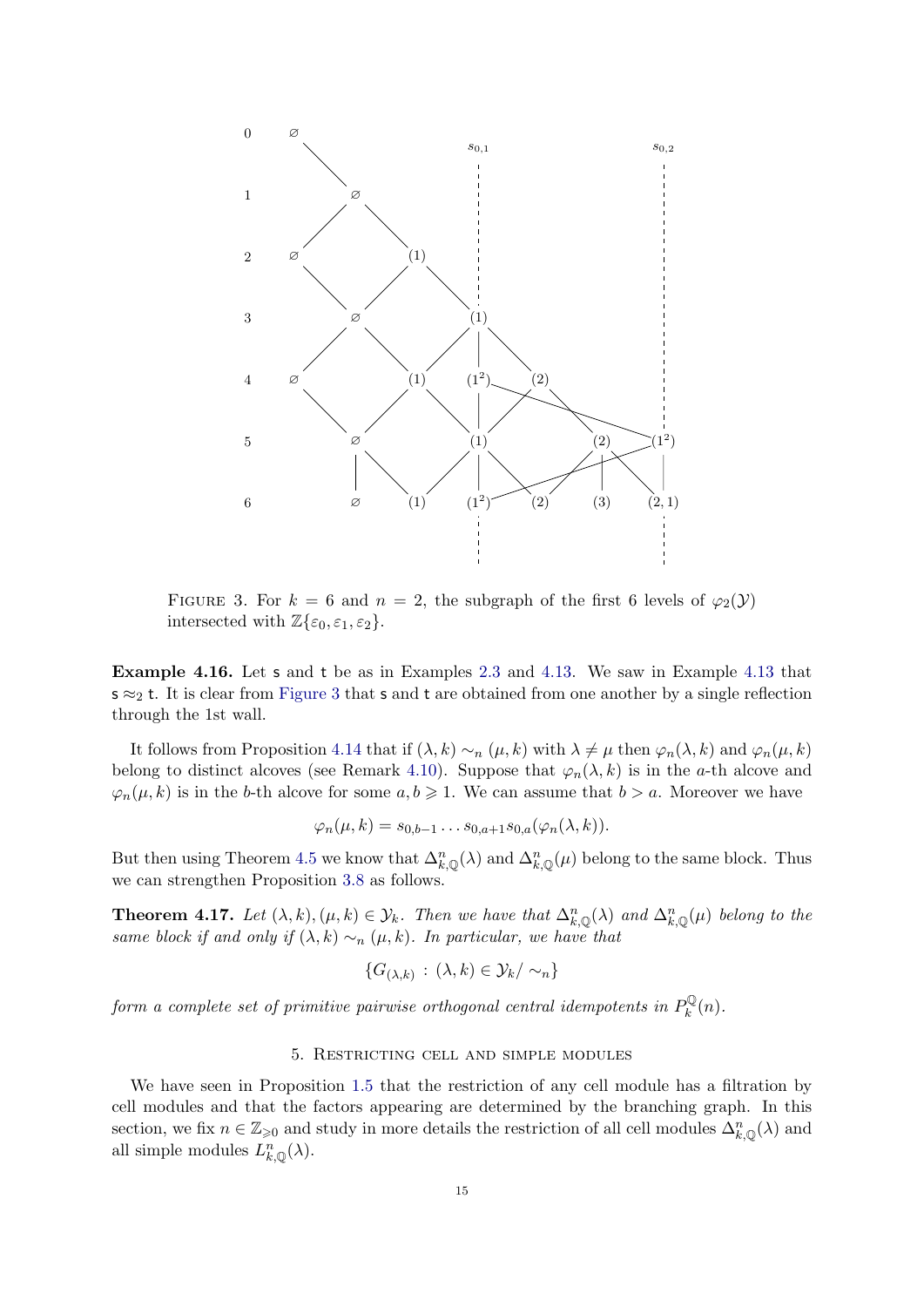**Theorem 5.1.** Let  $(\lambda, k) \in \mathcal{Y}_k$  with  $\varphi_n(\lambda, k)$  in an alcove. Then we have

$$
\text{res}_{k-1}^k \Delta_{k,\mathbb{Q}}^n(\lambda) = \bigoplus_{(\eta,k-1)\to(\lambda,k)} \Delta_{k,\mathbb{Q}}^n(\lambda) G_{(\eta,k-1)}
$$

where the direct sum is taken over all edges  $(\eta, k - 1) \rightarrow (\lambda, k)$  in  $\mathcal{Y}$ . Moreover,

$$
\Delta_{k,\mathbb{Q}}^n(\lambda)G_{(\eta,k-1)} = \mathbb{Q}\text{-span}\{g_t : t \in \text{Std}_k(\lambda) \text{ with } t(k-1) = \eta\}
$$

and we have an isomorphism

$$
\Delta_{k,{\mathbb Q}}^n(\lambda)G_{(\eta,k-1)}\to\Delta_{k-1,{\mathbb Q}}^n(\eta)\,:\,g_{\mathbf{t}}\mapsto g_{\mathbf{t}\downarrow_{k-1}}.
$$

In order to prove this theorem we will need the following four lemmas.

**Lemma 5.2.** Let  $t \in Std_k$  and  $s \in Std_{k-1}$ . Then we have

$$
F_{\mathbf{t}}F_{\mathbf{s}} = \begin{cases} F_{\mathbf{t}} & \text{if } \mathbf{t} \downarrow_{k-1} = \mathbf{s} \\ 0 & \text{otherwise.} \end{cases}
$$

*Proof.* It follows from the definition of  $F_t$  given in Definition [2.4](#page-5-1) that  $F_t = K F_{t\downarrow_{k-1}}$  for some  $K \in P_k^{\mathbb{F}}(z)$ . Now the result follows from the fact that the  $F_s$ 's for  $s \in \text{Std}_{k-1}$  are orthogonal idempotents.

**Lemma 5.3.** Let  $(\lambda, k) \in \mathcal{Y}_k$  with  $\varphi_n(\lambda, k)$  in an alcove. If  $t, s \in \text{Std}_k(\lambda)$  satisfy  $t(k-1) \neq s(k-1)$  then  $t \not\approx_n s$ .

*Proof.* We argue by contrapositive. By Proposition [4.14,](#page-12-2) if  $t(k) = s(k) = \lambda$  and  $s \approx_n t$ , then either

- $\varphi_n(\mathsf{t}(k))$  belongs to the jth wall and  $\varphi_n(\mathsf{s}(k-1)) = \varphi_n(\mathsf{t}(k-1))$  or  $\varphi_n(\mathsf{s}(k-1)) =$  $s_{0,j}(\varphi_n(t(k-1)));$
- $\varphi_n(\mathsf{t}(k))$  belongs to an alcove and  $\varphi_n(\mathsf{s}(k-1)) = \varphi_n(\mathsf{t}(k-1)).$

The result follows by our assumption that  $\varphi_n(\mathsf{t}(k))$  belongs to an alcove.

**Lemma 5.4.** Let  $(\lambda, k) \in \mathcal{Y}_k$  with  $\varphi_n(\lambda, k)$  in an alcove. Let  $(\eta, k - 1) \to (\lambda, k)$  be an edge in  $\mathcal Y$  and let  $\mathsf t \in \mathrm{Std}_k(\lambda)$ . Then we have

$$
F_{[\mathbf{t}]_n} F_{[(\eta,k-1)]_n} = \begin{cases} F_{[\mathbf{t}]_n} & \text{if } \mathbf{t}(k-1) = \eta \\ 0 & \text{otherwise.} \end{cases}
$$

*Proof.* This follows from Lemmas [5.2](#page-15-0) and [5.3.](#page-15-1)

**Lemma 5.5.** Let  $(\lambda, k) \in \mathcal{Y}_k$  with  $\varphi_n(\lambda, k)$  in an alcove and let  $t \in \text{Std}_k(\lambda)$ . Then we have

$$
m_{\mathbf{t}} F_{[\mathbf{t}]_n} = m_{\mathbf{t}} F_{[\mathbf{t} \downarrow_{k-1}]_n}.
$$

<span id="page-16-0"></span>*Proof.* Multiplying equation [\(2\)](#page-8-0) on the right by  $F_{[\mathbf{t}|_{k-1}]_n}$ , we obtain

$$
m_{\mathbf{t}} F_{[\mathbf{t}\downarrow_{k-1}]_n} = m_{\mathbf{t}} \sum_{\substack{\mathbf{v}\in \text{Std}_{k-1} \\ \mathbf{v}\approx_n \mathbf{t}\downarrow_{k-1}}} F_{\mathbf{v}} = (m_{\mathbf{t}} F_{\mathbf{t}} + \sum_{\substack{\mathbf{w}\in \text{Std}_k(\lambda) \\ \mathbf{v}\ll_n \mathbf{t}\downarrow_{k-1}}} a_{\mathbf{w}} m_{\mathbf{w}} F_{\mathbf{w}}) \sum_{\substack{\mathbf{v}\in \text{Std}_{k-1} \\ \mathbf{v}\approx_n \mathbf{t}\downarrow_{k-1}}} F_{\mathbf{v}}.
$$
 (6)

Using Lemma [5.2,](#page-15-0) for any  $w \in \text{Std}_k(\lambda)$  and  $v \in \text{Std}_{k-1}$  we have  $F_w F_v = 0$  unless  $v = w \downarrow_{k-1}$  in which case we have  $F_{\mathsf w}F_{\mathsf v}=F_{\mathsf w}F_{\mathsf w}=F_{\mathsf w}.$  Therefore

<span id="page-16-1"></span>
$$
\sum_{\substack{\mathbf{v}\in \mathrm{Std}_{k-1}\\ \mathbf{v}\approx_n\mathbf{t}\downarrow_{k-1}}}\!\!\!\!\!\!\!F_{\mathbf{v}}\sum_{\substack{\mathbf{s}\in \mathrm{Std}_{k}\\ \mathbf{s}\downarrow_{k-1}\approx_n\mathbf{t}\downarrow_{k-1}}}\!\!\!\!\!\!\!\!F_{\mathbf{s}}=\sum_{\substack{\mathbf{s}\in \mathrm{Std}_{k}\\ \mathbf{s}\downarrow_{k-1}\approx_n\mathbf{t}\downarrow_{k-1}}}\!\!\!\!\!\!\!\!F_{\mathbf{s}}.
$$

Therefore if we multiply on the right of equation [\(6\)](#page-15-2) by this sum we obtain

$$
m_{\mathsf{t}} F_{[\mathsf{t}\downarrow_{k-1}]_n} = m_{\mathsf{t}} F_{[\mathsf{t}\downarrow_{k-1}]_n}(\sum_{\substack{\mathsf{s}\in \mathrm{Std}_k\\\mathrm{s}\downarrow_{k-1}\approx_{n}\mathsf{t}\downarrow_{k-1}}} F_{\mathsf{s}}) = m_{\mathsf{t}}(\sum_{\substack{\mathsf{s}\in \mathrm{Std}_k\\\mathrm{s}\downarrow_{k-1}\approx_{n}\mathsf{t}\downarrow_{k-1}}} F_{\mathsf{s}}) = m_{\mathsf{t}}(\sum_{\substack{\mathsf{s}\in \mathrm{Std}_k(\lambda)\\\mathrm{s}\downarrow_{k-1}\approx_{n}\mathsf{t}\downarrow_{k-1}}} F_{\mathsf{s}})
$$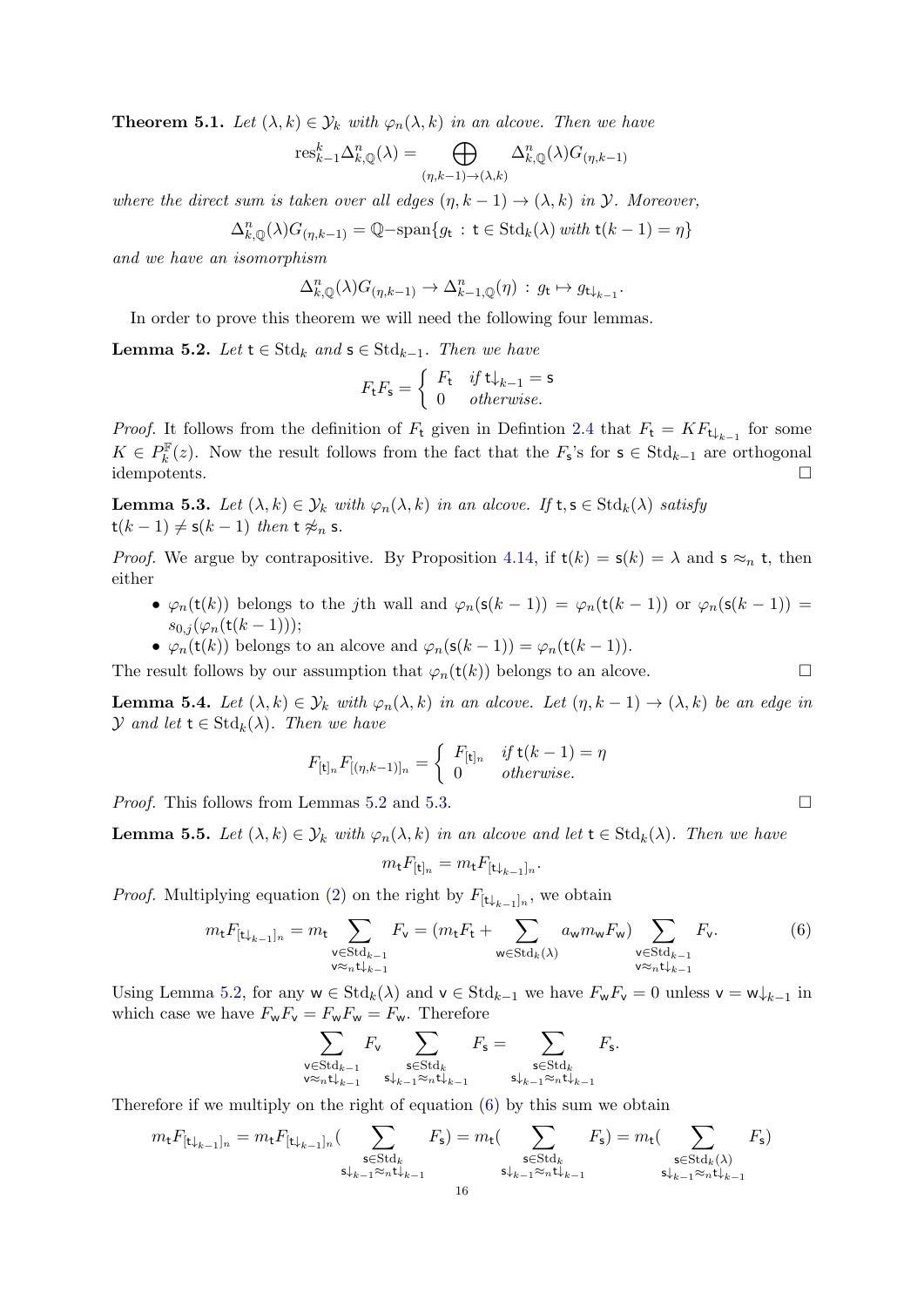where the final equality follows from equation [\(3\)](#page-8-2). Note also that as  $\varphi_n(\lambda, k)$  is in an alcove we have that for any  $s, t \in \text{Std}_k(\lambda)$  we have  $s \approx_n t$  if and only if  $s \downarrow_{k-1} \approx_n t \downarrow_{k-1}$ . Thus we get

$$
m_{\mathbf{t}} F_{[\mathbf{t}\downarrow_{k-1}]_n} = m_{\mathbf{t}} \left( \sum_{\substack{\mathbf{s} \in \text{Std}_k(\lambda) \\ \mathbf{s} \approx_n \mathbf{t}}} F_{\mathbf{s}} \right) = m_{\mathbf{t}} \left( \sum_{\substack{\mathbf{s} \in \text{Std}_k \\ \mathbf{s} \approx_n \mathbf{t}}} F_{\mathbf{s}} \right) = m_{\mathbf{t}} F_{[\mathbf{t}]_n}
$$

where the penultimate equality follows from equation [\(3\)](#page-8-2).  $\Box$ 

Proof of Theorem [5.1.](#page-15-3) We have  $\Delta_{k,\mathbb{Q}}^n(\lambda) = \mathbb{Q} - \text{span}\{g_t \mid t \in \text{Std}_k(\lambda)\}\$  where  $g_t = m_t F_{[t]_n} \otimes 1$ . Now by definition we have  $G_{(\eta,k-1)} = F_{[(\eta,k-1)]_n} \otimes 1$ . So using Lemma [5.4](#page-15-4) we obtain

$$
\Delta_{k,\mathbb{Q}}^n(\lambda)G_{(\eta,k-1)} = \mathbb{Q}\text{-span}\{g_t : t \in \text{Std}_k(\lambda) \text{ with } t(k-1) = \eta\}
$$

and

$$
\text{res}_{k-1}^k \Delta_{k,\mathbb{Q}}^n(\lambda) = \Delta_{k,\mathbb{Q}}^n(\lambda) \left( \sum_{(\eta,k-1)\in\mathcal{Y}_{k-1}/\sim_n} G_{(\eta,k-1)} \right) = \bigoplus_{(\eta,k-1)\to(\lambda,k)} \Delta_{k,\mathbb{Q}}^n(\lambda) G_{(\eta,k-1)},
$$

<span id="page-17-0"></span>where the first equality holds by Theorem [4.17](#page-14-1) and the second equality holds by equation [\(3\)](#page-8-2). Now, using Proposition [1.5,](#page-4-1) for each edge  $(\eta, k-1) \to (\lambda, k)$  in  $\mathcal Y$  we have a chain of  $P_{k-1}^{\mathcal O_n}(z)$ . submodules

$$
N_{\mathcal{O}_n}^{\triangleright(\eta,k-1)} \subseteq N_{\mathcal{O}_n}^{\triangleright(\eta,k-1)} \subseteq \Delta_{k,\mathcal{O}_n}^z(\lambda)
$$

where

$$
N_{\mathcal{O}_n}^{\triangleright(\eta,k-1)} = \mathcal{O}_n - \operatorname{span}\{m_{\mathsf{t}} \,:\, \mathsf{t}(k-1) \triangleright \eta\} = \mathcal{O}_n - \operatorname{span}\{\tilde{f}_{\mathsf{t},n} \,:\, \mathsf{t}(k-1) \triangleright \eta\},
$$

(where the second equality follows from equation [\(2\)](#page-8-0) and Definition [1.2\)](#page-3-1) and similarly

$$
N_{\mathcal{O}_n}^{\triangleright(\eta,k-1)} = \mathcal{O}_n - \operatorname{span}\{m_\mathbf{t} : \mathbf{t}(k-1) \triangleright \eta\} = \mathcal{O}_n - \operatorname{span}\{\tilde{f}_{\mathbf{t},n} : \mathbf{t}(k-1) \triangleright \eta\}.
$$

By Proposition [1.5,](#page-4-1) we have an isomorphism

$$
N_{\mathcal{O}_n}^{\triangleright(\eta,k-1)}/N_{\mathcal{O}_n}^{\triangleright(\eta,k-1)} \to \Delta_{k-1,\mathcal{O}_n}^z(\eta) : m_{\mathsf{t}} \mapsto m_{\mathsf{t}\downarrow_{k-1}}.
$$

Now using Lemma [5.5](#page-15-5) we have  $\tilde{f}_{t,n} = m_t F_{[\mathbf{t}]_n} = m_t F_{[\mathbf{t}]_{k-1}]_n}$ , and under the above isomorphism we have

$$
\tilde{f}_{\mathsf{t},n} \mapsto m_{\mathsf{t}\downarrow_{k-1}} F_{[\mathsf{t}\downarrow_{k-1}]_n} = \tilde{f}_{\mathsf{t}\downarrow_{k-1}}.
$$

Specialising to  $z = n$  we get the isomorphism

$$
\Delta_{k,\mathbb{Q}}^n(\lambda)G_{(\eta,k-1)}\to\Delta_{k-1,\mathbb{Q}}^n(\eta)\,:\,g_t\mapsto g_{\mathsf{t}\downarrow_{k-1}},
$$
 as required.  $\Box$ 

We now describe the restriction of simple modules in an alcove. This will be used in the next section to construct bases for the radical of cell modules (and hence for the simple modules).

**Theorem 5.6.** Let  $(\lambda, k) \in \mathcal{Y}_k$ . If  $\varphi_n(\lambda, k)$  is in the j-th alcove then

$$
\operatorname{res}_{k-1}^k L_{k,\mathbb{Q}}^n(\lambda) \cong \bigoplus_{(\mu,k-1)\to(\lambda,k)} L_{k-1,\mathbb{Q}}^n(\mu) \tag{7}
$$

where the sum is taken over all edges  $(\mu, k - 1) \rightarrow (\lambda, k)$  in Y such that  $\varphi_n(\mu, k - 1)$  is either in the j-th alcove or on the  $(j - 1)$ -th wall.

If  $\varphi_n(\lambda, k)$  lies on the j-th wall then

<span id="page-17-1"></span>
$$
\operatorname{res}_{k-1}^k L_{k,\mathbb{Q}}^n(\lambda) \cong \bigoplus_{(\mu,k-1)\to(\lambda,k)} P_{k-1,\mathbb{Q}}^n(\mu) \bigoplus_{(\nu,k-1)\to(\lambda,k)} L_{k-1,\mathbb{Q}}^n(\nu) \tag{8}
$$

where the sum is taken over all edges  $(\mu, k - 1) \to (\lambda, k)$  and  $(\nu, k - 1) \to (\lambda, k)$  in Y such that  $\varphi_n(\mu, k-1)$  is in the  $(j+1)$ -th alcove and  $\varphi_n(\nu, k-1)$  lies on a wall.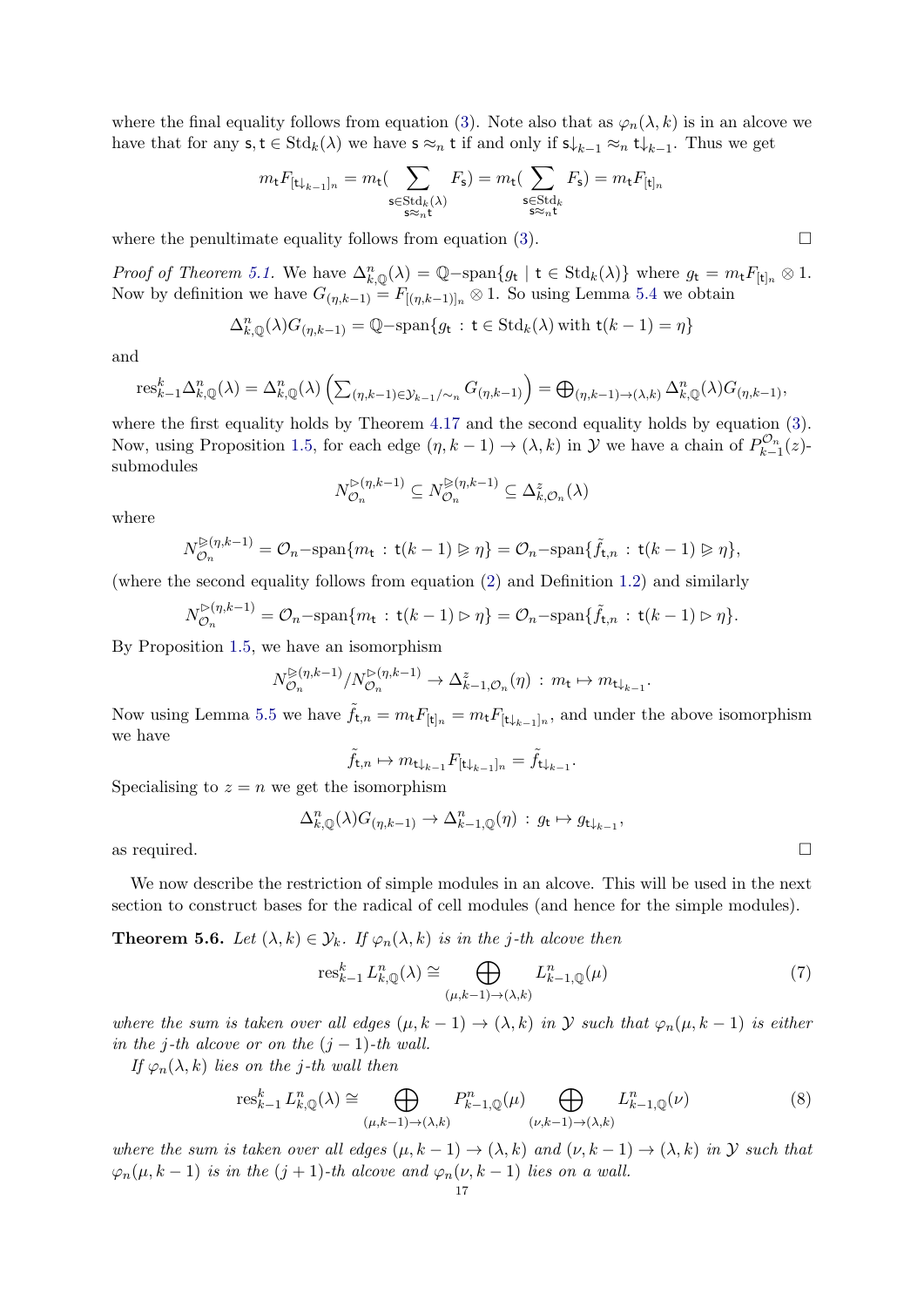For  $\mu$  maximal, respectively non-maximal in its block, the submodule structure of  $P_{k-1,\mathbb{Q}}^n(\mu)$ is given by the following strong Alperin diagrams



respectively; here  $\varphi_n(\mu^+, k-1) = s_{0,j+1}(\varphi_n(\mu, k-1))$  and  $\varphi_n(\mu^-, k-1) = s_{0,j}(\varphi_n(\mu, k-1)).$ 

Note that if k is even,  $n = 0$  and  $\lambda = \emptyset$  then both sides of the equation in [\(8\)](#page-16-1) are zero and so the result trivially holds in this case.

In order to prove this theorem we will use the following lemma.

**Lemma 5.7.** Let  $(\lambda, k) \in \mathcal{Y}_k$  with  $\varphi_n(\lambda, k)$  in the j-th alcove. Suppose that there exists an edge  $(\eta, k-1) \rightarrow (\lambda, k)$  in Y with  $\varphi_n(\eta, k-1)$  on the j-th wall. Then either

- (1) k is even,  $\lambda = \eta$  and we have  $(\mu, k) := (\eta + \varepsilon_i, k) \in \mathcal{Y}_k$ , or
- (2) k is odd,  $\lambda = \eta \varepsilon_j$  and we have  $(\mu, k) := (\eta, k) \in \mathcal{Y}_k$ .

In both cases there is an edge  $(\eta, k - 1) \rightarrow (\mu, k)$  in  $\mathcal Y$  and  $\varphi_n(\mu, k) = s_{0,i}(\varphi_n(\lambda, k)).$ 

*Proof.* Suppose that  $(\eta, k-1) \to (\lambda, k)$  is an edge in  $\mathcal Y$  and  $\varphi_n(\eta, k-1)$  is on the j-th wall. Then using Proposition [4.11](#page-12-4) we have either k is even and  $\varphi_n(\eta, k-1) = \varphi_n(\lambda, k) - \varepsilon_0$  or k is odd and  $\varphi_n(\eta, k-1) = \varphi_n(\lambda, k) + \varepsilon_j$ . In the first case we define  $(\mu, k) = (\eta + \varepsilon_j, k) \in \mathcal{Y}_k$  (note that  $\mu$  is a partition as  $\varphi_n(\lambda, k)$  is in the j-th alcove). In the second case we define  $(\mu, k) = (\eta, k) \in \mathcal{Y}_k$ . In both cases we have an edge  $(\eta, k - 1) \to (\mu, k)$  and  $\varphi_n(\mu, k) = s_{0,j}(\varphi_n(\lambda, k))$  as required.  $\Box$ 

Proof of Theorem [5.6.](#page-16-0) If  $\varphi_n(\lambda, k)$  lies on a wall, then  $\Delta_{k,\mathbb{Q}}^n(\lambda) = L_{k,\mathbb{Q}}^n(\lambda) = P_{k,\mathbb{Q}}^n(\lambda)$  and this module is self-dual. Restriction maps a self dual projective module to a direct sum of selfdual projectives. The characters of the indecomposable projective modules can be calculated using Theorem [4.5](#page-10-1) and Proposition [1.5;](#page-4-1) this and self-duality determine the structure of the indecomposable projective modules.

We now assume that  $\varphi_n(\lambda, k)$  lies in the j-th alcove. We prove this result by downward induction on the degree of partitions in each block. First consider the case where  $(\lambda, k)$  has maximal degree in its block. Using Theorems [4.5](#page-10-1) and [5.1](#page-15-3) we have

$$
\text{res}_{k-1}^k L_{k,\mathbb{Q}}^n(\lambda) = \text{res}_{k-1}^k \Delta_{k,\mathbb{Q}}^n(\lambda) \cong \bigoplus_{(\eta,k-1)\to(\lambda,k)} \Delta_{k-1,\mathbb{Q}}^n(\eta)
$$

where the sum is over all edges  $(\eta, k - 1) \rightarrow (\lambda, k)$  in  $\mathcal{Y}$ . Now using Proposition [4.11](#page-12-4) and Lemma [5.7,](#page-17-0) for any such edge we have that either  $\varphi_n(\eta, k-1)$  is in the j-th alcove or on the  $(j-1)$ -th wall. Note also that as  $L_{k,\mathbb{Q}}^n(\lambda)$  is self dual, so is its restriction and so we have  $\Delta_{k-1,\mathbb{Q}}^n(\eta) = L_{k-1,\mathbb{Q}}^n(\eta)$  for any edge  $(\eta, \tilde{k}-1) \to (\lambda, k)$ . So we are done in this case.

Now assume that  $(\lambda, k)$  is not maximal in its block. Then using Theorem [4.5](#page-10-1) we have  $(\mu, k) \in \mathcal{Y}_k$  with  $\varphi_n(\mu, k) = s_{0,i}(\varphi_n(\lambda, k))$  in the  $(j + 1)$ -th alcove,  $|\mu| > |\lambda|$  and an exact sequence

$$
0 \to \text{res}_{k-1}^k L_{k,\mathbb{Q}}^n(\mu) \to \text{res}_{k-1}^k \Delta_{k,\mathbb{Q}}^n(\lambda) \to \text{res}_{k-1}^k L_{k,\mathbb{Q}}^n(\lambda) \to 0.
$$

<span id="page-18-0"></span>Using Theorem [5.1](#page-15-3) and induction, this short exact sequence becomes

$$
0 \to \bigoplus_{(\theta,k-1)\to(\mu,k)} L_{k-1,\mathbb{Q}}^n(\theta) \to \bigoplus_{(\eta,k-1)\to(\lambda,k)} \Delta_{k-1,\mathbb{Q}}^n(\eta) \to \text{res}_{k-1}^k L_{k,\mathbb{Q}}^n(\lambda) \to 0. \tag{9}
$$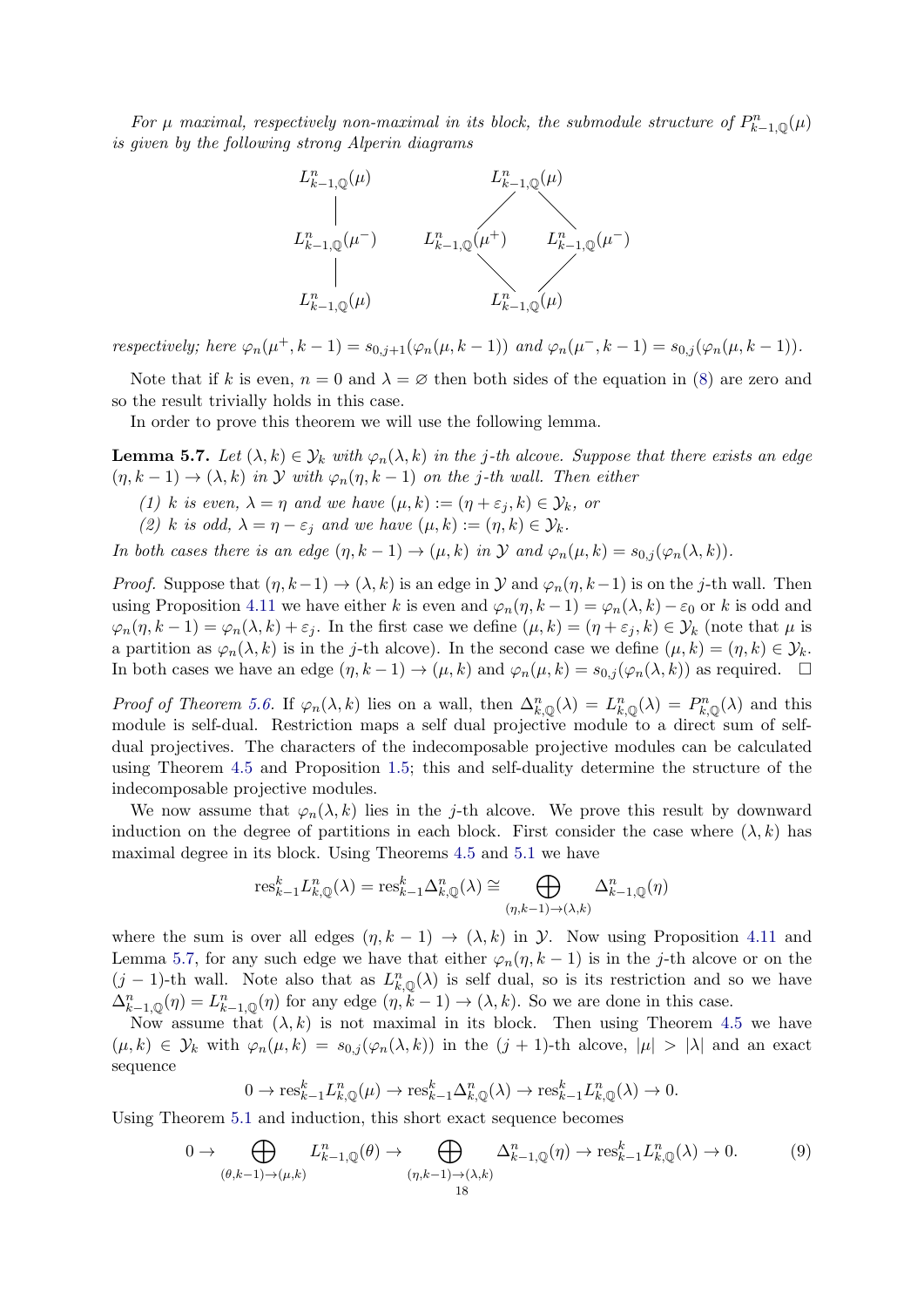Note that for all  $(\theta, k-1)$  appearing in [\(9\)](#page-17-1) we have that  $\varphi_n(\theta, k-1)$  is either in the  $(j+1)$ -th alcove or on the j-th wall, and for all  $(\eta, k-1)$  appearing in [\(9\)](#page-17-1) we have that  $\varphi_n(\eta, k-1)$  is either in the j-th alcove, on the j-th wall or on the  $(j-1)$ -th wall.

<span id="page-19-0"></span>As  $L_{k,\mathbb{Q}}^n(\lambda)$  is self-dual, so is its restriction and so we have a surjection

$$
\bigoplus_{(\eta,k-1)\to(\lambda,k)} L_{k-1,\mathbb{Q}}^n(\eta) \to \text{res}_{k-1}^k L_{k,\mathbb{Q}}^n(\lambda)
$$

where the  $(\eta, k-1)$  appearing in the direct sum are as in [\(9\)](#page-17-1). Now, any  $L_{k-1,\mathbb{Q}}^n(\eta)$  with  $\varphi_n(\eta, k-1)$  in the j-th alcove, or on the  $(j-1)$ -th wall does not appear on the left hand side of the short exact sequence given in [\(9\)](#page-17-1) and so must appear in  $res_{k-1}^k L_{k,\mathbb{Q}}^n(\lambda)$ .

Finally, for any  $L_{k,\mathbb{Q}}^n(\eta)$  with  $\varphi_n(\eta,k-1)$  on the j-th wall we have an edge  $(\eta, k-1) \to (\mu, k)$ in  $\mathcal Y$  by Lemma [5.7,](#page-17-0) and thus  $L_{k-1,\mathbb Q}^n(\eta)$  appears on the left hand side of [\(9\)](#page-17-1). If the composition factors of  $\bigoplus_{(\eta,k-1)\to(\lambda,k)} \Delta_{k-1,\mathbb{Q}}^n(\eta)$  are multiplicity free, then such a simple module cannot appear in  $res_{k-1}^k L_{k,\mathbb{Q}}^n(\lambda)$ . It remains to show that the composition factors are multiplicity-free, as claimed. If  $(\eta^{(1)}, k-1), (\eta^{(2)}, k-1) \to (\lambda, k)$ , then  $(\eta^{(1)}, k-1) \not\approx_n (\eta^{(2)}, k-1)$  by our assumption that  $\varphi_n(\lambda, k)$  belongs to an alcove (see also the proof of Lemma [5.3\)](#page-15-1). Therefore the composition factors of  $\bigoplus_{(\eta,k-1)\to(\lambda,k)} \Delta_{k-1,\mathbb{Q}}^n(\eta)$  are multiplicity free by Theorem [4.5.](#page-10-1)

#### <span id="page-19-1"></span>6. A basis for the radical of a cell module

Throughout this section we continue to fix  $n \in \mathbb{Z}_{\geqslant 0}$ . The aim of this section is to provide an explicit basis for the radical of the bilinear form on any cell module  $\Delta_{k,\mathbb{Q}}^n(\lambda)$  for  $P_k^{\mathbb{Q}}$  $\mathcal{C}_k^{\mathbb{Q}}(n)$ , and hence also for any simple module.

**Definition 6.1.** Let  $\varphi_n(\lambda, k)$  denote a point in the j-th alcove for some  $j \geq 2$ . We say that  $t = (t(0), t(1), \ldots, t(k))$  is a path which last enters the j-th alcove from the  $(j - 1)$ -th wall if there exists  $0 \le r < k$  with  $\varphi_n(\mathsf{t}(i))$  in the *j*th alcove for all  $r < i \le k$  and  $\varphi_n(\mathsf{t}(r))$  lies on the  $(j-1)$ th wall.

Using Proposition [4.11](#page-12-4) we can make the following definition.

**Definition 6.2.** Let  $(\lambda, k) \in \mathcal{Y}$ . Given  $t \in \text{Std}_k(\lambda)$ , we say that t is *n*-permissible if the following conditions hold.

(1) if  $\varphi_n(\lambda, k)$  in the first alcove, then  $\varphi_n(\mathsf{t}(i))$  belongs to the first alcove for all  $0 \leq i \leq k$ . (2) if  $\varphi_n(\lambda, k)$  in the j-th alcove for some  $j \geq 2$ , then t is a path which last enters the j-th alcove from the  $(j - 1)$ -th wall.

We denote by  $\mathrm{Std}_{k}^{n}(\lambda)$  the set of all *n*-permissible  $t \in \mathrm{Std}_{k}(\lambda)$ .

In particular, if  $\varphi_n(\lambda, k)$  is on a wall then any  $t \in \text{Std}_k(\lambda)$  is *n*-permissible and so  $\text{Std}_k^n(\lambda) =$  $\text{Std}_k(\lambda)$ . If  $\varphi_n(\lambda, k)$  belongs to the first alcove, then a path  $t \in \text{Std}_k(\lambda)$  is permissible if and only if  $t(i)$  belongs to the first alcove for all  $0 \leq i \leq k$ .

**Example 6.3.** Let  $n = 2$  and  $k = 6$  as in [Figure 3.](#page-14-0) We have paths

<span id="page-19-2"></span>
$$
\mathsf{s}=(\varnothing,\varnothing,(1),\varnothing,(1),\varnothing,\varnothing)\quad \mathsf{t}=(\varnothing,\varnothing,(1),(1),(1),\varnothing,\varnothing)\quad \mathsf{u}=(\varnothing,\varnothing,(1),(1),(2),(2),(3))
$$

The paths s and u are 2-permissible but the path t is not. This is because  $\varphi_2(t(3))$  belongs to the 1-st wall.

**Lemma 6.4.** Let  $(\lambda, k) \in \mathcal{Y}_k$ . We have that  $\dim_{\mathbb{Q}}(L_{k,\mathbb{Q}}^n(\lambda)) = |\text{Std}_k^n(\lambda)|$ .

*Proof.* This follows from [Theorem 5.6](#page-16-0) by induction on k. Note that for k even,  $n = 0$  and  $\lambda = \emptyset$ we have that  $\text{Std}_k^n(\lambda) = \emptyset$  and  $L_{k,\mathbb{Q}}^n(\lambda) = 0$  so the result also holds in this case.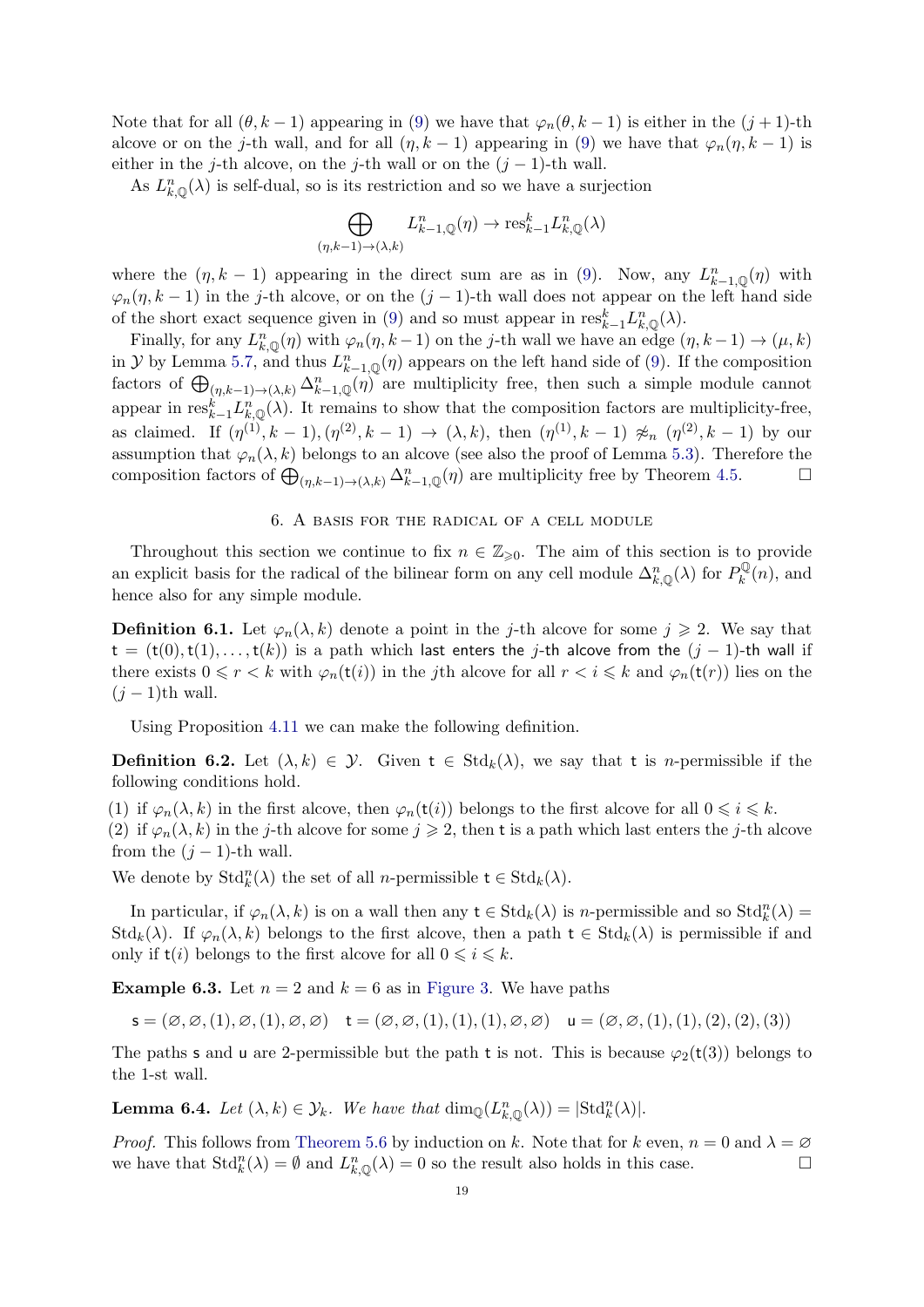**Example 6.5.** Let  $n = 2$  and  $k = 6$  as in [Figure 3.](#page-14-0) We have that

<span id="page-20-1"></span>
$$
\dim_{\mathbb{Q}}(L^2_{6,\mathbb{Q}}(\varnothing)) = 4 \qquad \dim_{\mathbb{Q}}(L^2_{6,\mathbb{Q}}((1))) = 4.
$$

The next result lifts the dimension result given in [Lemma 6.4](#page-18-0) to an explicit basis.

**Theorem 6.6.** Let  $(\lambda, k) \in \mathcal{Y}_k$ . Then the set  $\{g_t \mid t \in \text{Std}_k(\lambda) \setminus \text{Std}_k^n(\lambda)\}\)$  forms a Q-basis for rad  $\Delta_{k,\mathbb{Q}}^n(\lambda)$ .

*Proof.* If k is even,  $n = 0$  and  $\lambda = \emptyset$  then  $\text{rad}\Delta^0_{k,\mathbb{Q}}(\emptyset) = \Delta^0_{k,\mathbb{Q}}(\emptyset)$  and  $\text{Std}^0_k(\emptyset) = \emptyset$  so we are done. Now, if  $\varphi_n(\lambda, k)$  is on a wall then by Remark [4.6](#page-10-2) we have that  $\Delta_{k,\mathbb{Q}}^n(\lambda)$  is simple and so rad  $\Delta_{k,\mathbb{Q}}^n(\lambda) = 0$ . As we have  $\text{Std}_k^n(\lambda) = \text{Std}_k(\lambda)$  in this case, we are also done.

Now suppose that  $L_{k,\mathbb{Q}}^n(\lambda) \neq 0$  and  $\varphi_n(\lambda, k)$  is in an alcove, say the j-th alcove. We proceed by induction on k. If  $k = 1$  then  $\lambda = \emptyset$ . We have that  $\Delta_{1,\mathbb{Q}}^n(\emptyset)$  is one-dimensional, hence simple and so rad  $\Delta_{1,\mathbb{Q}}^n(\emptyset) = 0$ . As we have  $\text{Std}_1(\emptyset) = \text{Std}_1^n(\emptyset)$  the result holds in this case.

Assume that the result holds for  $k-1$  and prove it for k. Using Theorem [5.1](#page-15-3) we have an isomorphism

$$
\text{res}_{k-1}^k \Delta_{k,\mathbb{Q}}^n(\lambda) \to \bigoplus_{(\eta,k-1)\to(\lambda,k)} \Delta_{k-1,\mathbb{Q}}^n(\eta) : g_{\mathbf{t}} \mapsto g_{\mathbf{t}\downarrow_{k-1}} \tag{10}
$$

for any  $t \in \text{Std}_k(\lambda)$ , where the direct sum is over all edges  $(\eta, k-1) \to (\lambda, k)$  in  $\mathcal{Y}$ . So the pre-image of  $\bigoplus_{(\eta,k-1)\to(\lambda,k)}$  rad  $\Delta_{k-1,\mathbb{Q}}^n(\eta)$  under the isomorphism given in [\(10\)](#page-19-1) gives precisely the (unique) smallest submodule of  $res_{k-1}^k \Delta_{k,\mathbb{Q}}^n(\lambda)$  with semisimple quotient. Now, note that

$$
\text{res}_{k-1}^k \Delta_{k,\mathbb{Q}}^n(\lambda)/\text{res}_{k-1}^k \operatorname{rad} \Delta_{k,\mathbb{Q}}^n(\lambda) = \text{res}_{k-1}^k \left( \Delta_{k,\mathbb{Q}}^n(\lambda)/\text{rad}\,\Delta_{k,\mathbb{Q}}^n(\lambda) \right) = \text{res}_{k-1}^k L_{k,\mathbb{Q}}^n(\lambda)
$$

<span id="page-20-0"></span>which is semisimple using Theorem [5.6.](#page-16-0) Thus, under the isomorphism given in  $(10)$ , the preimage of  $\bigoplus_{(\eta,k-1)\to(\lambda,k)} \text{rad}\,\Delta_{k-1,\mathbb{Q}}^n(\eta)$  must be contained in  $\text{res}_{k-1}^k \text{rad}\,\Delta_{k,\mathbb{Q}}^n(\lambda)$ .

Using Proposition [4.11,](#page-12-4) we know that for any edge  $(\eta, k - 1) \to (\lambda, k)$  in Y we have that either  $\varphi_n(\eta, k-1)$  is in the j-th alcove, on the  $(j-1)$ -th wall or on the j-th wall. If  $\varphi_n(\eta, k-1)$ is in the  $j$ -th alcove, then by induction and using the isomorphism given in  $(10)$  we can deduce that any  $g_t$  with  $t \in \text{Std}_k(\lambda) \setminus \text{Std}_k^n(\lambda)$  and  $t(k-1) = (\eta, k-1)$  must be in rad  $\Delta_{k,\mathbb{Q}}^n(\lambda)$ .

We claim that any  $g_t$  with  $t\downarrow_{k-1} \in \text{Std}_{k-1}(\eta)$  and  $\varphi_n(\eta, k-1)$  on the j-th wall also belongs to rad  $\Delta_k^n(\lambda)$ . Then, using [Lemma 6.4](#page-18-0) the result will follow by a dimension count.

Now, if  $\varphi_n(\eta, k-1)$  is on the j-th wall, then  $\Delta_{k-1,\mathbb{Q}}^n(\eta)$  is simple, so it is enough to show that one  $g_t$  for  $t \downarrow_{k-1} \in \text{Std}_{k-1}(\eta)$  is in the radical of  $\Delta_{k,\mathbb{Q}}^{n}(\lambda)$ . Suppose  $|\mu| = m$ , then we choose t to be any path satisfying  $t(0) = t(1) = ... = t(k - 2m) = \emptyset$  (the rest of the path can be taken by adding boxes along the rows of  $\eta$  at every even step and with the last step going from  $(\eta, k-1)$  to  $(\lambda, k)$ ). It is easy to see that for such a path t we have  $[t]_n^{(\lambda, k)} = \{t\}$  and  $[\mathsf{t}\downarrow_{k-1}]_n^{(\eta,k-1)} = {\mathsf{t}\downarrow_{k-1}}$ . Thus we have

$$
\tilde{f}_{\mathsf{t},n} = f_{\mathsf{t}} \in P_k^{\mathcal{O}_n}(z) \text{ and } g_{\mathsf{t}} = f_{\mathsf{t}} \otimes 1 \in P_k^{\mathbb{Q}}(n),
$$

and similarly  $\tilde{f}_{\mathsf{t}\downarrow_{k-1},n} = f_{\mathsf{t}\downarrow_{k-1}} \in P_{k-1}^{\mathcal{O}_n}(z)$  and  $g_{\mathsf{t}\downarrow_{k-1}} = f_{\mathsf{t}\downarrow_{k-1}} \otimes 1 \in P_{k-1}^{\mathbb{Q}}$  $\sum_{k=1}^{\infty}$  (*n*). Now by Proposition [3.6](#page-8-3) we have that  $\langle g_t, g_u \rangle = 0$  for all  $u \in \text{Std}_k(\lambda)$  with  $u \neq t$  (as t is alone in its residue class). It remains to show that  $\langle g_t, g_t \rangle = 0$ . Now we have

$$
\langle g_{\mathbf{t}}, g_{\mathbf{t}} \rangle = \langle f_{\mathbf{t}}, f_{\mathbf{t}} \rangle \otimes 1
$$

Let  $\mathsf{s} = \mathsf{t} \downarrow_{k-1} \in \text{Std}_{k-1}(\eta)$ . Then we have

$$
\langle f_t, f_t \rangle = \gamma_{(\eta, k-1) \to (\lambda, k)} \langle f_s, f_s \rangle \tag{11}
$$

where the coefficient  $\gamma_{(\eta,k-1)\to(\lambda,k)}$  is given in Proposition [2.6.](#page-6-2) Now as  $\varphi_n(\lambda,k)$  is in the j-th alcove and  $\varphi_n(\eta, k-1)$  is on the j-th wall we know, from Lemma [5.7](#page-17-0) and Proposition [2.6](#page-6-2) that either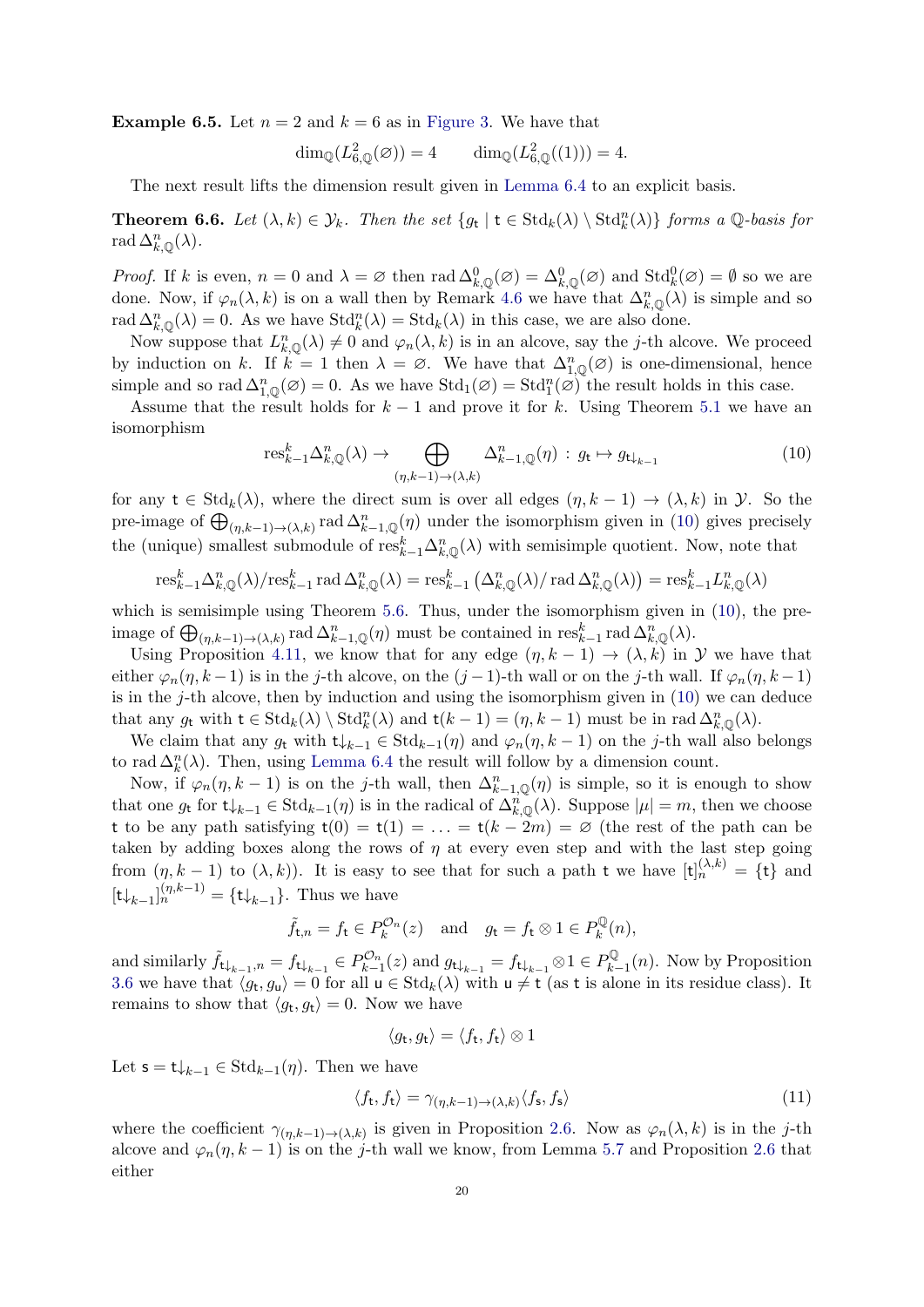(I) k is even,  $\lambda = \eta$ ,  $\eta + \varepsilon_j$  is a partition and

$$
\gamma_{(\eta,k-1)\to(\lambda,k)} = \frac{\prod_{\beta \in A(\lambda)} (z - c(\beta) - |\lambda|)}{\prod_{\beta \in R(\lambda)} (z - c(\beta) - |\lambda|)} r'
$$
\n(12)

for some  $r' \in \mathbb{Q}$ , or

(II) k is odd and  $\lambda = \eta - \varepsilon_j$  and

$$
\gamma_{(\eta,k-1)\to(\lambda,k)} = \frac{(z - c(\alpha) - |\lambda| - 1)}{(z - c(\alpha) - |\lambda|)} r
$$

where  $\alpha$  denotes the box removed from row j of  $\eta$  to get  $\lambda$  and  $r \in \mathbb{Q}$ . Now as  $\varphi_n(\eta, k-1)$  is on the j-th wall we have

$$
\eta_j - j = \begin{cases} n - 1 - |\eta| & \text{if } k \text{ is even} \\ n - |\eta| & \text{if } k \text{ is odd} \end{cases}
$$

In case (I) the partition  $\lambda = \eta$  has an addable box  $\beta$  in row j with content

$$
c(\beta) = \eta_j + 1 - j = n - |\lambda|.
$$

Thus we get from [\(11\)](#page-19-2) that  $\langle g_t, g_t \rangle = 0$ . (Note that there is no possible cancellation in [\(12\)](#page-20-1) as the content of removable boxes and addable boxes of a given partition are all distinct.) In case (II) the content of  $\alpha$  is given by

$$
c(\alpha) = \eta_j - j = n - |\eta| = n - |\lambda| - 1.
$$

<span id="page-21-0"></span>Thus we get from [\(11\)](#page-19-2) that  $\langle g_t, g_t \rangle = 0$  in this case as well.

Corollary 6.7. Let  $(\lambda, k) \in \mathcal{Y}_k$ . Then the set  $\{g_t + \text{rad}\Delta_{k,\mathbb{Q}}^n(\lambda) \mid t \in \text{Std}_k^n(\lambda)\}\)$  form a basis  $L_{k,\mathbb{Q}}^n(\lambda)$ . Moreover, if  $\varphi_n(\lambda,k)$  is in the first alcove, then for all  $t \in \text{Std}_{k}^n(\lambda)$  we have  $\tilde{f}_{t,n} = f_t$ and  $g_t = f_t \otimes 1$ .

Proof. The first part follows directly from Theorem [6.6.](#page-19-0) The second part follows from the fact that when  $\varphi_n(\lambda, k)$  is in the first alcove we have  $\mathsf{t}(i)$  in the first alcove for any  $\mathsf{t} \in \text{Std}_k^n(\lambda)$  and  $0 \leq i \leq k$ . This implies that any such t is alone in its residue class. Hence  $f_{t,n} = f$  in this  $\Box$ 

#### 7. Monotone Convergence of Kronecker coefficients

In this final section, we apply [Theorem 6.6](#page-20-0) to the study of the Kronecker coefficients. These coefficients appear in the classical representation theory of the symmetric group. Denote by  $\mathfrak{S}_n$  the symmetric group of degree n. The simple  $\mathbb{Q}\mathfrak{S}_n$ -modules, known as the Specht modules, are indexed by partitions of n. We will use a slightly unusual notation for these partitions; the reason for this will become clear in what follows.

For a partition  $\lambda = (\lambda_1, \lambda_2, \lambda_3, \ldots)$  and  $n \in \mathbb{Z}_{\geqslant 0}$  we define

$$
\lambda_{[n]} = (n - |\lambda|, \lambda_1, \lambda_2, \lambda_3, \ldots).
$$

Note that for *n* sufficiently large  $\lambda_{[n]}$  is a partition of *n*. Moreover, any partition of *n* can be written as  $\lambda_{[n]}$  for some partition  $\lambda$ .

For each partition  $\lambda_{[n]}$  we denote by  $\mathbf{S}(\lambda_{[n]})$  the corresponding Specht module for  $\mathbb{Q} \mathfrak{S}_n$ . Now for  $\lambda_{[n]}, \mu_{[n]}, \nu_{[n]}$  partitions of n, the Kronecker coefficient  $g_{\lambda_{[n]}}^{\nu_{[n]}}$  $\chi_{[n],\mu_{[n]}}^{[\nu]}$  is defined by

$$
g_{\lambda_{[n]}, \mu_{[n]}}^{\nu_{[n]}} = \dim_\mathbb{Q} \mathrm{Hom}_{\mathbb{Q}\mathfrak{S}_n}(\mathbf{S}(\lambda_{[n]}) \otimes \mathbf{S}(\mu_{[n]}), \mathbf{S}(\nu_{[n]})).
$$

<span id="page-21-1"></span>Murnaghan discovered an amazing limiting phenomenon satisfied by the Kronecker coefficients; as we increase the length of the first row of the indexing partitions the sequence of Kronecker coefficients stabilises (see [\[Mur38,](#page-24-15) [Bri93,](#page-23-5) [Val99\]](#page-24-16) for various proofs). This is illustrated in the following example.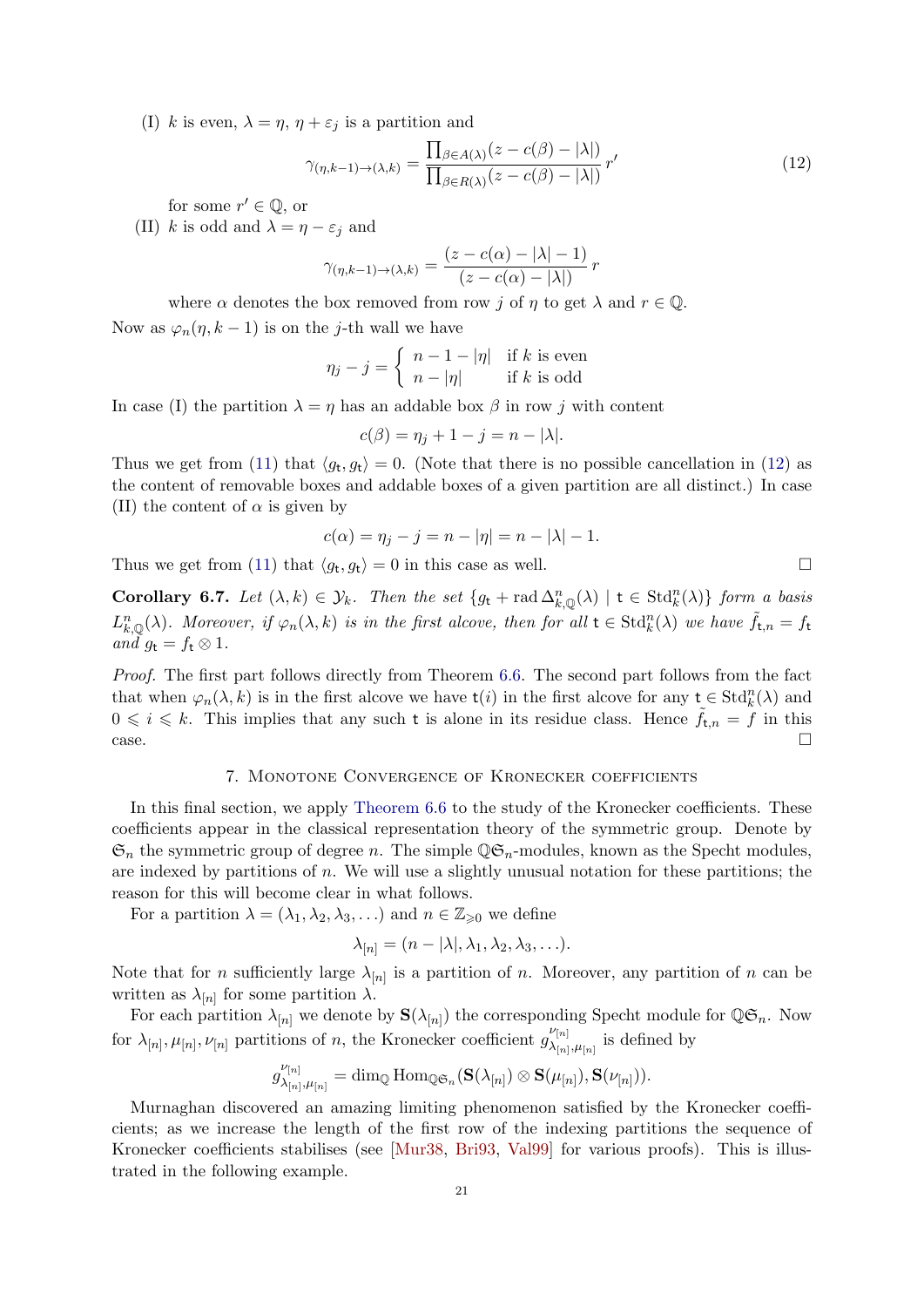Example 7.1. We have the following decomposition of tensor products of Specht modules:

$$
n = 2 \t S(12) \otimes S(12) = S(2)
$$
  
\n
$$
n = 3 \t S(2, 1) \otimes S(2, 1) = S(3) \oplus S(2, 1) \oplus S(13)
$$
  
\n
$$
n = 4 \t S(3, 1) \otimes S(3, 1) = S(4) \oplus S(3, 1) \oplus S(2, 12) \oplus S(22)
$$

<span id="page-22-2"></span>at which point the product stabilises, i.e. for all  $n \geq 4$ , we have

$$
\mathbf{S}(n-1,1) \otimes \mathbf{S}(n-1,1) = \mathbf{S}(n) \oplus \mathbf{S}(n-1,1) \oplus \mathbf{S}(n-2,1^2) \oplus \mathbf{S}(n-2,2).
$$

The limit of the sequence  $g_{\lambda_{i}}^{\nu_{[n]}}$  $\frac{\mathcal{L}_{[n]}}{\lambda_{[n]},\mu_{[n]}}$  as  $n$  increases are known as the stable (or reduced) Kronecker coefficients and denoted by  $\bar{g}_{\lambda,\mu}^{\nu}$ . So for N sufficiently large we have

$$
g_{\lambda_{[N+n]},\mu_{[N+n]}}^{\nu_{[N+n]}} = \bar{g}_{\lambda,\mu}^{\nu} \quad \text{for all } n \geq 1.
$$

This stability is rather startling from the point of view of the symmetric group. However, in [\[BDO15\]](#page-23-0), the Kronecker coefficients were given a new interpretation in the setting of the partition algebra where this phenomenon becomes very natural. Using the Schur-Weyl duality between the symmetric group and the partition algebra we obtain a new interpretation of the Kronecker coefficients as follows. Let  $\lambda_{[n]}, \mu_{[n]}, \nu_{[n]}$  be partitions of n with  $|\lambda| = r$  and  $|\mu| = s$ and write  $p = r + s$ . We write  $P_{2r}^{\mathbb{Q}}$  $P_{2r,2s}^{\mathbb Q}(n) = P_{2r}^{\mathbb Q}$  $P^{\mathbb{Q}}_{2r}(n)\otimes P^{\mathbb{Q}}_{2s}$  $P^{\mathbb{Q}}_{2s}(n) \subseteq P^{\mathbb{Q}}_{2p}$  $p_{2p}^{\mathbb{Q}}(n)$  and write  $\text{res}_{2r,2s}^{2p}$  for the restriction functor from  $P_{2r}^{\mathbb{Q}}$  $P^{\mathbb{Q}}_{2p}(n)$ -modules to  $P^{\mathbb{Q}}_{2n}$  $P^{\mathbb{Q}}_{2r}(n)\otimes P^{\mathbb{Q}}_{2s}$  $\sum_{2s}^{\infty}$ (*n*)-modules. Then we have

<span id="page-22-1"></span>
$$
g_{\lambda_{[n]},\mu_{[n]}}^{\nu_{[n]}} = \begin{cases} \dim_{\mathbb{Q}} \text{Hom}_{P_{2r,2s}^{\mathbb{Q}}(n)}(L_{2r,\mathbb{Q}}^n(\lambda) \boxtimes L_{2s,\mathbb{Q}}^n(\mu), \text{res}_{2r,2s}^{2p} L_{2p,\mathbb{Q}}^n(\nu)) & \text{if } |\nu| \leqslant p\\ 0 & \text{otherwise} \end{cases}
$$
(13)

(see [\[BDO15,](#page-23-0) Section 3]).

Note that as  $|\lambda| = r$  and  $|\mu| = s$  we have  $L_{2r,\mathbb{Q}}^n(\lambda) = \Delta_{2r,\mathbb{Q}}^n(\lambda)$  and  $L_{2s,\mathbb{Q}}^n(\mu) = \Delta_{2s,\mathbb{Q}}^n(\mu)$ . Now for sufficiently large values of *n* the partition algebra  $P_{2r}^{\mathbb{Q}}$  $L_{2p}^{\mathbb{Q}}(n)$  is semisimple and  $L_{2p,\mathbb{Q}}^n(\nu) =$  $\Delta_{2p,\mathbb{Q}}^n(\nu)$  and so we have a new interpretation of the stable Kronecker coefficients as

<span id="page-22-0"></span>
$$
\bar{g}_{\lambda,\mu}^{\nu} = \dim_{\mathbb{Q}} \text{Hom}_{P_{2r,2s}^{\mathbb{Q}}(n)}(\Delta_{2r,\mathbb{Q}}^n(\lambda) \boxtimes \Delta_{2s,\mathbb{Q}}^n(\mu), \text{res}_{2r,2s}^{2p} \Delta_{2p,\mathbb{Q}}^n(\nu))
$$

<span id="page-22-3"></span>for all *n* sufficiently large (see [\[BDO15,](#page-23-0) Corollary 3.2]).

Brion proved in [\[Bri93,](#page-23-5) Section 3.4, Corollary 1] that the sequence of Kronecker coefficients  $g_{\lambda_{k-1}}^{\nu_{[n]}}$  $\lambda_{[n],\mu_{[n]}}$  not only stabilises but is also monotonic. More precisely, he showed that

$$
g_{\lambda_{[n+1]},\mu_{[n+1]}}^{\nu_{[n+1]}} \geqslant g_{\lambda_{[n]},\mu_{[n]}}^{\nu_{[n]}}
$$

Briand asked whether this monotonicity could also be explained in the context of the partition algebra. In the rest of this section we will show that it does.

Using [\(13\)](#page-21-0) we need to study simple modules for the partition algebra. We first make the observation that we only need to consider simple modules labelled by partitions in the first alcove. More precisely we have the following lemma.

**Lemma 7.2.** Let  $n, k \in \mathbb{Z}_{\geqslant 0}$  and let  $\lambda$  be a partition with  $|\lambda| \leqslant k$ . Then  $\lambda_{[n]}$  is a partition if and only if  $\varphi_n(\lambda, 2k)$  is in the first alcove.

*Proof.* We have that  $\lambda_{[n]}$  is a partition if and only if  $n - |\lambda| \geq \lambda_1$ . But this holds precisely when  $n - |\lambda| > \lambda_1 - 1$  which is exactly the condition for  $\varphi_n(\lambda, 2k)$  to be in the first alcove.

**Lemma 7.3.** Let  $(\nu, k) \in \mathcal{Y}_k$  with  $\varphi_n(\nu, k)$  in the first alcove. Then  $\varphi_{n+1}(\nu, k)$  is also in the first alcove. Moreover, if  $t \in \text{Std}_k^n(\nu)$  then  $t \in \text{Std}_k^{n+1}(\nu)$ .

*Proof.* We have  $\varphi_n(\nu, k)$  in the first alcove if and only if

$$
\begin{cases} n - |\nu| > \nu_1 - 1 & \text{if } k \text{ is even} \\ n - 1 - |\nu| > \nu_1 - 1 & \text{if } k \text{ is odd} \end{cases}
$$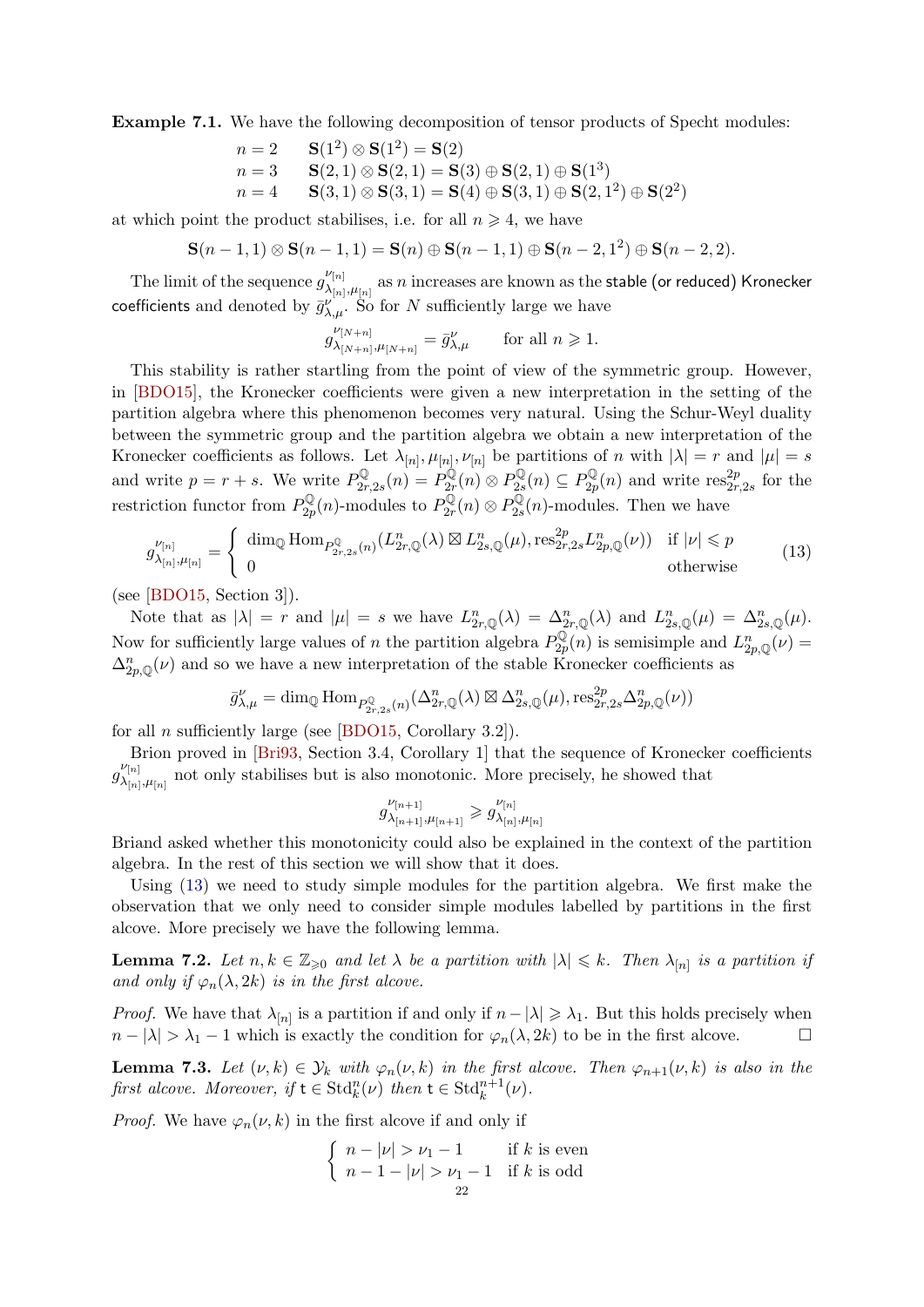and  $\varphi_{n+1}(\nu, k)$  in the first alcove when the same condition holds with n replaced by  $n + 1$ . So clearly we have that if  $\varphi_n(\nu, k)$  is in the first alcove then so is  $\varphi_{n+1}(\nu, k)$ . Now  $t \in \text{Std}_k^n(\nu)$ precisely when every  $\varphi_n(\mathsf{t}(i))$  for  $0 \leq i \leq k$  belongs to the first alcove. Hence if  $\mathsf{t} \in \text{Std}_k^n(\nu)$ then  $t \in \text{Std}_{k}^{n+1}(\nu)$  as required.

**Lemma 7.4.** Let  $(\lambda, k) \in \mathcal{Y}_k$  with  $\varphi_n(\lambda, k)$  in the first alcove and  $|\lambda| = |k/2|$ . Then we have

$$
F_{[(\lambda,k)]_n} = F_{[(\lambda,k)]_{n+1}} = F_{(\lambda,k)}.
$$

Moreover,  $L_{k,\mathbb{Q}}^n(\lambda)$  (respectively  $L_{k,\mathbb{Q}}^{n+1}(\lambda)$ ) is alone in its block and we have

<span id="page-23-9"></span>
$$
\Delta_{k,\mathbb{Q}}^n(\lambda) = L_{k,\mathbb{Q}}^n(\lambda) \quad \text{and} \quad \Delta_{k,\mathbb{Q}}^{n+1}(\lambda) = L_{k,\mathbb{Q}}^{n+1}(\lambda).
$$

Proof. Let  $t \in \text{Std}_k(\lambda)$ . As  $|\lambda| = \lfloor k/2 \rfloor$  we have that every step in t is of the form  $\varphi_n(t(i)) =$  $\varphi_n(\mathsf{t}(i-1)) + \varepsilon_j$  for some  $j \geq 1$  if i is even and  $\varphi_n(\mathsf{t}(i)) = \varphi_n(\mathsf{t}(i-1)) - \varepsilon_0$  is i is odd (and similarly for  $n + 1$ ). As  $\varphi_n(\lambda, k)$  is in the first alcove, so is  $\varphi_{n+1}(\lambda, k)$ , by Lemma [7.3.](#page-21-1) It follows from Proposition [4.14](#page-12-2) and Lemma [5.7](#page-17-0) that  $[t]_n = [t]_{n+1} = \{t\}$ . Note that this holds for any  $t \in \text{Std}_k(\lambda)$  and so we get  $F_{[(\lambda,k)]_n} = F_{[(\lambda,k)]_{n+1}} = F_{(\lambda,k)}$  by definition. This implies that the simple module  $L_{k,\mathbb{Q}}^n(\lambda)$  (respectively  $L_{k,\mathbb{Q}}^{n+1}(\lambda)$ ) is alone in its block and hence we get  $\Delta_{k,\mathbb{Q}}^n(\lambda) = L_{k,\mathbb{Q}}^n(\lambda)$  (respectively  $\Delta_{k,\mathbb{Q}}^{n+1}(\lambda) = L_{k,\mathbb{Q}}^{n+1}(\lambda)$ ) as required.

**Lemma 7.5.** Let  $(\nu, k) \in \mathcal{Y}_k$ . Then we have

<span id="page-23-10"></span>
$$
\mathbb{F}-\mathrm{span}\{\tilde{f}_{\mathsf{t},n}\mid \mathsf{t}\in \mathrm{Std}_{k}(\nu)\setminus \mathrm{Std}_{k}^{n}(\nu)\}=\mathbb{F}-\mathrm{span}\{f_{\mathsf{t}}\mid \mathsf{t}\in \mathrm{Std}_{k}(\nu)\setminus \mathrm{Std}_{k}^{n}(\nu)\}.
$$

*Proof.* Recall from equation [\(4\)](#page-8-4), that for any  $t \in Std_k(\nu)$  we have

$$
\tilde{f}_{t,n} = f_t + \sum_{\substack{\mathbf{s} \succ \mathbf{t} \\ \mathbf{s} \approx_n \mathbf{t}}} a_{\mathbf{s}} f_{\mathbf{s}} \tag{14}
$$

<span id="page-23-1"></span>where the sum is over  $s \in \text{Std}_k(\nu)$ . Now using Proposition [4.14,](#page-12-2) if  $s \approx_n t$  then  $s(i) = t(i)$ whenever  $\varphi_n(\mathsf{t}(i))$  is on a wall. It follows that t is *n*-permissible if and only if **s** is *n*-permissible. Now the result follows from the fact that the change of basis given in [\(14\)](#page-22-0) is unitriangular.  $\square$ 

<span id="page-23-6"></span>**Proposition 7.6.** Let  $(\nu, k) \in \mathcal{Y}_k$  with  $\varphi_n(\nu, k)$  in the first alcove. Define  $\mathcal{O}_n$ - and  $\mathcal{O}_{n+1}$ modules

$$
\Delta_{k,\mathcal{O}_n}^{z,n}(\nu) = \mathcal{O}_n - \text{span}\{\tilde{f}_{\mathbf{t},n} \mid \mathbf{t} \in \text{Std}_k(\nu) \setminus \text{Std}_k^n(\nu)\},
$$
  

$$
\Delta_{k,\mathcal{O}_{n+1}}^{z,n+1}(\nu) = \mathcal{O}_{n+1} - \text{span}\{\tilde{f}_{\mathbf{t},n+1} \mid \mathbf{t} \in \text{Std}_k(\nu) \setminus \text{Std}_k^{n+1}(\nu)\}
$$

<span id="page-23-8"></span><span id="page-23-0"></span>and  $\mathbb{F}\text{-vector spaces }\Delta^{z,n}_{k,\mathbb{F}}$  $\mathcal{L}_{k,\mathbb{F}}^{z,n}(\nu) = \Delta_{k,\mathcal{O}_n}^{z,n}(\nu) \otimes_{\mathcal{O}_n} \mathbb{F}$  and  $\Delta_{k,\mathbb{F}}^{z,n+1}$  $z_{k,\mathbb{F}}^{z,n+1}(\nu) = \Delta_{k,\mathcal{O}_{n+1}}^{z,n+1}(\nu) \otimes_{\mathcal{O}_{n+1}} \mathbb{F}$ . Then we have inclusions of F-vector spaces

$$
\Delta_{k,\mathbb{F}}^{z,n+1}(\nu) \subseteq \Delta_{k,\mathbb{F}}^{z,n}(\nu) \subseteq \Delta_{k,\mathbb{F}}^{z}(\nu).
$$

<span id="page-23-7"></span><span id="page-23-5"></span>*Proof.* This follows directly from Lemmas [7.3](#page-21-1) and [7.5.](#page-22-1)  $\Box$ 

**Corollary 7.7.** (see [\[Bri93,](#page-23-5) Section 3.4, Corollary 1]) Let  $\lambda_{[n]}, \mu_{[n]}, \nu_{[n]}$  be partitions of n, then

$$
g_{\lambda_{[n]},\mu_{[n]}}^{\nu_{[n]}}\leqslant g_{\lambda_{[n+1]},\mu_{[n+1]}}^{\nu_{[n+1]}}
$$

.

<span id="page-23-4"></span>*Proof.* Let  $r = |\lambda|$ ,  $s = |\mu|$  and  $p = r + s$ . We can assume that  $|\nu| \leqslant p$  as otherwise  $g_{\lambda}^{\nu_{[n]}}$  $\mu_{[\lambda_{[n]},\mu_{[n]}]}^{\nu_{[n]}} =$  $g_{\lambda_1}^{\nu_{[n+1]}}$  $\lambda_{[n+1],\mu_{[n+1]}}^{[n+1]} = 0$ . Using Theorem [6.6](#page-19-0) we have

$$
\Delta_{2p,\mathcal{O}_n}^{z,n}(\nu)\otimes_{\mathcal{O}_n}\mathbb{Q}=\text{rad}\,\Delta_{2p,\mathbb{Q}}^n(\nu)\quad\text{and}\quad\Delta_{2p,\mathcal{O}_n}^{z,n+1}(\nu)\otimes_{\mathcal{O}_{n+1}}\mathbb{Q}=\text{rad}\,\Delta_{2p,\mathbb{Q}}^{n+1}(\nu).
$$

<span id="page-23-3"></span><span id="page-23-2"></span>Now consider  $1_{\lambda,\mu} := F_{(\lambda,2r)} \otimes F_{(\mu,2s)} \in P_{2r}^{\mathbb{F}}(z) \otimes P_{2s}^{\mathbb{F}}(z) \subseteq P_{2p}^{\mathbb{F}}(z)$ . Using Lemma [7.4](#page-22-2) we have

$$
1_{\lambda,\mu} = F_{(\lambda,2r)} \otimes F_{(\mu,2s)} \in P_{2p}^{\mathcal{O}_n}(z) \cap P_{2p}^{\mathcal{O}_{n+1}}(z)
$$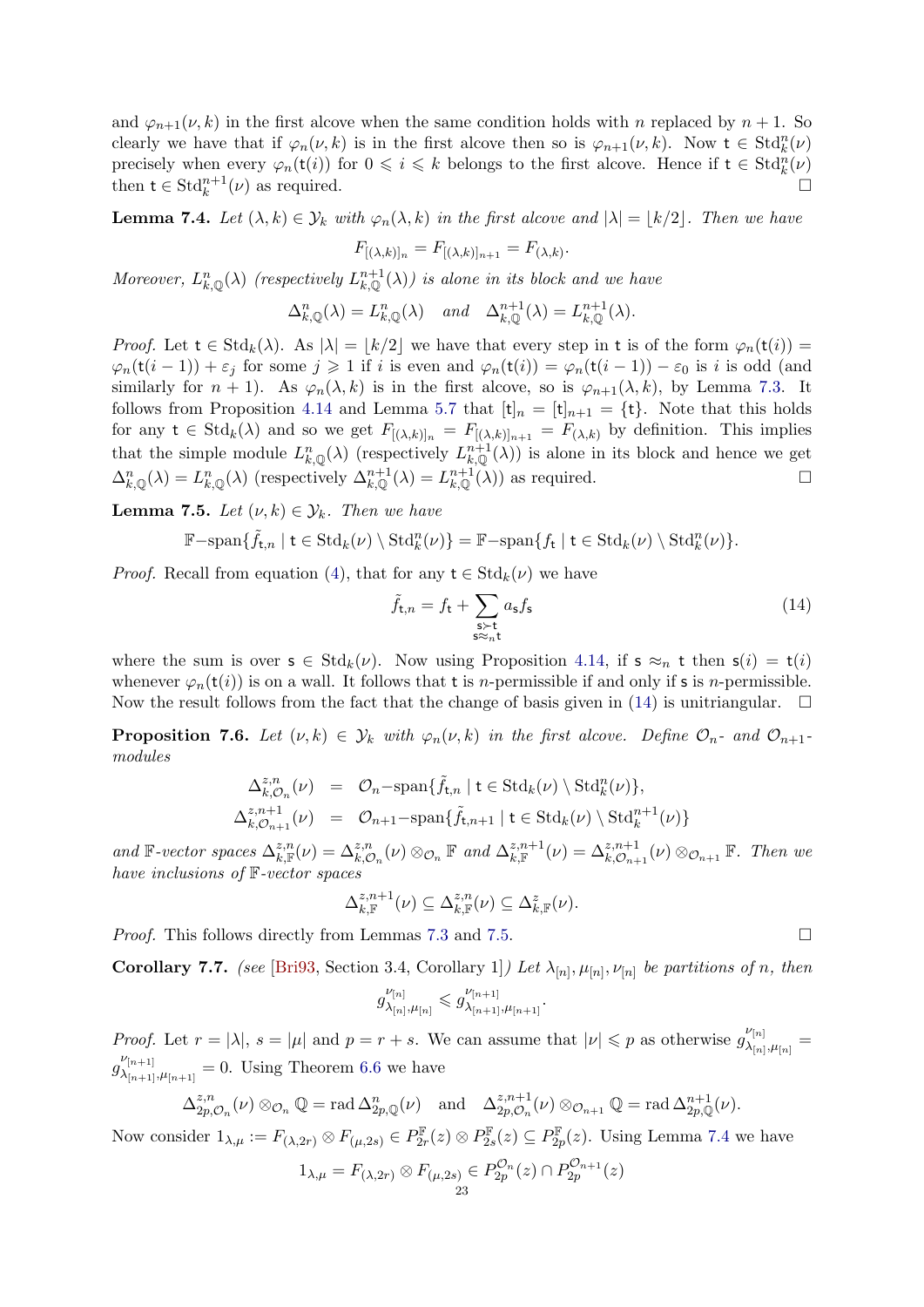<span id="page-24-12"></span><span id="page-24-1"></span>and

$$
\Delta_{2p,\mathcal{O}_n}^{z,n}(\nu)1_{\lambda,\mu}\otimes_{\mathcal{O}_n}\mathbb{Q} = (\text{rad }\Delta_{2p,\mathbb{Q}}^n(\nu))(G_{(\lambda,2r)}\otimes G_{(\mu,2s)})
$$
  

$$
= (\bar{g}_{\lambda,\mu}^{\nu} - g_{\lambda_{[n]},\mu_{[n]}}^{\nu_{[n]}})(\Delta_{2r,\mathbb{Q}}^n(\lambda)\otimes \Delta_{2s,\mathbb{Q}}^n(\mu)).
$$

<span id="page-24-9"></span><span id="page-24-7"></span><span id="page-24-0"></span>Similarly we have

$$
\Delta_{2p,\mathcal{O}_{n+1}}^{z,n+1}(\nu)1_{\lambda,\mu}\otimes_{\mathcal{O}_{n+1}}\mathbb{Q}=(\bar{g}_{\lambda,\mu}^{\nu}-g_{\lambda_{[n+1]},\mu_{[n+1]}}^{\nu_{[n+1]}})(\Delta_{2r,\mathbb{Q}}^{n+1}(\lambda)\otimes \Delta_{2s,\mathbb{Q}}^{n+1}(\mu)).
$$

<span id="page-24-14"></span><span id="page-24-8"></span>Now, using Proposition [7.6](#page-22-3) we have

$$
\Delta^{z,n+1}_{2p,\mathcal{O}_{n+1}}(\nu)1_{\lambda,\mu}\otimes_{\mathcal{O}_{n+1}}\mathbb{F}=\Delta^{z,n+1}_{2p,\mathbb{F}}(\nu)1_{\lambda,\mu}\subseteq \Delta^{z,n}_{2p,\mathbb{F}}(\nu)1_{\lambda,\mu}=\Delta^{z,n}_{2p,\mathcal{O}_n}(\nu)1_{\lambda,\mu}\otimes_{\mathcal{O}_n}\mathbb{F}
$$

<span id="page-24-2"></span>So we have

$$
\operatorname{rank}_{\mathcal{O}_{n+1}}(\Delta_{2p,\mathcal{O}_{n+1}}^{z,n+1}(\nu)\mathbf{1}_{\lambda,\mu}) \leqslant \operatorname{rank}_{\mathcal{O}_n}(\Delta_{2p,\mathcal{O}_n}^{z,n}(\nu)\mathbf{1}_{\lambda,\mu}).\tag{15}
$$

<span id="page-24-11"></span>Moreover, it also follows from Definition [3.5](#page-8-5) and Propositions [3.6](#page-8-3) and [7.6](#page-22-3) that

$$
\dim_{\mathbb{Q}}(\Delta_{2p,\mathcal{O}_{n+1}}^{z,n+1}(\nu)1_{\lambda,\mu}\otimes_{\mathcal{O}_{n+1}}\mathbb{Q})=\operatorname{rank}_{\mathcal{O}_{n+1}}(\Delta_{2p,\mathcal{O}_{n+1}}^{z,n+1}(\nu)1_{\lambda,\mu})
$$
(16)

$$
\dim_{\mathbb{Q}}(\Delta^{z,n}_{2p,\mathcal{O}_n}(\nu)1_{\lambda,\mu}\otimes_{\mathcal{O}_n}\mathbb{Q})=\text{rank}_{\mathcal{O}_n}(\Delta^{z,n}_{2p,\mathcal{O}_n}(\nu)1_{\lambda,\mu}).\tag{17}
$$

<span id="page-24-13"></span>It follows from equation [\(15\)](#page-23-9) to [\(17\)](#page-23-10) that

$$
\dim_{\mathbb{Q}}(\Delta^{z,n}_{2p,\mathbb{Q}}(\nu)1_{\lambda,\mu}) \leq \dim_{\mathbb{Q}}(\Delta^{z,n+1}_{2p,\mathbb{Q}}(\nu)1_{\lambda,\mu}).
$$

<span id="page-24-15"></span><span id="page-24-10"></span>Now, as

$$
\dim_{\mathbb{Q}} \Delta_{2r,\mathbb{Q}}^n(\lambda) \otimes \Delta_{2s,\mathbb{Q}}^n(\mu) = \dim_{\mathbb{Q}} \Delta_{2r,\mathbb{Q}}^{n+1}(\lambda) \otimes \Delta_{2s,\mathbb{Q}}^{n+1}(\mu),
$$

we get

$$
\bar{g}_{\lambda,\mu}^{\nu}-g_{\lambda_{[n]},\mu_{[n]}}^{\nu_{[n]}}\geqslant\bar{g}_{\lambda,\mu}^{\nu}-g_{\lambda_{[n+1]},\mu_{[n+1]}}^{\nu_{[n+1]}}
$$

<span id="page-24-5"></span>and hence  $g_{\lambda_{i}}^{\nu_{[n]}}$  $\frac{\left|\nu_{[n]}\right|}{\lambda_{[n]},\mu_{[n]}}\leqslant g_{\lambda_{[n+1]}}^{\nu_{[n+1]}}$  $\lambda_{[n+1],\mu_{[n+1]}}$  as required.

#### **REFERENCES**

- <span id="page-24-4"></span>[Aiz] I. E. Aizenbud, Schur–Weyl duality for Deligne categories II: The limit case, arXiv:1504.01519.
- <span id="page-24-6"></span>[BO05] C. Ballantine; R. Orellana, On the Kronecker product of  $s_{n-p,p} * s_\lambda$ , Electron. J. Combin. 12 (2005), Research Paper 28, 26 pp.
- <span id="page-24-3"></span>[BK99] C. Bessenrodt; A. Kleshchev, On Kronecker products of complex representations of the symmetric and alternating groups, Pacific Journal of Mathematics 190 (1999), no. 201–223.
- <span id="page-24-16"></span>[Bla12] J. Blasiak, Kronecker coefficients of one hook shape, arXiv:1209.2209v2, 2012.
- [BDK15] C. Bowman; M. De Visscher; O. King, The blocks of the partition algebra in positive characteristic, Algebras and Representation theory 18 (2015), no. 5, 1357-1388.
- [BDO15] C. Bowman; M. De Visscher; R. Orellana, The partition algebra and the Kronecker coefficients, Trans. Amer. Math. Soc. 367 (2015), no. 5, 3647–3667.
- [Bla14] J. Blasiak, Kronecker coefficients for one hook shape, http://arxiv.org/abs/1209.2018.
- [Bri93] Michel Brion, Stable properties of plethysm: on two conjectures of Foulkes, Manuscripta Math. 80 (1993), no. 4, 347–371.
- [BOR09b] E. Briand; R. Orellana; M. Rosas, Quasipolynomial formulas for the Kronecker coefficients indexed by two two-row shapes, 21st International Conference on Formal Power Series and Algebraic Combinatorics, 241–252, Discrete Math. Theor. Comput. Sci. Proc., AK, Assoc. Discrete Math. Theor. Comput. Sci., Nancy, 2009.
- [BOR11] E. Briand, R. Orellana, and M. Rosas, The stability of the Kronecker product of Schur functions, J. Algebra 331 (2011), 11–27.
- [BWZ10] A. A. H. Brown, S. van Willigenburg, M. Zabrocki, Expressions for Catalan Kronecker products, Pacific J. Math. 248 (2010), 31–48.
- [BS12] J. Brundan; C. Stroppel, Gradings on walled Brauer algebras and Khovanov's arc algebra, Adv. Math. 231 (2012), no. 2, 709–773.
- [CO11] J. Comes and V. Ostrik, On blocks of Deligne's category  $Rep(S_t)$ , Adv. Math. 226 (2011), no. 2, 1331–1377.
- [DM17] M. De Visscher; P. Martin, On Brauer algebra simple modules over the complex field, Trans. Amer. Math. Soc. 369 (2017), no. 3, 1579–1609.